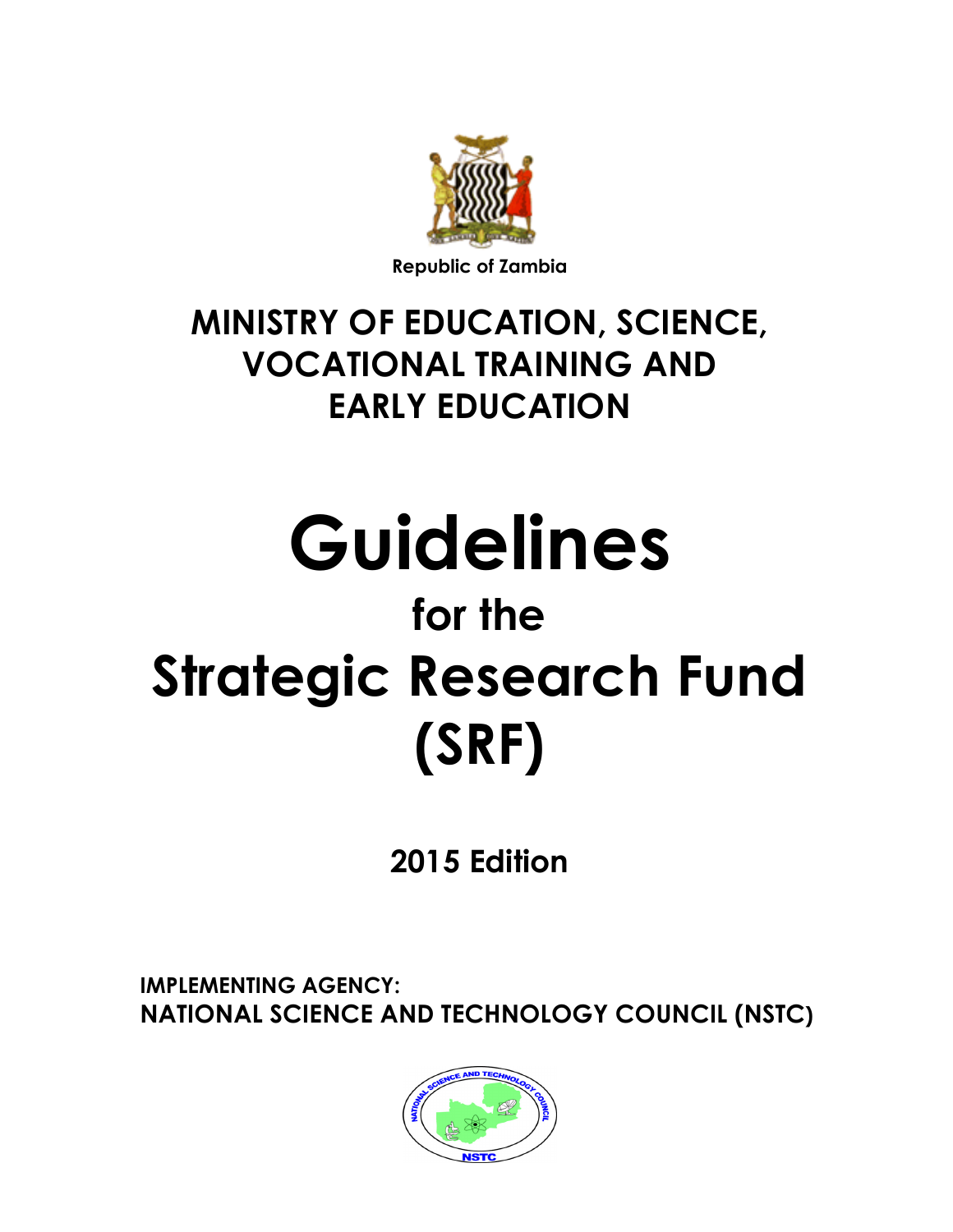First Edition: 2009 Revised: 2013 2015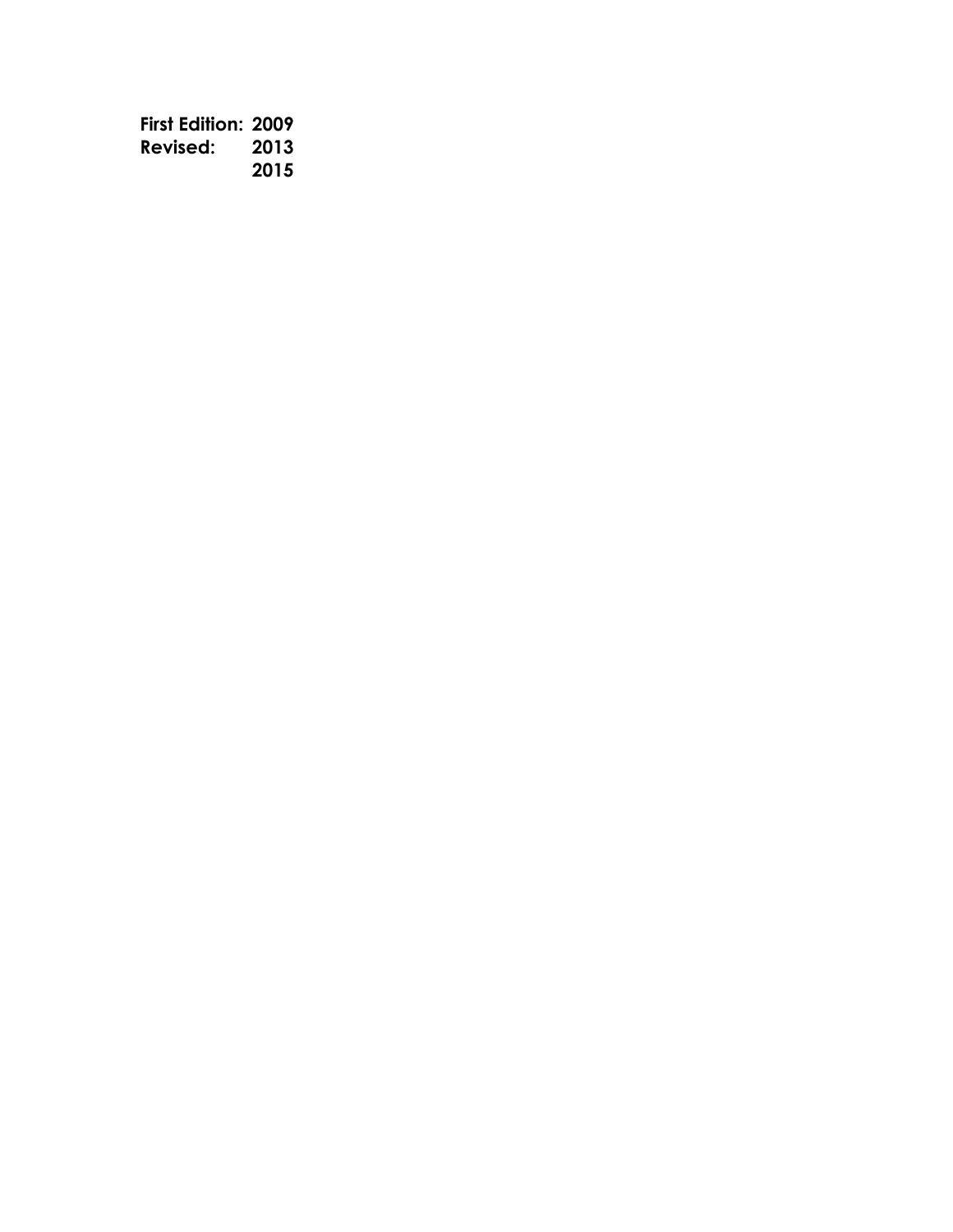## **TABLE OF CONTENTS**

| <b>ACRONYMS</b>    | <b>iii</b>                                                      |
|--------------------|-----------------------------------------------------------------|
| <b>CHAPTER 1.0</b> | <b>INTRODUCTION TO THE STRATEGIC RESEARCH FUND 1</b>            |
| 1.1                |                                                                 |
| 1.2                |                                                                 |
| 1.3                |                                                                 |
| <b>CHAPTER 2:</b>  |                                                                 |
| 2.2                |                                                                 |
| 2.2.1              |                                                                 |
| 2.2.2              |                                                                 |
| 2.3                |                                                                 |
| 2.4                |                                                                 |
|                    |                                                                 |
|                    |                                                                 |
| 2.5                |                                                                 |
| 2.6                |                                                                 |
| 2.7                |                                                                 |
| 2.8                |                                                                 |
| 2.9                |                                                                 |
| 2.10               |                                                                 |
| 2.11               |                                                                 |
| <b>CHAPTER 3:</b>  |                                                                 |
| 3.1                |                                                                 |
| 3.2                |                                                                 |
| 3.3                |                                                                 |
| 3.4                |                                                                 |
| 3.5                |                                                                 |
|                    | <b>CHAPTER 4: FUNDS DISBURSEMENT AND PROJECT MONITORING AND</b> |
|                    |                                                                 |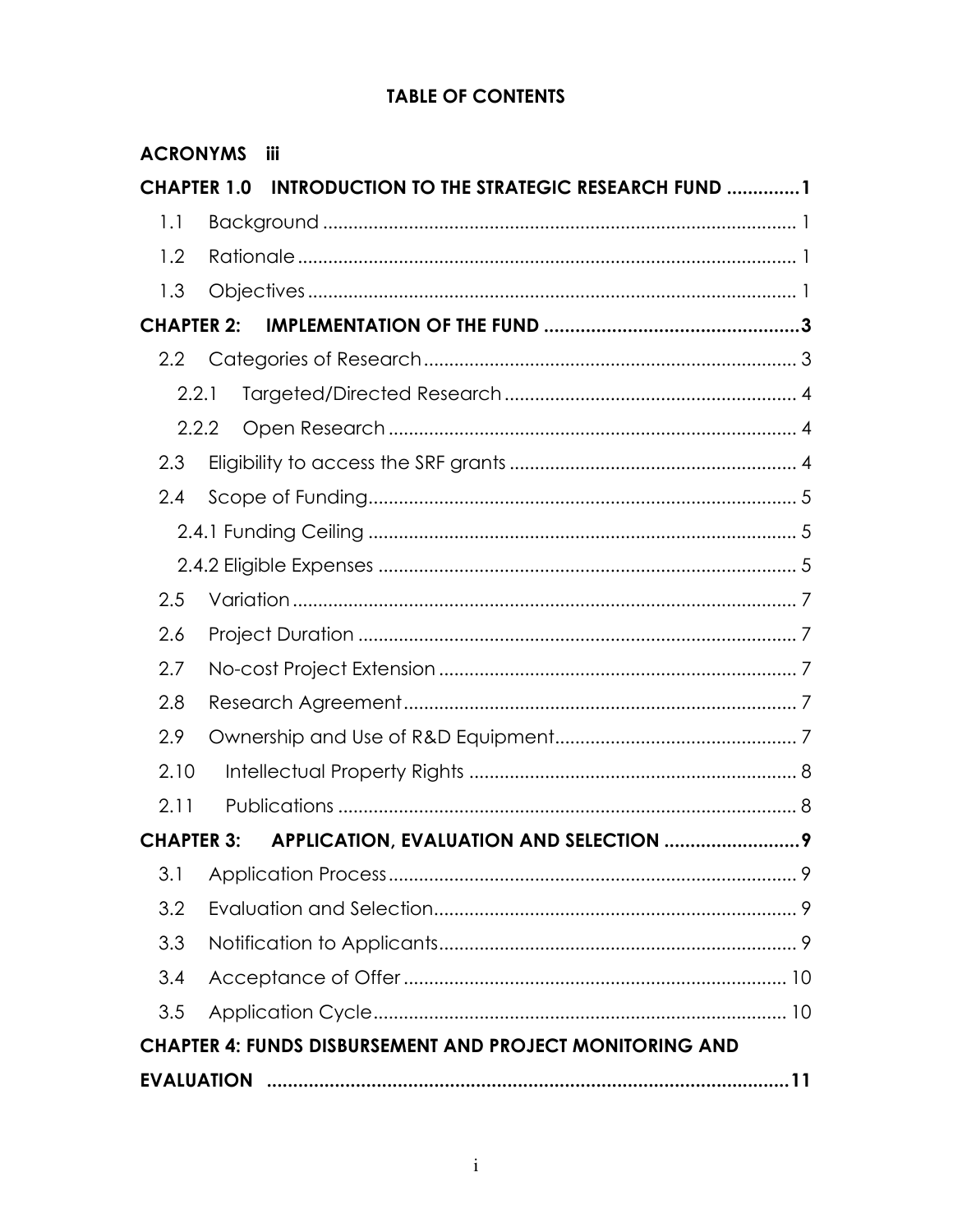| 4.1   |  |
|-------|--|
| 4.1.1 |  |
|       |  |
|       |  |
| 4.2   |  |
| 4.2.1 |  |
| 4.2.2 |  |
| 4.2.3 |  |
| 4.2.4 |  |
| 4.2.5 |  |
| 4.2.6 |  |
|       |  |
| 5.1   |  |
| 5.2   |  |
|       |  |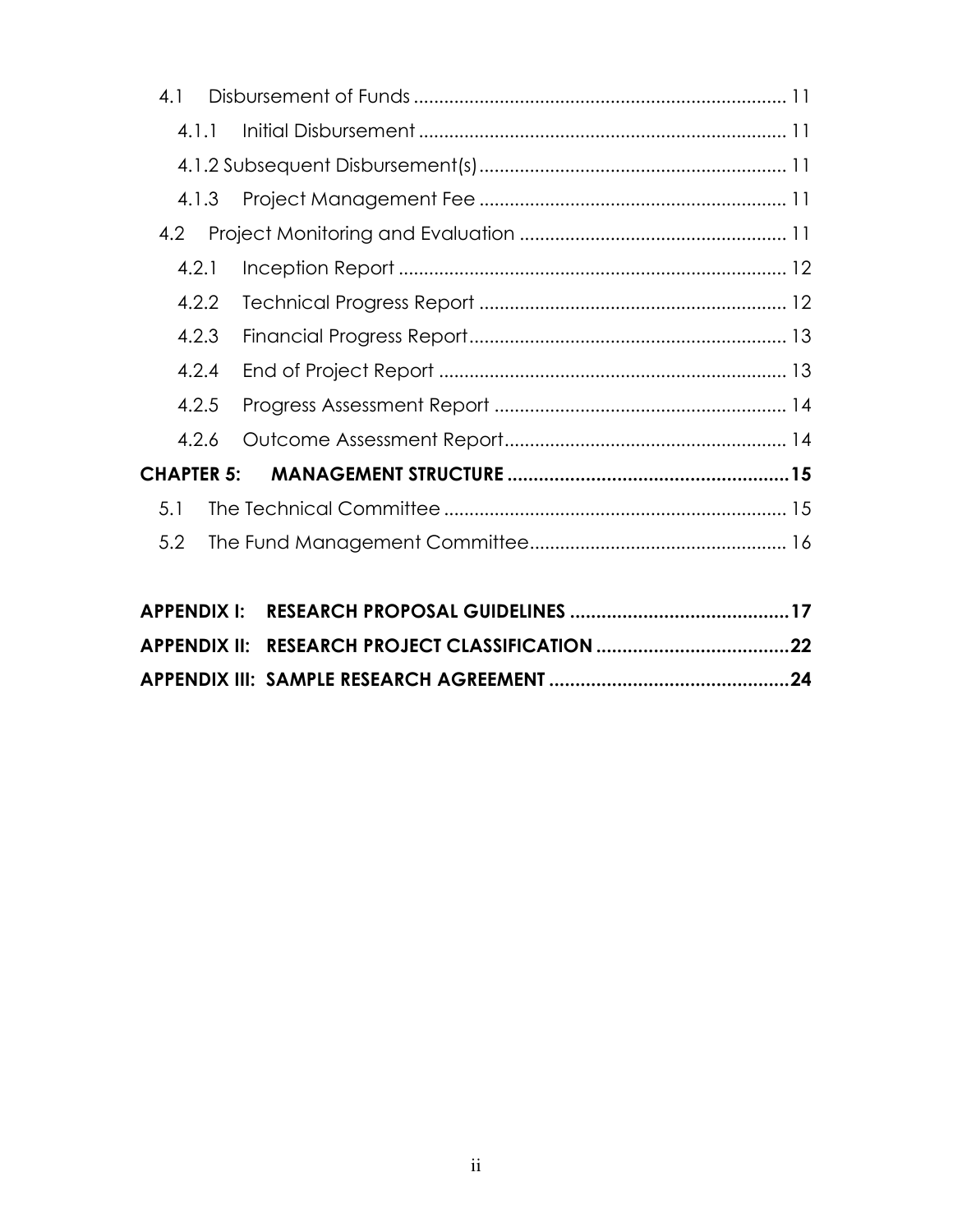## ACRONYMS

| CBU            | Copperbelt University                                                             |
|----------------|-----------------------------------------------------------------------------------|
| <b>CVRI</b>    | Central Veterinary Research Institute                                             |
| EIZ            | Engineering Institution of Zambia                                                 |
| <b>EPR</b>     | End of Project Report                                                             |
| <b>FMC</b>     | <b>Fund Management Committee</b>                                                  |
| ICI            | Information and Communication Technology                                          |
| <b>IHL</b>     | Institution of Higher Learning                                                    |
| <b>IPR</b>     | <b>Intellectual Property Rights</b>                                               |
| M&E            | Monitoring and Evaluation                                                         |
| <b>MESVTEE</b> | Ministry of Education, Science, Vocational Training and<br><b>Early Education</b> |
| <b>NISIR</b>   | National Institute for Scientific and Industrial Research                         |
| <b>NTBC</b>    | National Technology Business Centre                                               |
| <b>NSTC</b>    | National Science and Technology Council                                           |
| <b>OAR</b>     | Outcome Assessment Report                                                         |
| <b>PACRA</b>   | Patents and Companies Registration Agency                                         |
| <b>PAR</b>     | <b>Progress Assessment Report</b>                                                 |
| PI             | Principal Investigator                                                            |
| <b>PMF</b>     | Project Management Fee                                                            |
| <b>PR</b>      | Progress Report                                                                   |
| R&D            | <b>Research and Development</b>                                                   |
| <b>RA</b>      | <b>Research Agreement</b>                                                         |
| <b>STI</b>     | Science, Technology and Innovation                                                |
| <b>SRF</b>     | Strategic Research Fund                                                           |
| <b>TC</b>      | <b>Technical Committee</b>                                                        |
| <b>TDAU</b>    | <b>Technical Development Advisory Unit</b>                                        |
| UNZA           | University of Zambia                                                              |
| <b>ZABS</b>    | Zambia Bureau of Standards                                                        |
| ZARI           | Zambia Agriculture Research Institute                                             |
| <b>ZEMA</b>    | Zambia Environmental Management Agency                                            |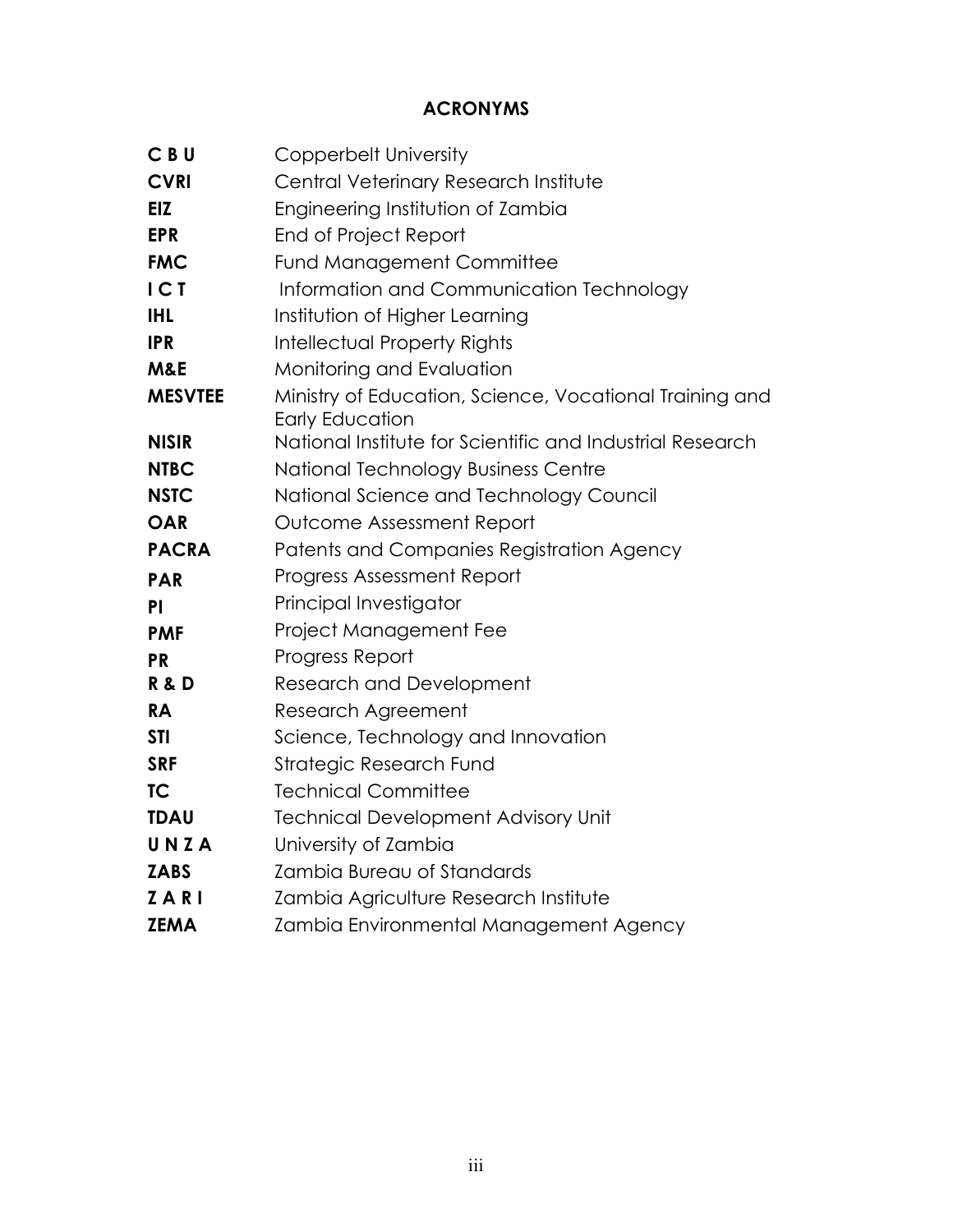#### CHAPTER 1.0 INTRODUCTION TO THE STRATEGIC RESEARCH FUND

#### 1.1 Background

Science, technology and innovation (STI) are critical in the sustainable development of any country. Generally, STI in Zambia has not been able to contribute significantly to national development due to a number of challenges faced.

One of the areas of STI facing major challenges and where Zambia has relatively lagged behind is the Research and Development (R&D) system. Generally, there has been inadequate funding for research and development, and lack of infrastructure and equipment to support R&D in the country.

Most STI research has been conducted on a small scale, fragmented in various R&D centres/institutions and by individual researchers. As such, little impact has resulted out of these research activities. In addition, few Intellectual Property Rights (IPR) have come out of research activities.

The Government acknowledges that allowing this status quo to continue would be detrimental to national economic growth.

Accordingly, the Government established the Strategic Research Fund (SRF) in 2007 to support basic and applied research in strategic areas of national priority. The Fund is administered by the National Science and Technology Council (NSTC)

The SRF targets R&D centres/institutions and individuals. SRF supported research that has commercial potential, may be considered for further development and commercialisation by the National Technology Business Centre (NTBC).

#### 1.2 Rationale

Inadequate funding for R&D infrastructure and operations, coupled with ineffective coordination, has resulted in limited contribution of STI to national socio-economic development.

#### 1.3 Objectives

The overall objective of the SRF is to support basic and applied R&D in identified strategic priority areas.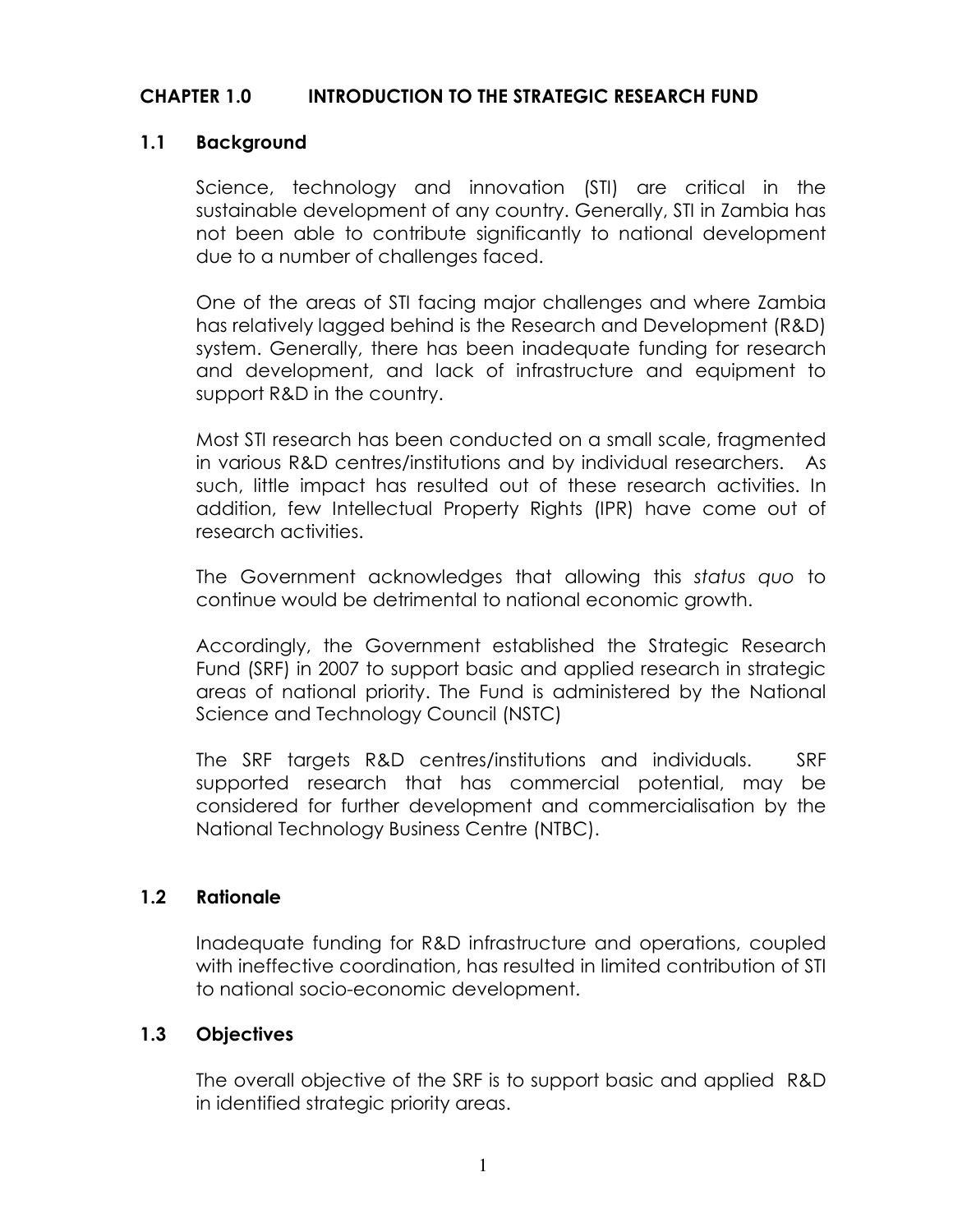The specific objectives are:

- i. To increase the number of publications and IP coming out of research activities
- ii. To fund research and development in identified strategic priority areas
- iii. To improve research infrastructure and equipment in R&D Institutions
- iv. To enhance technical and scientific human resource capacity in R&D institutions
- v. To enhance collaboration among R&D institutions
- vi. To support dissemination of research results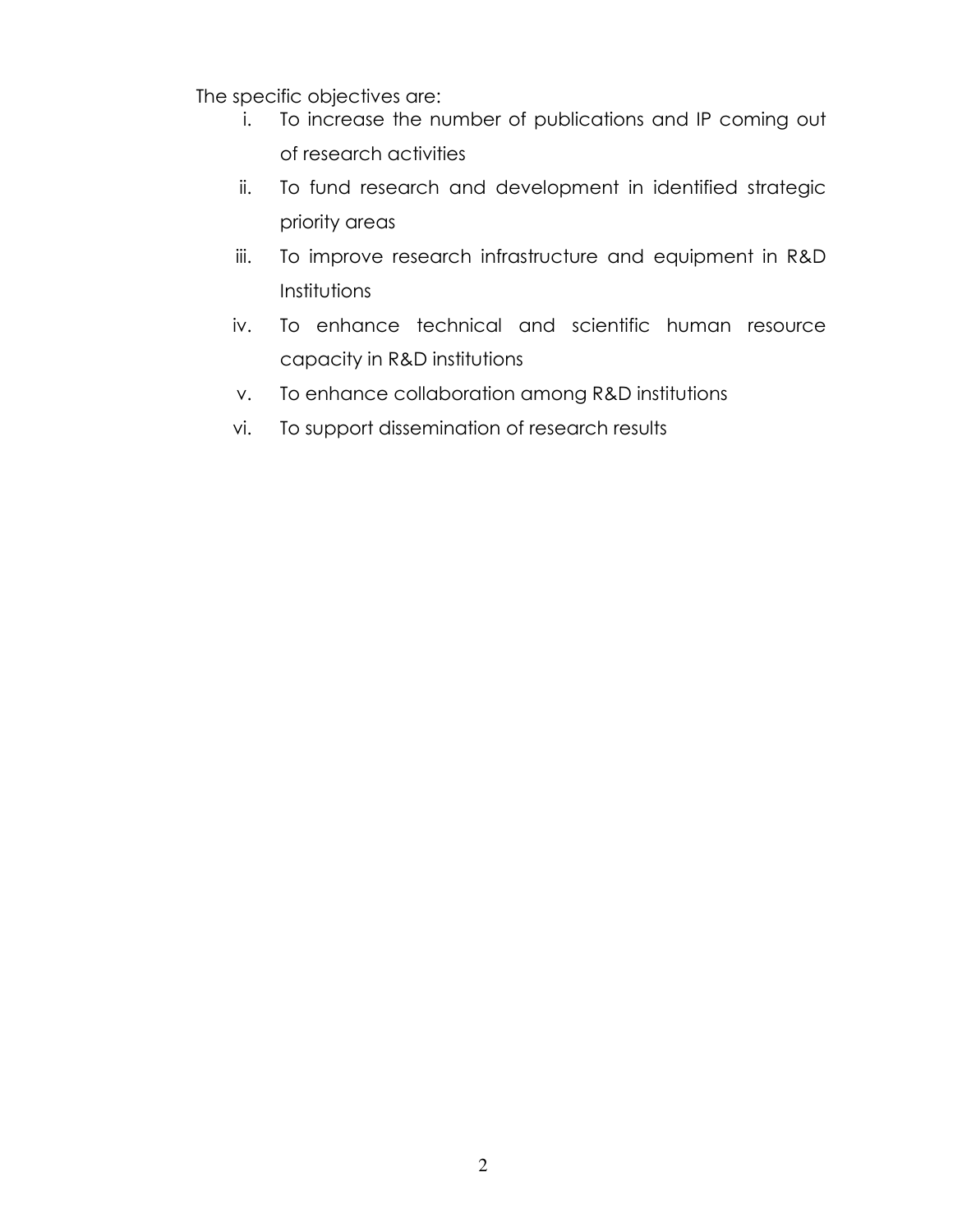#### CHAPTER 2: IMPLEMENTATION OF THE FUND

The SRF focuses on seven research thematic areas namely:

- I. **Industry** e.g.
	- Material science,
	- Design and Manufacturing,
	- Value addition technologies

#### II. **Energy e.g.**

- Alternative energy technologies
- III. **Agriculture e.g.** 
	- Value addition technologies,
	- Plant and animal diseases,
	- Crops and animal productivity,
	- Water management and irrigation,
	- Soil management.

#### IV. Health e.g.

- Communicable and non-communicable diseases,
- Maternal diseases,
- Nutritional diseases.

#### V. **Environment** e.g.

- Water and sanitation,
- Waste management,
- Deforestation and desertification,
- Climate change mitigation and adaptation.

#### VI. Information and Communication Technology e.g.

- Software development,
- Bioinformatics,
- Cyber security.

#### VII. Social Sciences e.g.

- Social and economic studies.
- policy studies in STI
- Gender in STI

#### 2.2 Categories of Research

Research is classified into two categories namely; Targeted/Directed Research and Open Research.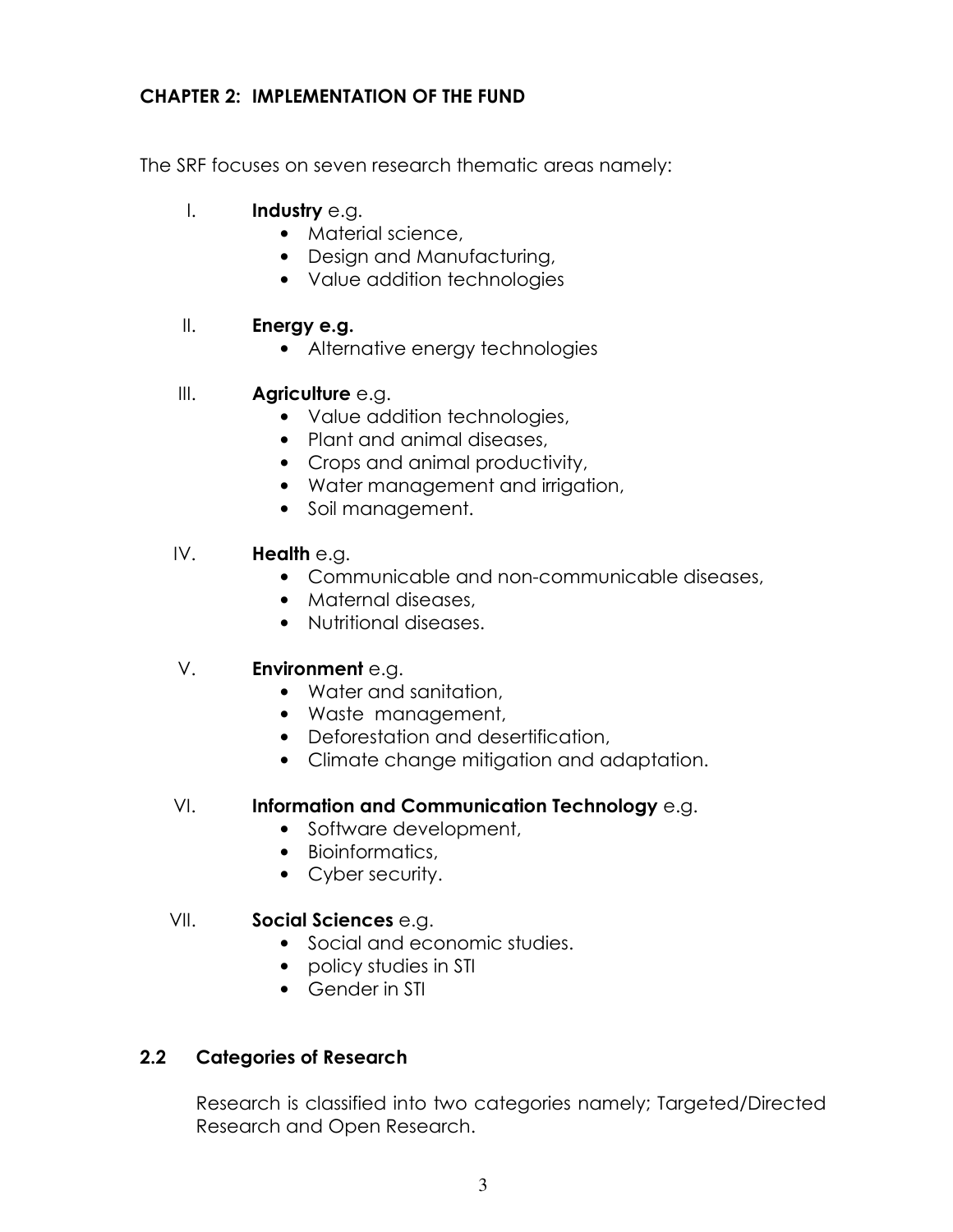#### 2.2.1 Targeted/Directed Research

Targeted/Directed Research is a solicitation for investigation into a defined research topic of national strategic importance. . Researchers are invited to bid for funding to find solutions through research to the identified strategic problem. The Targeted/Directed research can also include the following:

- I. **Emergency Research:** The country may experience disasters or some emergencies that require special funding to facilitate specialised research. Subject to availability of funds, the SRF shall make available resources for such activities.
- II. Collaborative research This is research conducted and/or funded jointly with bilateral and/or international cooperating partners. In this instance, the identification of priority research areas is mutually agreed between the Government and the cooperating partner(s).

#### 2.2.2 Open Research

- I. Individual Generated Research Individual Researchers can generate their own research proposals in any of the research clusters in 2.1 and apply for research funding.
- III. Post-graduate Research: The SRF can support postgraduate research at local universities and other institutions of higher learning, restricted to science and technology fields.

The support is up to a maximum of Forty Thousand Kwacha (K40,000.00) for Masters Degree programmes and Eighty Thousand Kwacha (K80,000.00) for PhD programmes. The support is strictly for field and/or laboratory research work.

#### 2.3 Eligibility to access the SRF grants

In order to access the SRF funding, an institution must be registered with NSTC and individuals wishing to access SRF funding shall be required to be affiliated to an NSTC-registered institution.

Collaborative research among institutions is strongly encouraged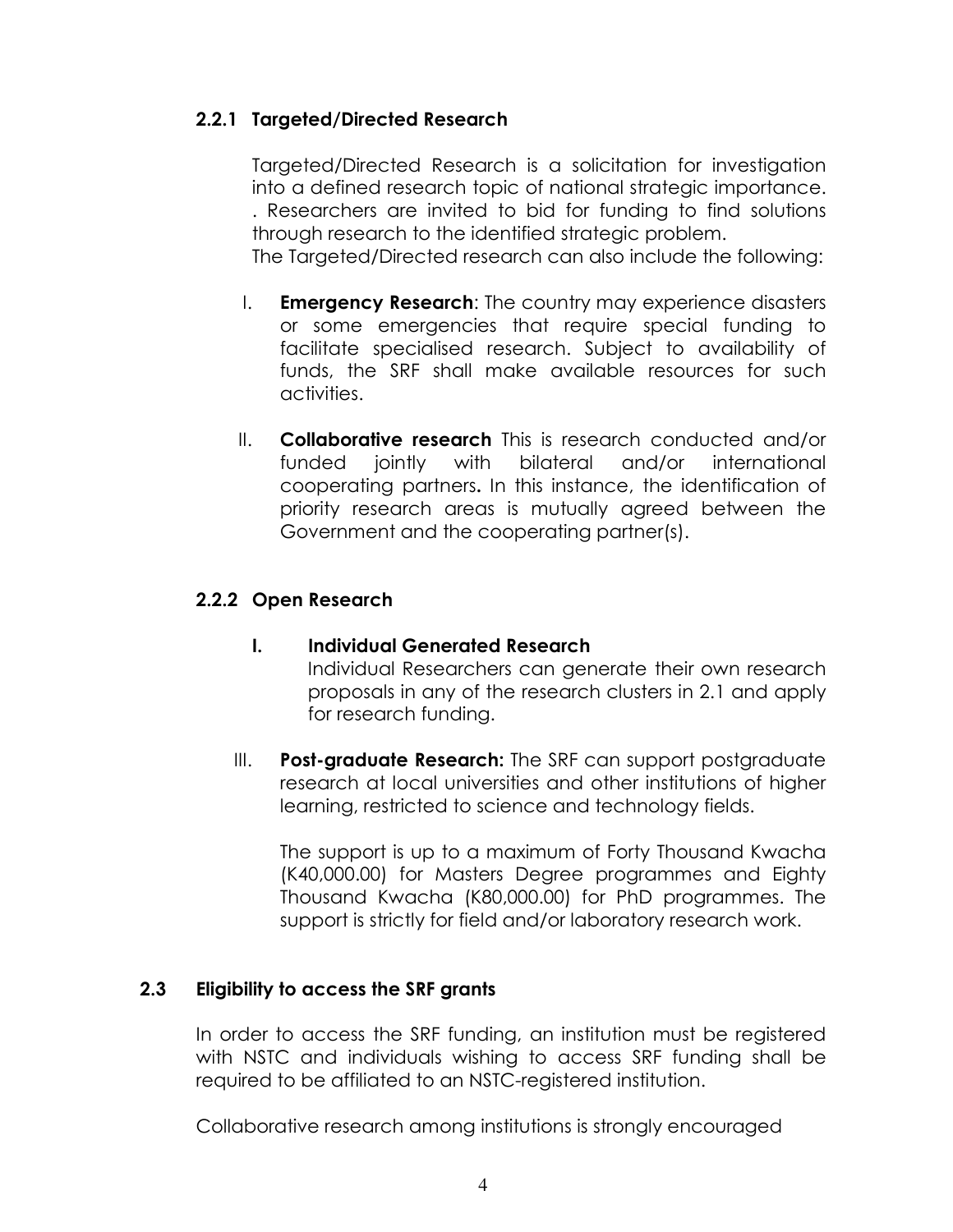#### 2.4 Scope of Funding

#### 2.4.1 Funding Ceiling

The funding is up to a maximum of Eight Hundred Thousand Kwacha (ZMW 800,000.00) per proposal. However, for viable projects that need additional funding, special consideration may be made to increase the funding.

#### 2.4.2 Eligible Expenses

The funding can be utilised for the following:

#### 2.4.2.1 Research Materials and Supplies

Only expenses for research materials and supplies directly related to the project should be included.

#### 2.4.2.2 Purchase of R&D Equipment and Accessories

Special equipment and accessories directly related to the project may be purchased.

Funding for equipment and accessories shall be up to a maximum of 40% of the total project budget. With special consideration, purchase of equipment at a cost above 40% may be allowed.

#### 2.4.2.3 Infrastructure Improvement

- I. Only expenses for minor repairs and maintenance of the building, equipment or any other item directly related to the project may be funded under SRF. Not more than 10% of the total project budget shall be used for this purpose.
- II. Where the cost indicated in 2.4.2.3 (I) is more than the allowable expenditure, special consideration, maintenance of equipment at a cost above 10% may be allowed.

#### 2.4.2.4 International Travel and Transportation

Travel and transportation expenses for international trips, which are directly related to the project shall be subject to government conditions of travel and transportation.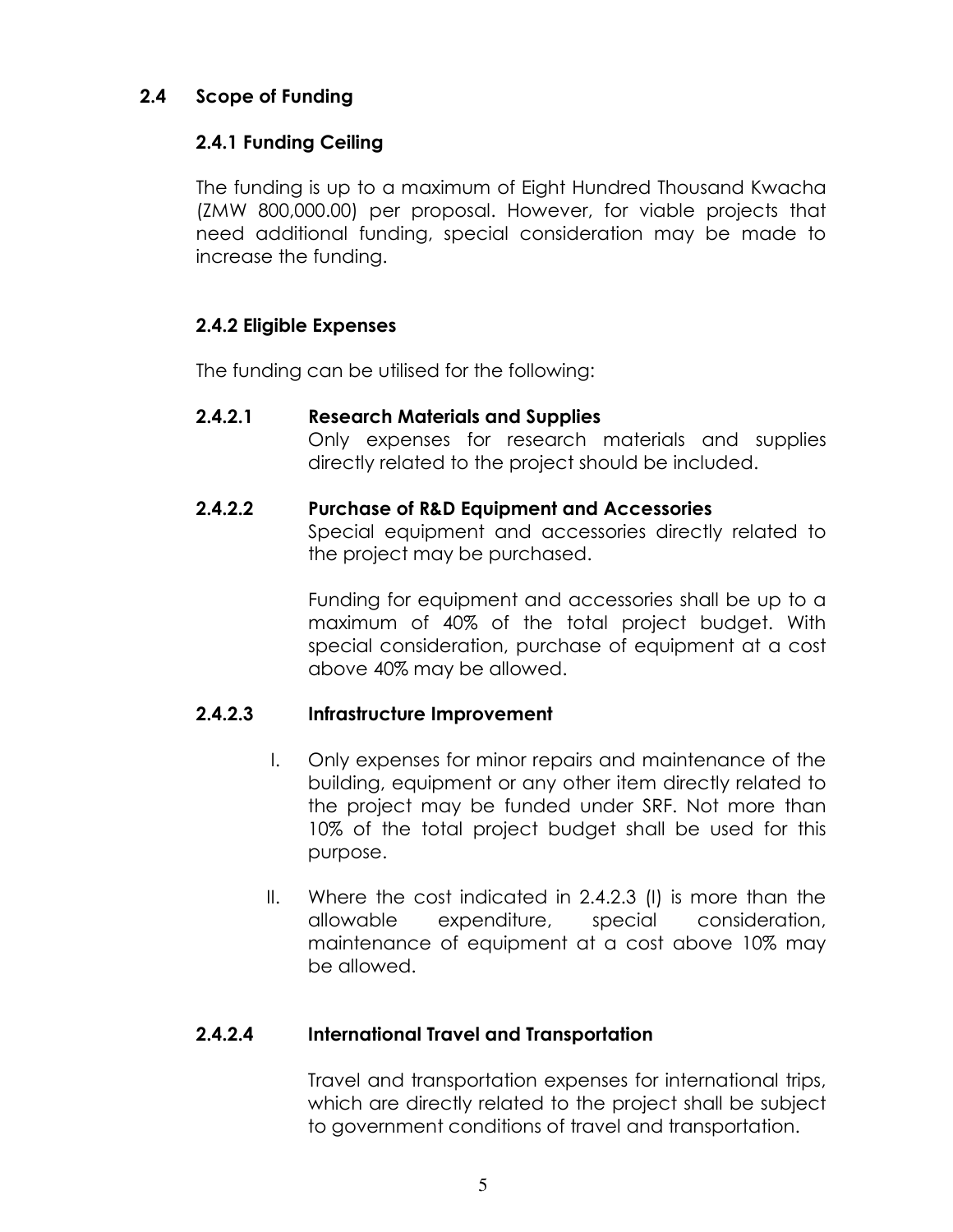#### 2.4.2.5 Local Travel and Transportation

Travel and transportation expenses for local trips, which are directly related to the project, shall be based on the conditions of the institution of affiliation.

#### 2.4.2.6 Allowances for Personnel

The following allowances shall be eligible

- i. Subsistence allowance
- ii. Out of pocket
- iii. Missing lunch

Any other allowances and project-based salaries shall be borne by the institution of affiliation. .

Allowances will be based on the rates of the institution of affiliation.

#### 2.4.2.7 Special Services

These are expenses for special services directly related to the project (such as consultancy, payment for enumerators, analytical services and data processing). Engagement of foreign expert(s) will be considered on a case-by-case basis.

#### 2.4.2.8 Human Resource Development

Expenses to build capacity to conduct research as a way of improving the overall quality of conducting research in the proposed project will be considered such as scientific visits, attachments, study tours, exchange visits.

#### 2.4.2.9 Facilitate the establishment of centres of excellence and networks

The allocation and approval of projects will be done in such a way as to facilitate establishment of centres of excellence in selected research disciplines. Procurement of advanced equipment and development of new infrastructure will be based upon the recommendation from the technical Committee in order to create synergies and avoid duplication in such centres.

#### 2.4.2.10 Administrative cost

5% of the total project budget will be used for administrative expenses by the Institution of affiliation.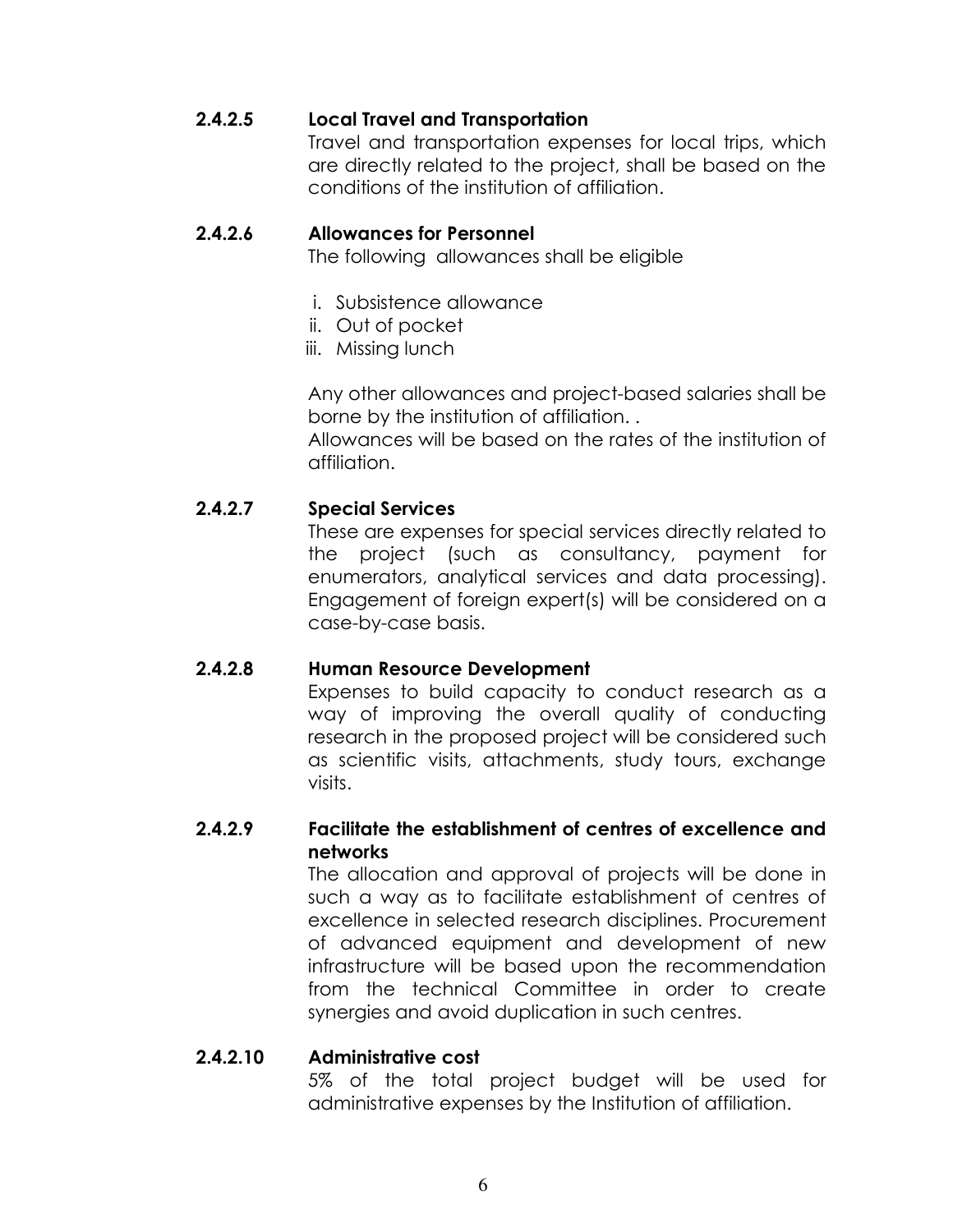#### 2.5 Variation

Change of Scope of Work and/or Budget: The Recipient shall not make any variation to the scope of work and/or the budget of the Project as described in the **Approved Project Proposal** without obtaining prior written approval from NSTC.

#### 2.6 Project Duration

The duration for research projects shall be up to a maximum of 2 consecutive years. However, special consideration may be made for projects that may need more time.

#### 2.7 No-cost Project Extension

Requests for project extensions shall be made to the SRF Secretariat for approval.

Under normal circumstances, requests for extensions shall not exceed more than six months after the originally proposed project completion date. Only under extenuating circumstances shall projects be granted additional extensions.

#### 2.8 Research Agreement

All funded projects shall be conducted in accordance with the terms and conditions outlined in a Research Agreement (RA) (Appendix III). The RA will be signed between NSTC, the Grant Recipient and the Head of the Institution of Affiliation. The Head of institution shall be required to sign the RA within 10 working days upon acceptance of the approved project.

The RA outlines the terms of agreement such as the scope of work, sharing of Intellectual Property Rights (IPR), and termination of contract.

#### 2.9 Ownership and Use of R&D Equipment

Before the end of the Project, all R&D equipment purchased under the Project will belong to the Government and the project shall bear the maintenance costs.

After the Project is completed, all R&D equipment purchased under the Project will belong to the Principal Investigator's Institution of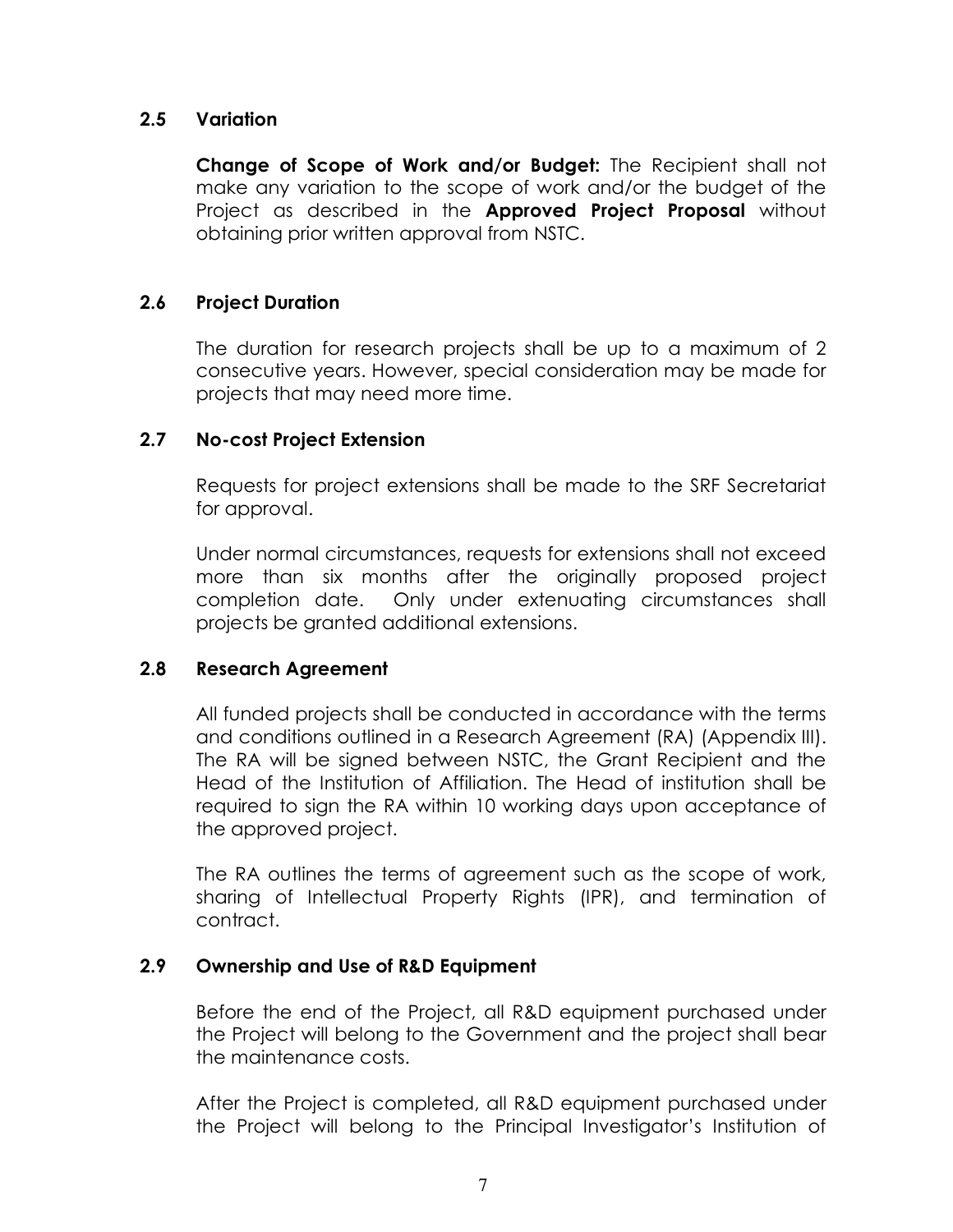Affiliation. The maintenance of such equipment shall then be borne by the Institution of Affiliation.

#### 2.10 Intellectual Property Rights

Ownership and management of Intellectual Property Rights (IPR), royalties and any other form of fees resulting from technology transfer, licensing of technology or any other form of commercialisation, shall be governed in accordance with the terms and conditions outlined in the Research Agreement. The ownership of results will lie with Government and the details of the management of the IPR will be given in the Research Agreement.

#### 2.11 Publications

Where applicable, researchers will be required to file for provisional protection for IPR before proceeding to publish their research findings. For any publication of research results, locally as well as internationally, researchers must obtain prior approval from the Institution of Affiliation and NSTC and. Researchers must publish at least one technical research paper in refereed journals and a copy of all publications shall be submitted to NSTC.

Researchers must indicate and acknowledge the sources of funding for the project and the contribution of the various entities.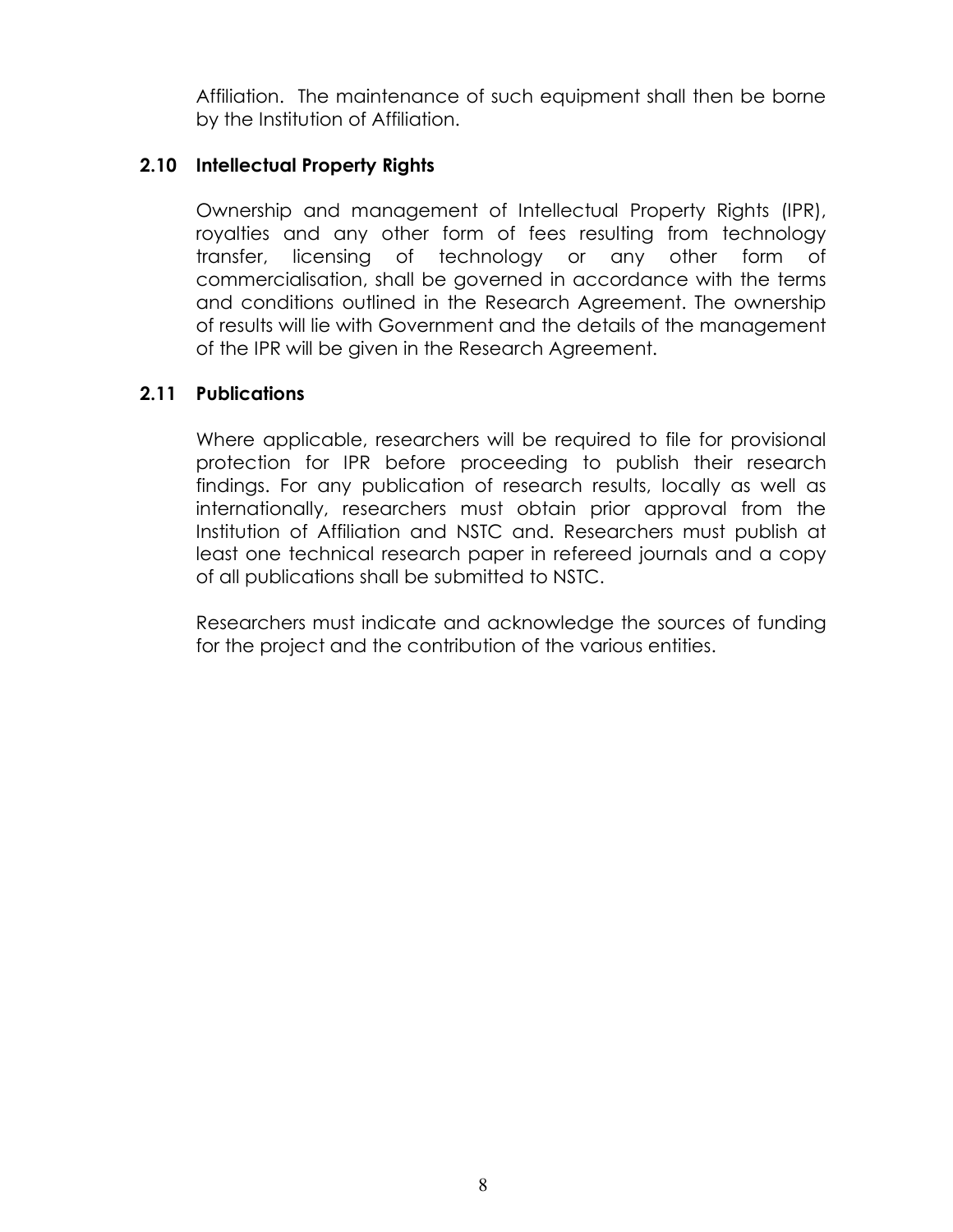#### CHAPTER 3: APPLICATION, EVALUATION AND SELECTION

#### 3.1 Application Process

- A call for research proposals will be advertised in the public print media. The call will also be made available in R&D institutions, institutions of higher learning and on the NSTC website (http//:www.nstc.org.zm).
- Applicants shall submit research proposals by completing a Prescribed Application Form available on the NSTC website and obtainable from NSTC offices.
- Applications shall be submitted either electronically (nstc@nstc.org.zm) or mailed/delivered to the following address:

The Executive Secretary National Science and Technology Council (NSTC) Curriculum Development Centre Building Haile Selassie Avenue, Longacres P. O. Box 51309 Lusaka.

#### 3.2 Evaluation and Selection

All applications shall be evaluated by the Technical Committee and successful proposals shall be shortlisted for further expert review.

The peer reviewed proposals will be further considered by the Technical Committee and recommend proposals to the Fund Management Committee for final selection.

The decisions made by the SRF Fund Management Committee shall be final.

#### 3.3 Notification to Applicants

Applicants will be notified of the decision of the Fund Management Committee regarding their application.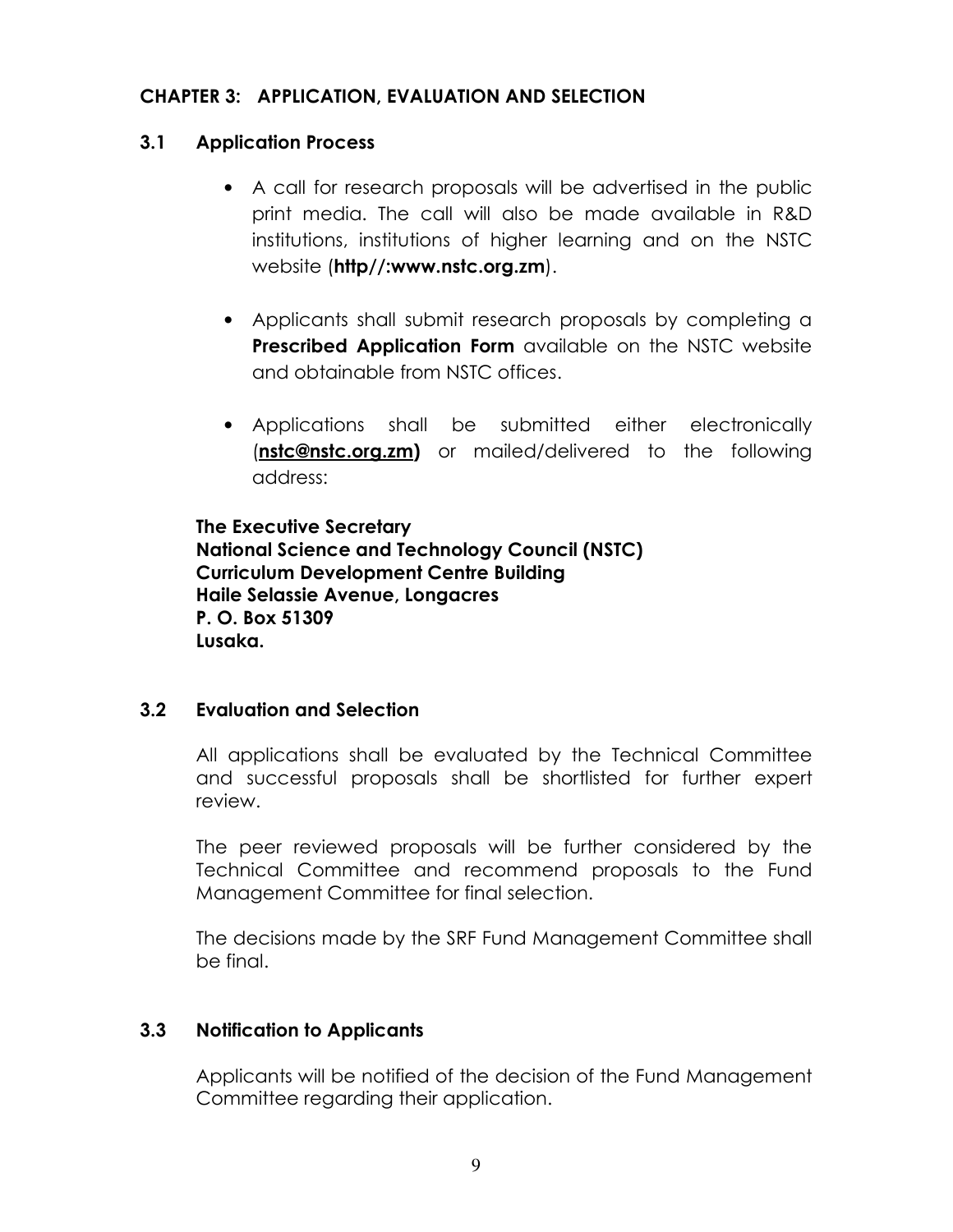#### 3.4 Acceptance of Offer

Applicants may accept or decline the offer in writing within ten working days of receiving the letter of offer. In the case of acceptance, applicants must amend their proposals according to the comments and concerns of the Fund Management Committee.

#### 3.5 Application Cycle

There shall be one (1) application cycle per year as outlined in the Table below:

| <b>Activity</b>                                                         | Timing                                   |
|-------------------------------------------------------------------------|------------------------------------------|
| Call for Project Proposals                                              | March                                    |
| Deadline for submission of Applications                                 | June                                     |
| Evaluation of Proposals by Technical<br>Committee                       | July - September                         |
| Approval of projects by Fund<br><b>Management Committee</b>             | October                                  |
| Notification of result to applicants and<br>official awarding of grants | November - December                      |
| <b>Project Commencement</b>                                             | January – March of the<br>following year |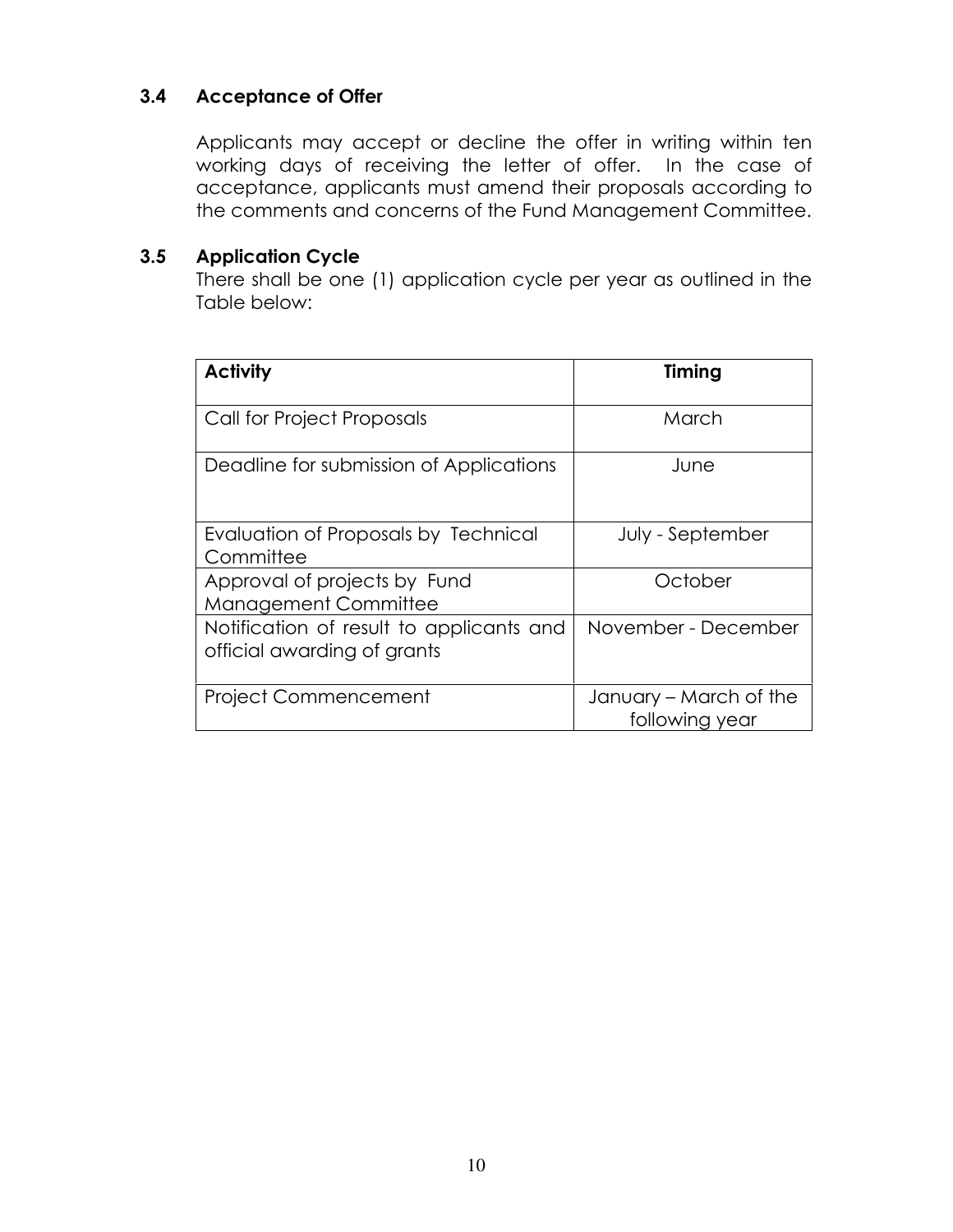#### CHAPTER 4: FUNDS DISBURSEMENT AND PROJECT MONITORING AND EVALUATION

#### 4.1 Disbursement of Funds

The funds will be disbursed in instalments according to the project phases agreed upon by NSTC, the grant recipient(s) and the institution of affiliation.

#### 4.1.1 Initial Disbursement

The initial disbursement will depend on submission of an inception report detailing the activities and budget for the initial phase of the project.

#### 4.1.2 Subsequent Disbursement(s)

Payment of subsequent instalment(s) will be dependent on achievement of planned milestones and submission of technical and financial progress reports, including valid receipts and other supporting acquittal documents for the previous instalment.

#### 4.1.3 Project Management Fee

The institution of Affiliation shall be paid a project management fee (PMF) of 5% of the total allocation approved per project phase. This will be disbursed together with the initial and subsequent instalments of project funds.

Any misapplications and misappropriation of funds will be dealt with in accordance with the Government Financial Regulations.

#### 4.2 Project Monitoring and Evaluation

The projects will be closely monitored and evaluated by the Institution of Affiliation or host institution, the NSTC and the Department of Science and Technology.

Through the Institution of affiliation, the Principal Investigator (PI) shall be required to submit the following reports:

- i. Inception Report (IR)
- ii. Progress Reports (PR) (Technical and Financial)
- iii. End of Project Report (EPR)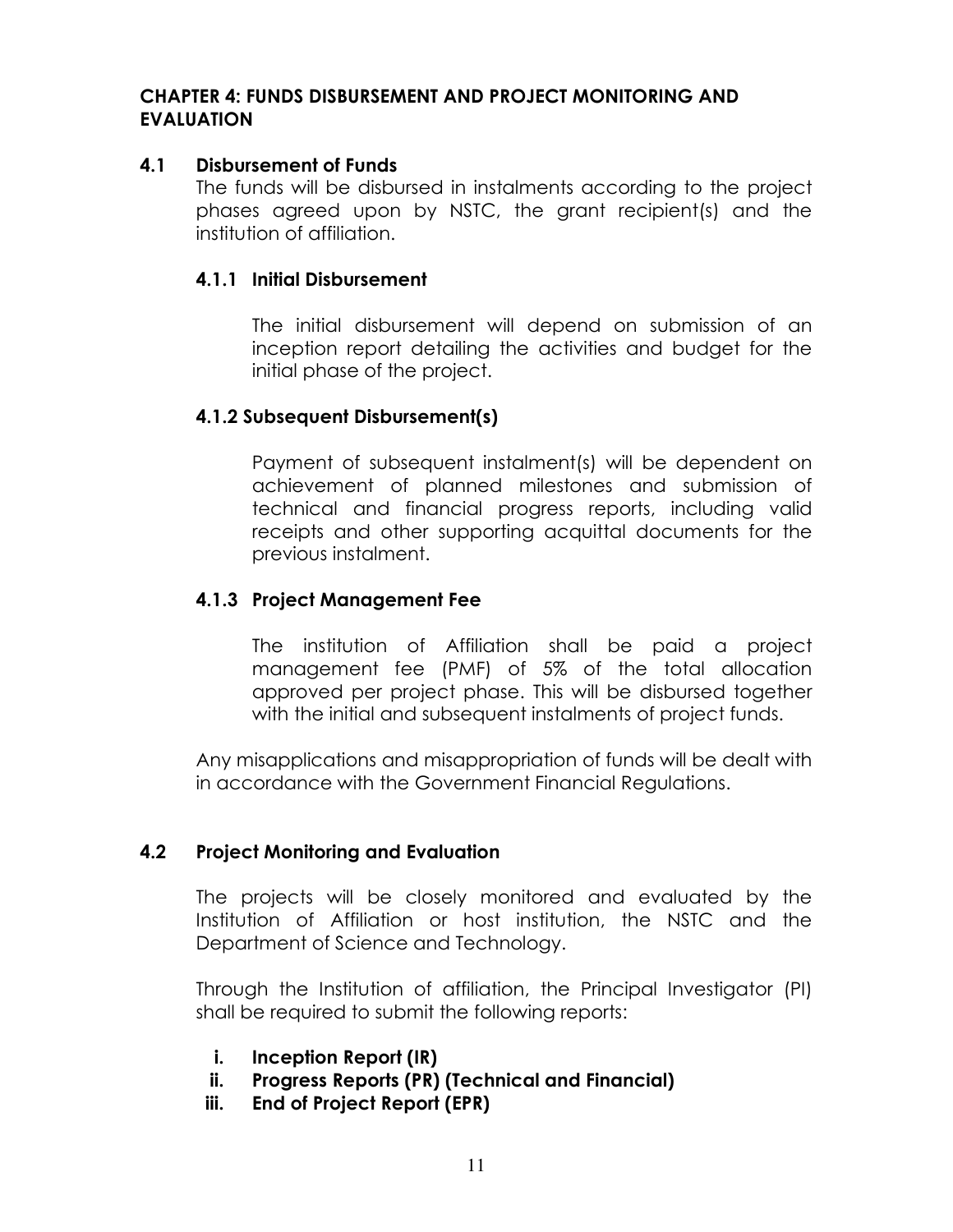The reports will be reviewed by the Technical Committee who will make recommendations to the Fund Management Committee based on the following reports:

- i. Progress Assessment Report (PAR)
- ii. Outcome Assessment Report (OAR)

#### 4.2.1 Inception Report

The Inception Report shall be submitted within fourteen days of the award of the grant and will highlight the following:

- i. an account of the measures put in place in order to start the project
- ii. research sites,
- iii. sources of specialised services where applicable,
- iv. project account,
- v. details of activities and budget for the initial phase of the project.

#### 4.2.2 Technical Progress Report

Technical Progress Reports shall be submitted to the NSTC after completion of each project phase. The reports shall highlight:

- i. Progress towards project objectives
- ii. Any challenges which may affect the meeting of an objective,
- iii. Project Milestones if any, achieved in the period that the report covers,
- iv. Reasons for non achievement of milestones and suggested remedial measures to be taken,
- v. Technical problems encountered and plans to overcome them.

The reports may also include application for changes in:

- a. milestone;
- b. project schedule;
- c. budget; and,
- d. methodology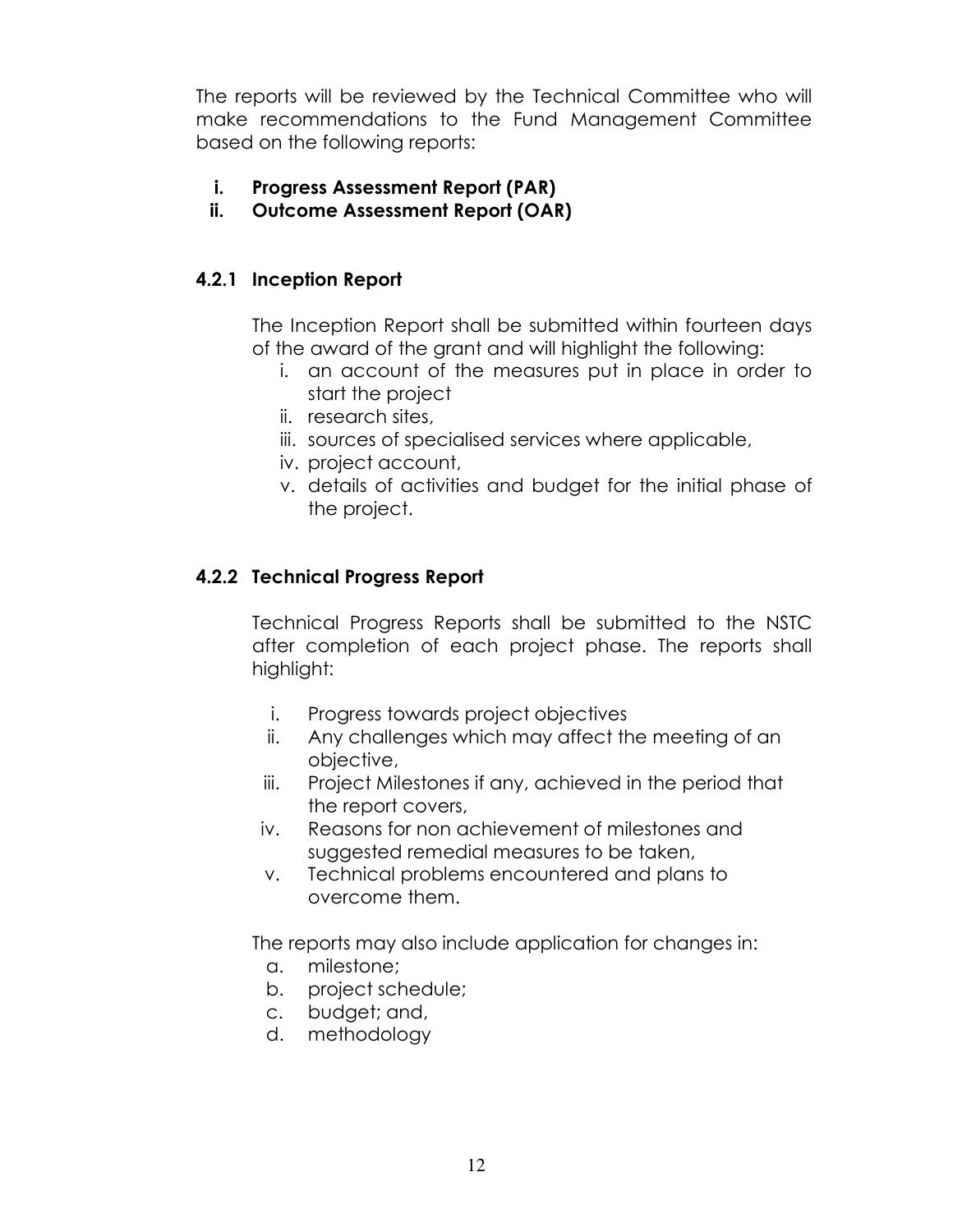#### 4.2.3 Financial Progress Report

Financial Reports shall be submitted to the NSTC after completion of each project phase as shown in the table below:

|   |                    |              | <b>Amount Received (ZMW):</b> |                          |        |
|---|--------------------|--------------|-------------------------------|--------------------------|--------|
|   |                    |              | Date:                         |                          |        |
|   | <b>Expenditure</b> |              |                               |                          |        |
| # | <b>Date</b>        | <b>Items</b> | Supplier                      | Receipt                  | Amount |
|   |                    |              |                               | No.                      | (2MW)  |
|   |                    |              |                               |                          |        |
|   |                    |              |                               |                          |        |
|   |                    |              |                               |                          |        |
|   |                    |              |                               |                          |        |
|   |                    |              |                               |                          |        |
|   |                    |              |                               |                          |        |
|   |                    |              |                               |                          |        |
|   |                    |              |                               | <b>Total Expenditure</b> |        |
|   |                    |              |                               | <b>Balance</b>           |        |

The Progress Reports should be submitted through the Institution of affiliation to NSTC, both in hard and soft copy. Failure to submit the Progress Report by the stipulated time may result in suspension of the disbursements.

#### 4.2.4 End of Project Report

The Principal Investigator shall submit through the Institution of Affiliation, an End of Project Report within 3 months of project completion. The report shall conform to the format provided and shall highlight the following:

- i. Project objectives,
- ii. Detailed research methodology,
- iii. Direct outputs of the project,
- iv. Extent of achievement of the original project objectives,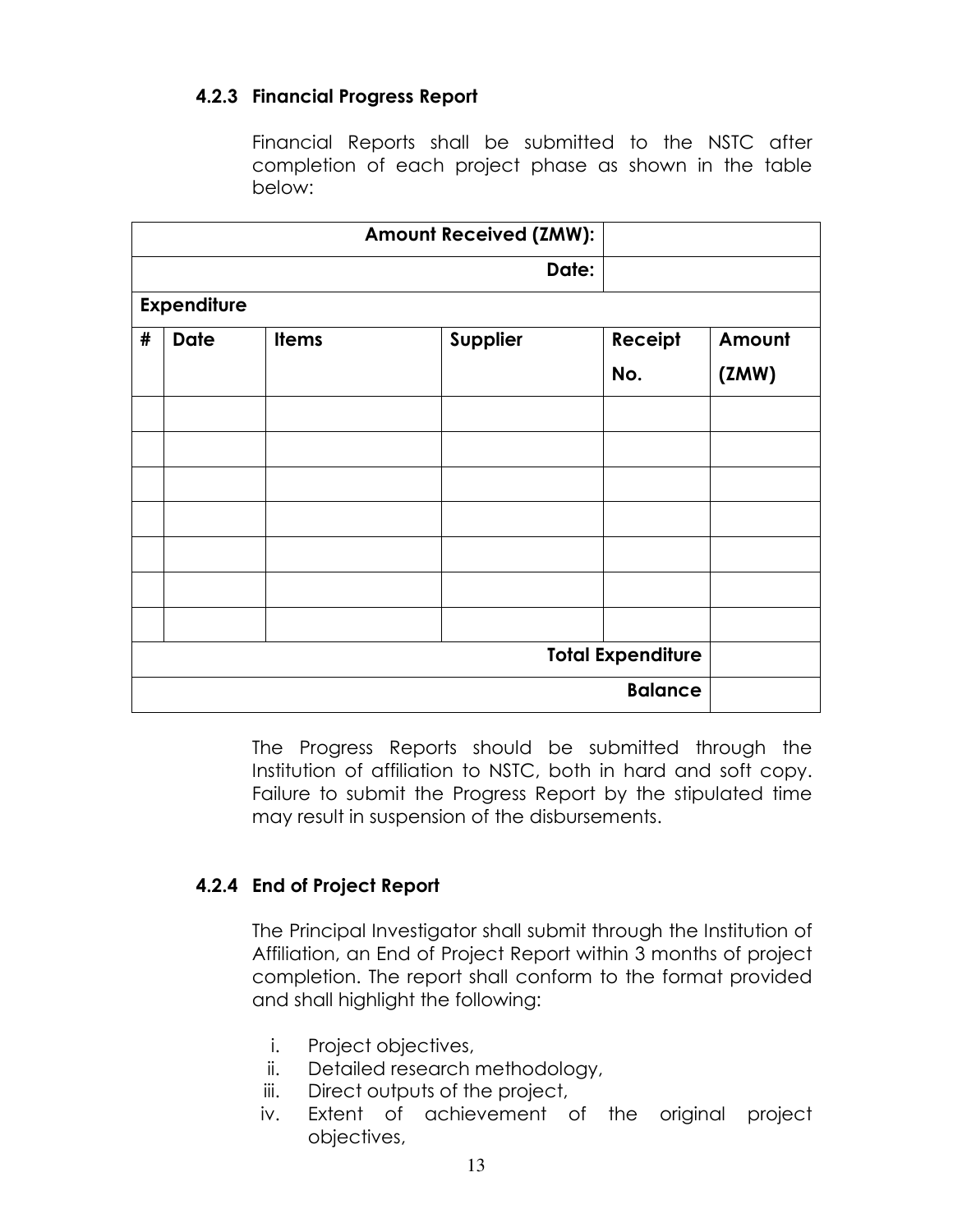- v. Technology transfer and commercialisation approach where applicable,
- vi. Beneficiaries of the project,
- vii. Project schedule and project costs,
- viii. Sectoral / national impacts of the project,
- ix. Recommendations.

#### 4.2.5 Progress Assessment Report

The NSTC shall prepare monitoring and evaluation (M&E) reports within ten working days of conducting an M&E exercise. The Technical Committee shall have biannual meetings to consider the monitoring and evaluation reports. The Technical Committee shall produce and submit a Progress Assessment Report to the Fund Management Committee within ten working days after the meeting.

#### 4.2.6 Outcome Assessment Report

The Technical Committee shall review the End of Project Report and shall produce and submit an Outcome Assessment Report to the Fund Management Committee.

The Outcome Assessment Report shall highlight the following:

- i. Direct outputs of the project,
- ii. Extent of achievement of the original project objectives,
- iii. Technology transfer and commercialisation approach where applicable,
- iv. Beneficiaries of the project,
- v. Project schedule and project costs,
- vi. Sectoral / national impacts of the project,
- vii. Assessment of the performance of the project team,
- viii. Recommendations.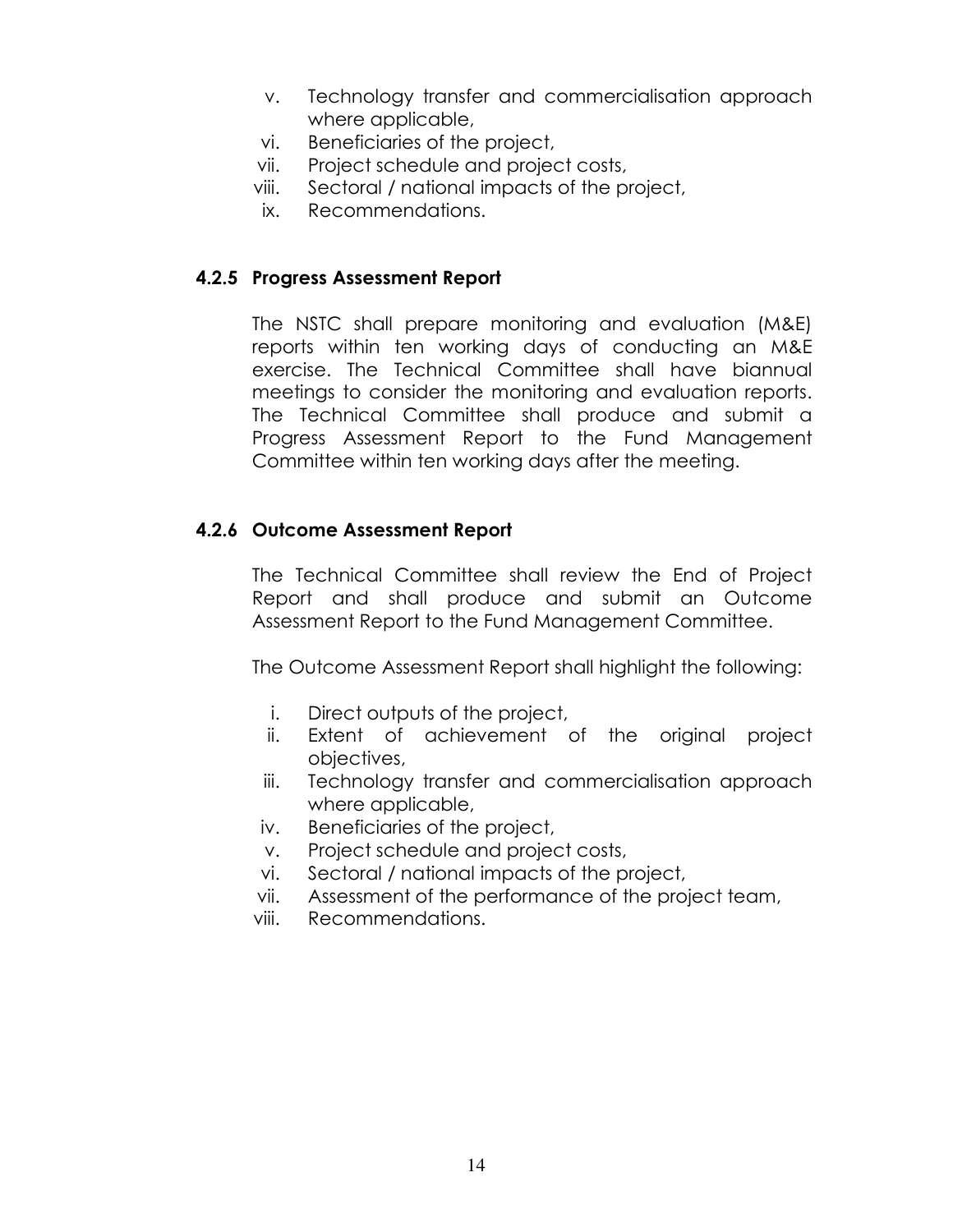#### CHAPTER 5: MANAGEMENT STRUCTURE

The SRF is managed through two Committees; the Fund Management Committee (FMC), hosted by the Ministry, and the Technical Committee (TC), hosted by NSTC.

#### 5.1 The Technical Committee

This Committee performs the following functions:

- i. Prepare the Calls for research proposals;
- ii. Evaluating research proposals and recommending for funding;
- iii. Monitoring and Evaluating approved projects and making recommendations to the FMC; and
- iv. Carrying out any other responsibility as assigned by the Fund Management Committee.

The Technical Committee comprises nine (9) members who may be drawn from any of the following ministries and institutions:

- i. Ministry responsible for Science and Technology,
- ii. National Science and Technology Council (NSTC),
- iii. Ministry of Health,
- iv. Zambia Bureau of Standards (ZABS),
- v. Ministry responsible for Education,
- vi. Ministry responsible for Energy and Water,
- vii. Ministry responsible for Agriculture and Livestock
- viii. Zambia Agriculture Research Institute (ZARI),
- ix. National Institute for Scientific and Industrial Research (NISIR),
- x. National Technology Business Centre (NTBC),
- xi. The University of Zambia (UNZA),
- xii. The Copperbelt University (CBU),
- xiii. Mulungushi University,
- xiv. Forestry Research Branch,
- xv. Zambia Environmental Management Agency (ZEMA),
- xvi. Ministry responsible for Mines and Minerals Development,
- xvii. Central Veterinary Research Institute (CVRI),
- xviii. Fisheries Research,
- xix. Engineering Institute of Zambia (EIZ),
- xx. Tropical Diseases Research Centre (TDRC)
- xxi. Patents and Companies Registration Agency (PACRA)
- xxii. Engineering Institution of Zambia (EIZ).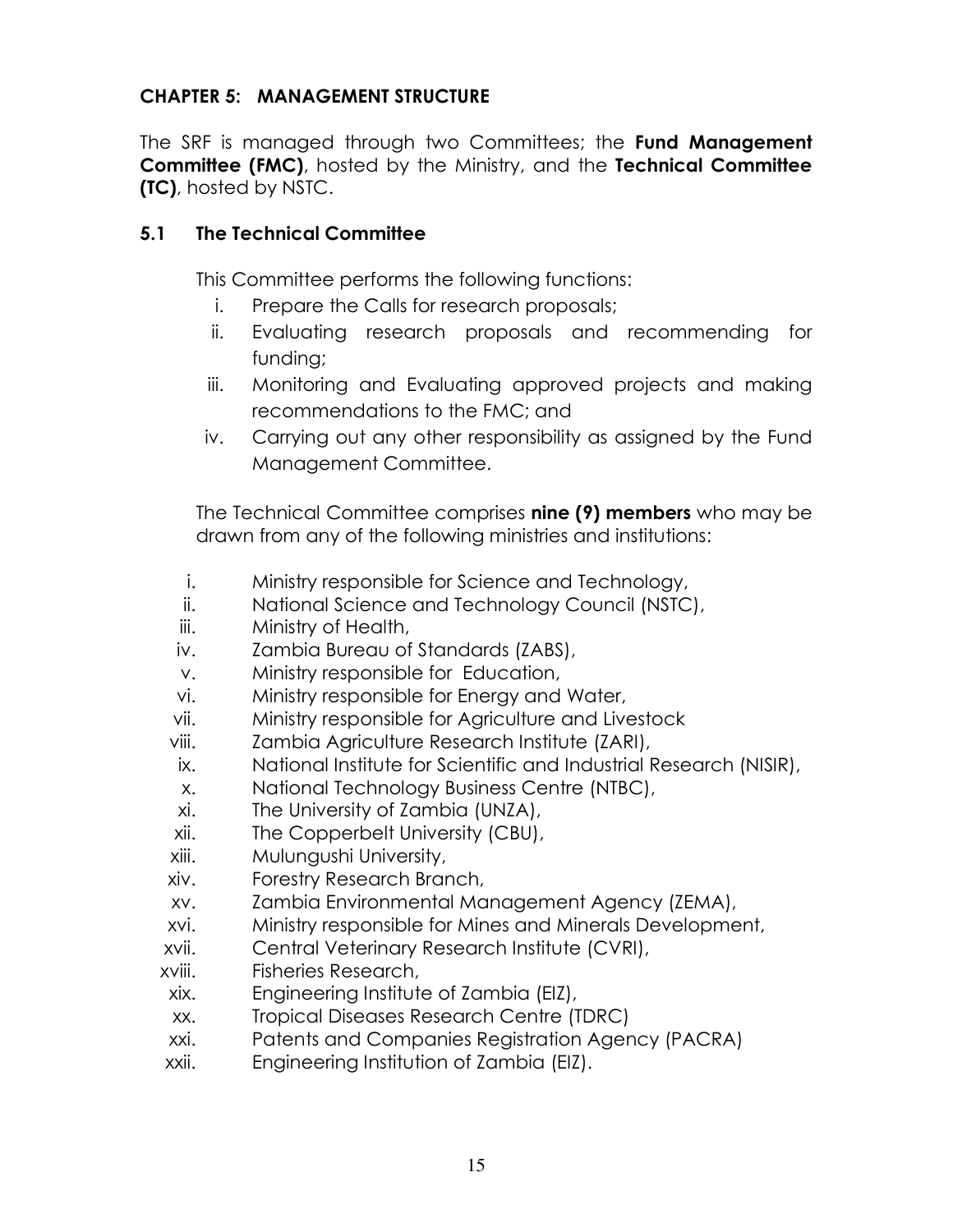#### 5.2 The Fund Management Committee

The Fund Management Committee is responsible for the following:

- i. Determining thematic areas of focus based on national priorities;
- ii. Approving projects for funding;
- iii. Approving reports and recommendations of the Technical Committee:
- iv.Mobilizing resources for the Fund;
- v. Carrying out any other responsibilities as assigned by the Ministry.

The SRF Fund Management Committee is comprised of members from the following ministries and institutions:

- i. Permanent Secretary Ministry responsible for science and technology (Chairperson)
- ii. Director of the Department of Science and Technology (Secretary)
- iii. Director of Planning Ministry of Finance and National Planning
- iv. Director Public Health and Research Ministry responsible for **Health**
- v. Director of Planning Ministry responsible for science and technology
- vi. Director of Research and Graduate Studies University of Zambia
- vii. Director of Planning -Ministry responsible for Agriculture
- viii.Executive Secretary-National Science and Technology Council
- ix. A Prominent Zambian Citizen in R&D
- x. Chairperson of the SRF Technical Committee (Ex-officio)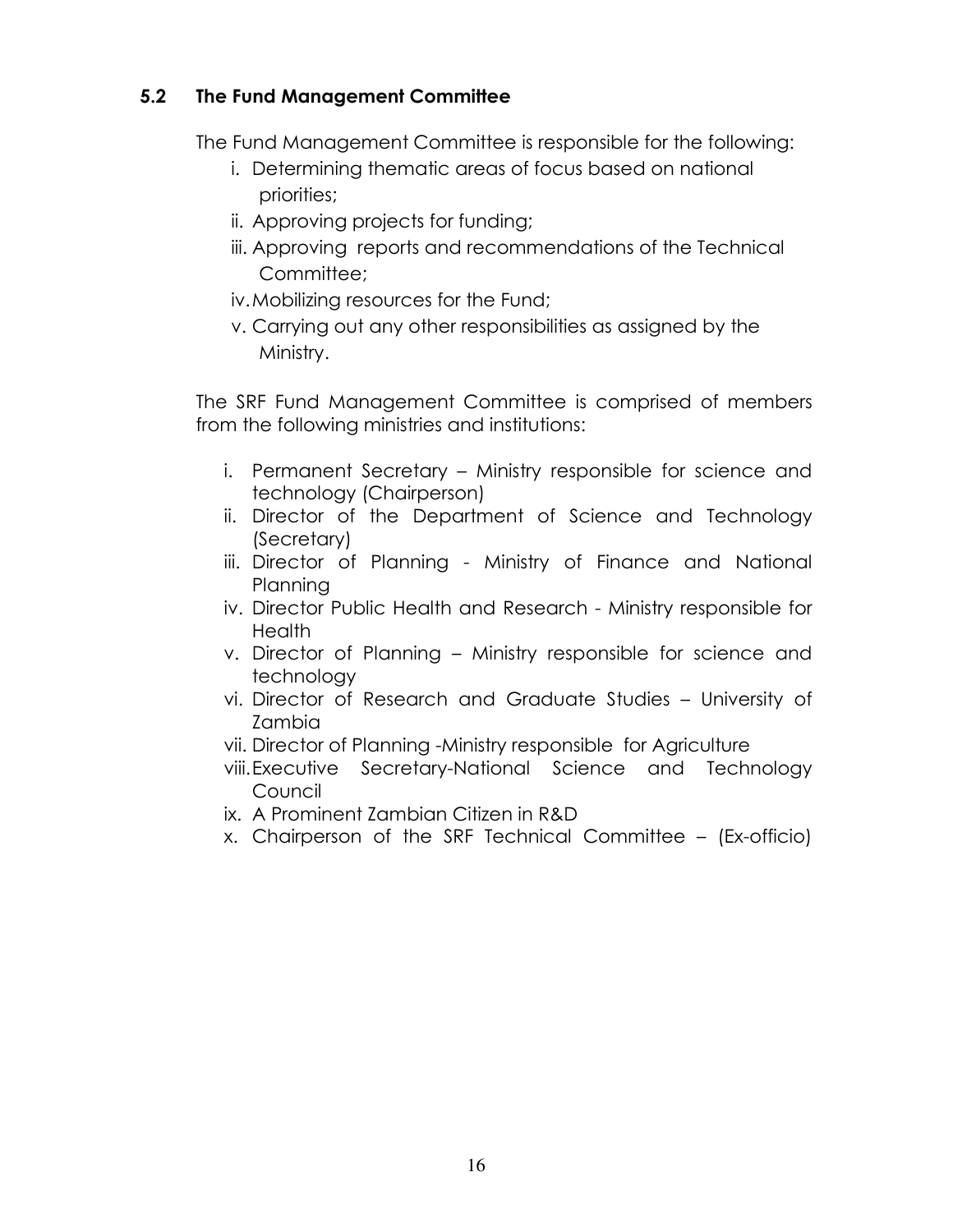#### APPENDIX I : RESEARCH PROPOSAL GUIDELINES

#### 1. PROPOSAL INFORMATION

This section is to be completed by the Secretariat.

#### 1.1 Project Number

The project number is defined by the research thematic area, research field and serial number.

#### Figure 1: Coding Structure for Project Number

| <b>Research</b><br><b>Cluster</b><br>(TA)<br>Code | <b>Research Field</b><br>(RF) Code | <b>SRF Serial</b><br><b>Number</b> |
|---------------------------------------------------|------------------------------------|------------------------------------|
| ΤΑΛ1                                              | RFN 1                              |                                    |

**Example:** The project number TA 01-RF01-0001

**TA01** Industry Research Thematic Area,

RF01 Material science

0001 First project

(Refer to Appendix II for codes)

#### 2. PROPOSAL DETAILS

#### 2.1 Title Page

The Title Page should contain:

- i. Title of Research Proposal
- ii. Name of Principal Investigator and their institution
- iii. Name(s) of Collaborator(s) and their institution(s)
- iv. Category of Institution (Public, Private)
- v. Full Contact Details

## 2.2 Project Title

The title should be concise, clearly indicating the subject of the investigation and reflecting the key idea(s) of the project.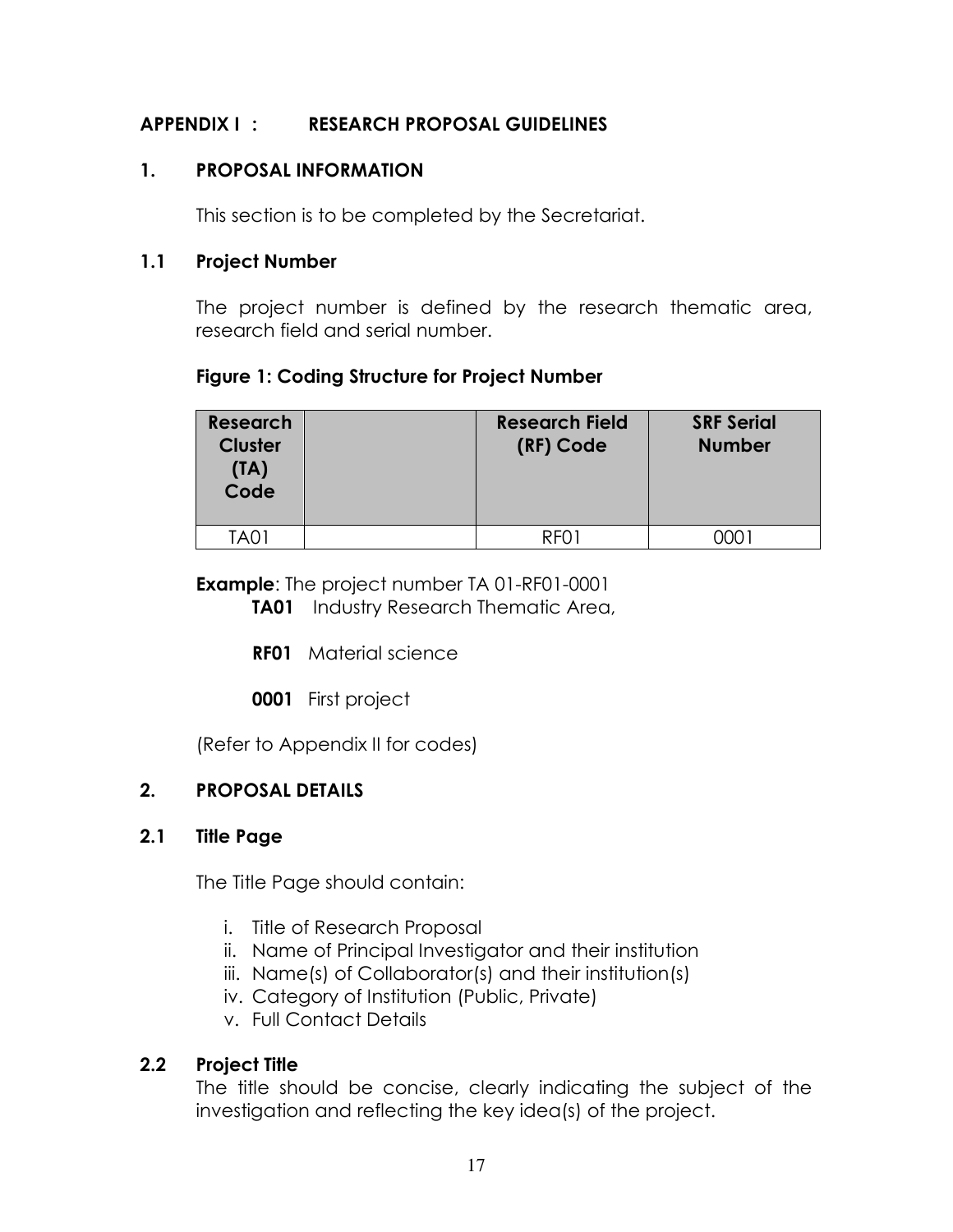#### 2.3 Abstract

A brief outline of the proposal explaining the significance of the proposed research, objectives, anticipated outputs and outcomes and potential socioeconomic benefits.

#### 2.4 Project Objectives

This section describes the objectives, which should be specific, measurable, attainable, realistic and time-bound.

#### 2.4 Research Background

The research background should cover the major issue(s) and problem(s) to be addressed and relevance of the research

#### 2.5 Literature Review

Critically analyse the existing literature on work already done in the same field and identify the knowledge gaps that the proposed research will address

#### 2.6 Research Approach

#### 2.6.1 Methodology

Indicate the qualitative and quantitative methods to be employed and how the research will be carried out including design, materials, data collection tools and analysis

#### 2.6.2 Project Logical Framework

The Log frame describes the relationship between activities to be undertaken in the project, their outputs and the short outcomes and the anticipated overall goal or impact of the project. It also spells out the means of measuring milestones.

#### 2.6.3 Project Workplan

Outline in a concise manner, a schedule of implementation of the activities planned for the total period of the project and indicate the estimated cost for each activity

The research activities as well as the timing and duration should be reflected in the Gantt chart.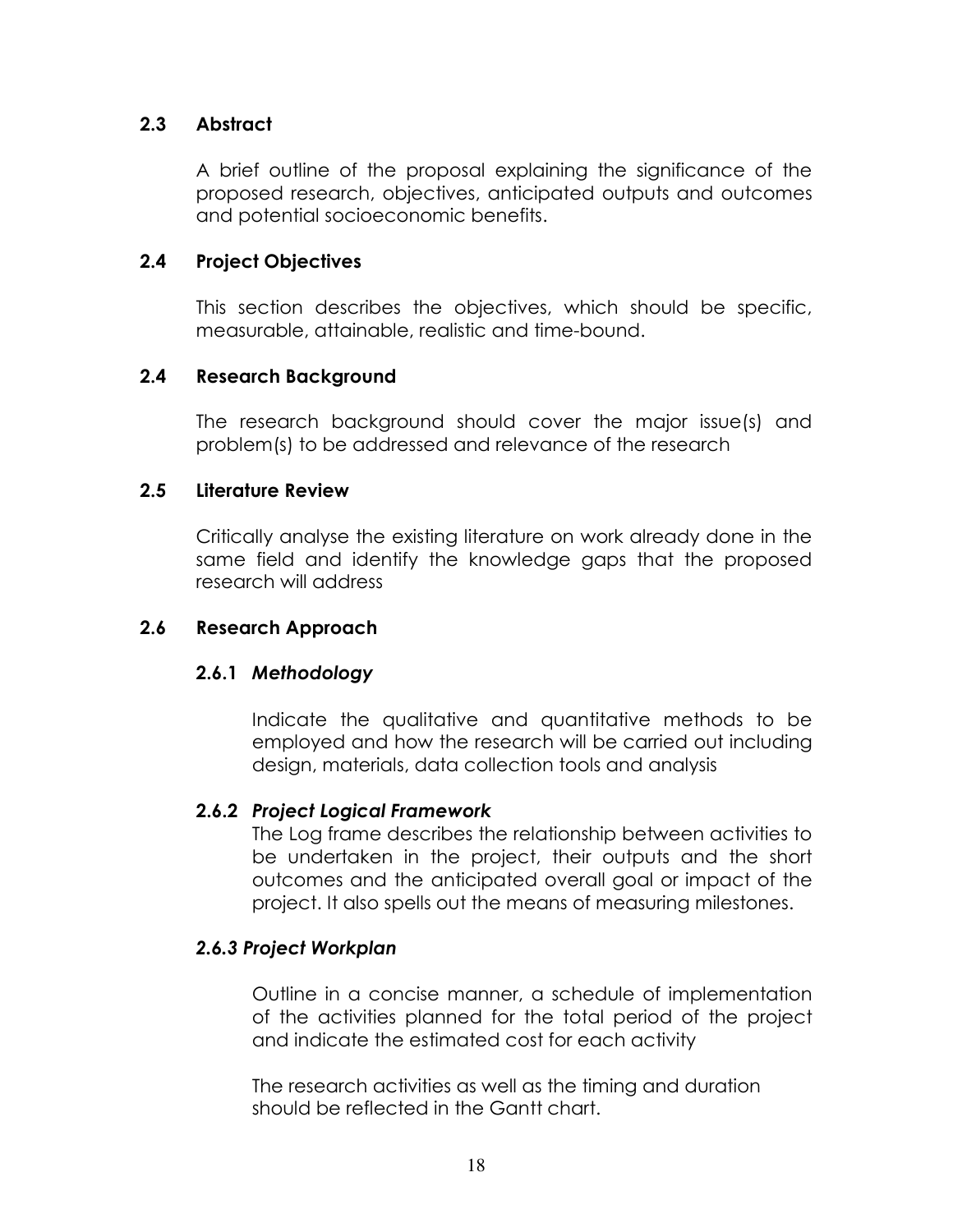#### 2.6.4 Milestones

A milestone is achieved when a phase in the project is reached, for example completion of testing, commissioning of equipment, etc. The Project Proposal should clearly state the expected milestones.

The timings of the milestones will be reflected in the Gantt chart.

#### 2.6.5 Risk Analysis and Mitigation

States the assumed factors that will drive the execution of this research and the potential risks that if not mitigated could negatively affect attainment of the stated objectives Give suggestions on how the identified risks could be mitigated upon.

#### 2.6.6 Benefits of the Project

#### I. Expected Outputs

The expected outputs may vary depending on the type of research and may include the following:

- a. New method / technique
- b. New demonstrator/ prototype
- c. New / improved product / device
- d. New / improved process
- e. New / improved software
- f. New / improved material
- g. New / improved service
- h. Intellectual property right (IPR)A solution to an emergency
- i. Publications

#### II. Human Capital Development

Each project is expected to engage personnel for professional and/ or academic advancement. The indicators are as follows:

- a. PhD
- b. Master
- c. Undergraduate Degree
- d. Research staff with new specialization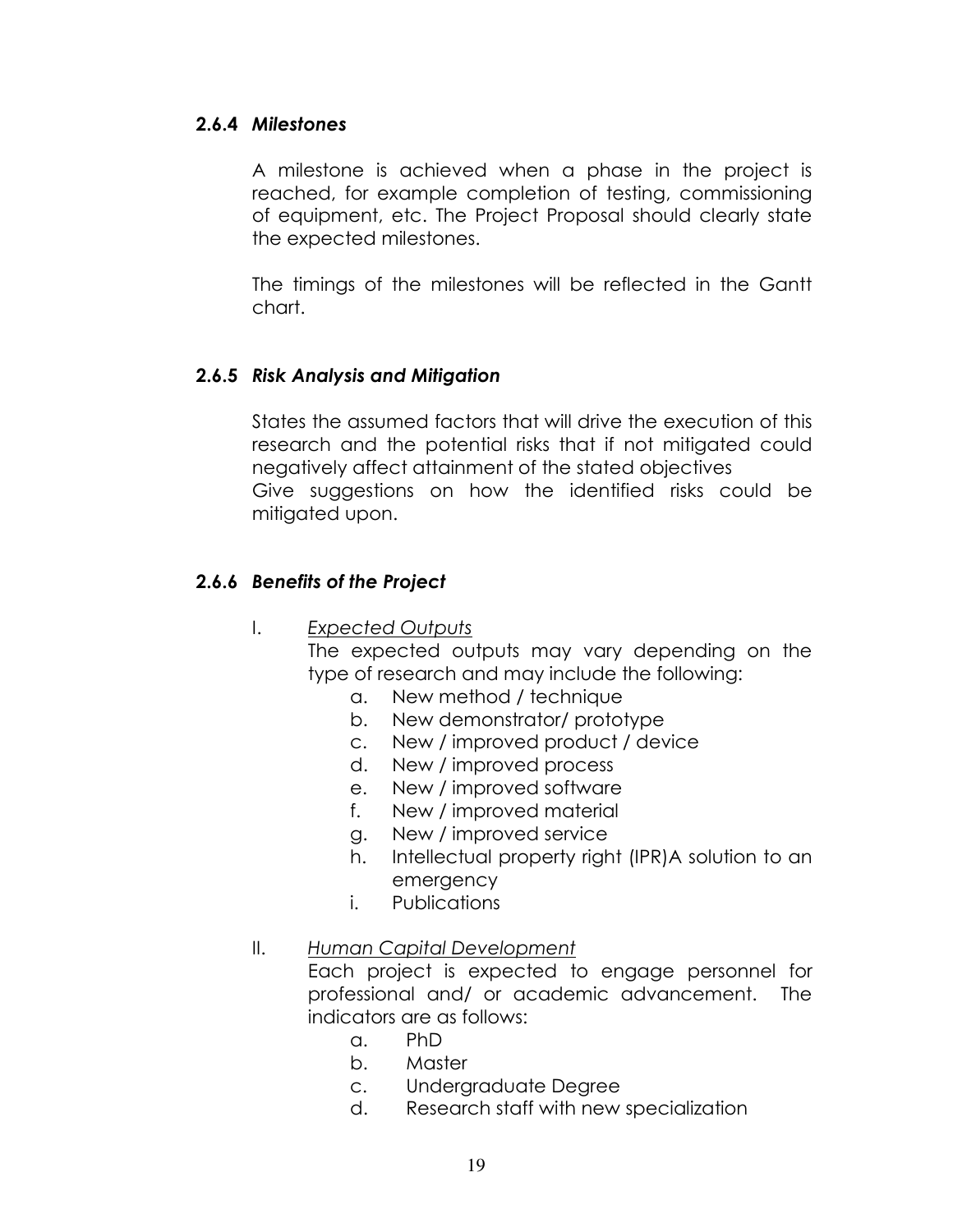III. Impacts

Positive and negative, primary and secondary longterm effects produced by a development intervention, directly or indirectly, intended or unintended.

The examples of indicators of impacts include the following:

- a. Increased revenue from sales of manufactured product / device / equipment
- b. Increased royalties from licensing
- c. Cost savings
- d. Time savings
- e. Increased number of beneficiaries
- IV. Infrastructural contribution

The indicators include the following:

- a. New equipment
- b. New / improved research facility
- c. New information networks

#### 2.6 Research Collaboration

Collaboration is a joint effort of multiple institution and/or individuals to accomplish a task or research project.

 This may include sharing of expertise, research facilities, marketing opportunities and other related research resources. Details on the role of key collaborators should be provided. The commitment of the various collaborators should be substantiated by documentation proof such as memorandum of understanding, letter of consent or any other form of agreement.

#### 2.8 Other Sources of Funds

The applicants have to indicate and specify other sources of funding from local or international funding agencies if any.

#### 2.9 Summary of Relevant Past Research Experience

Applicants should provide a CV that gives a summary of past research, if any, which has relevance to the proposed research.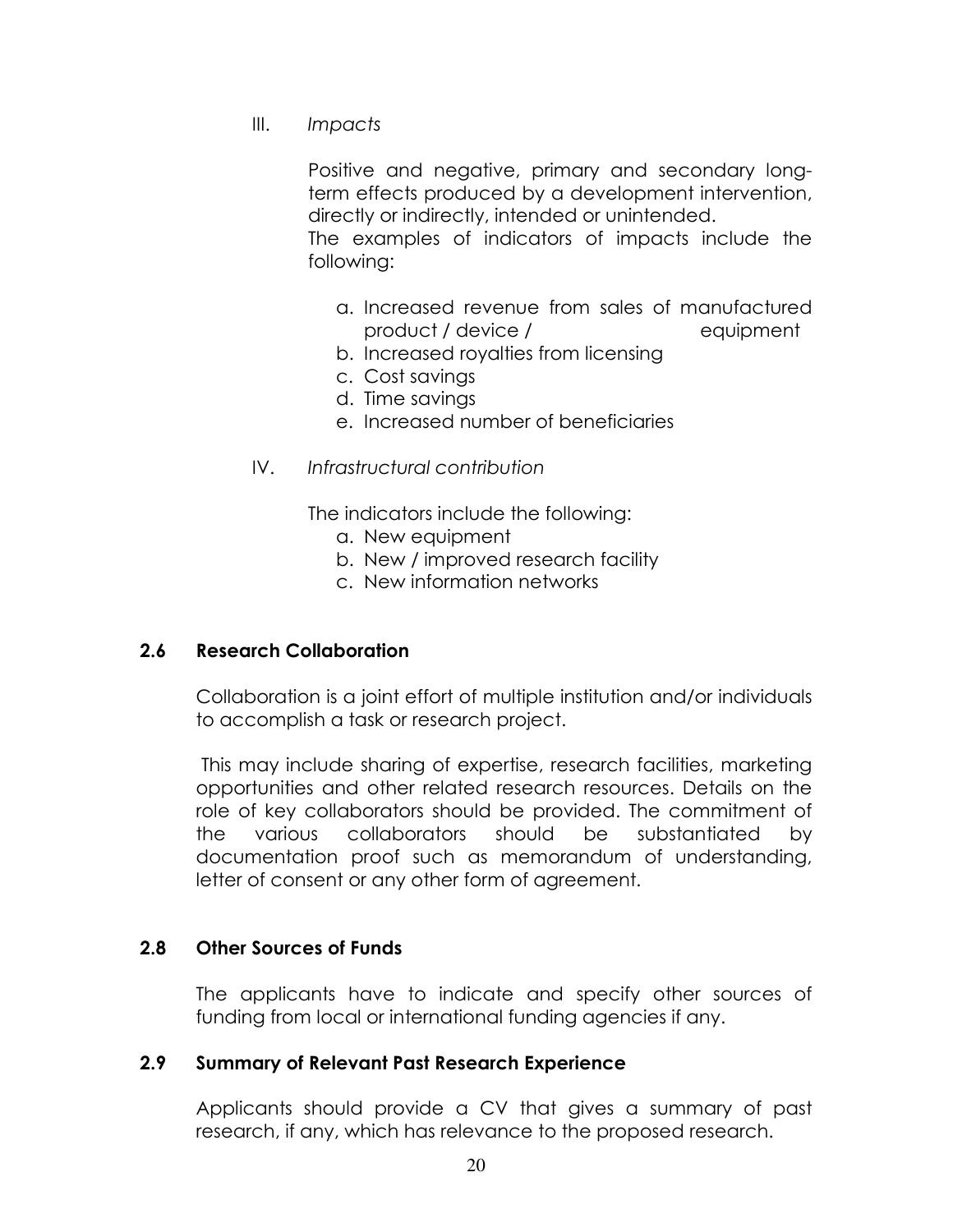#### 2.10 Other Contractual obligations

Applicants must state any contractual obligations with third parties.

#### 2.11 Ownership of intellectual property rights

Ownership of IPR will be agreed upon by, government and the grant recipient and Institutions of Affiliation.

#### 2.12 Budget

This is a plan of how much money will be needed to meet the project objectives. Anything in the methods section needs to appear in the budget. The budget should contain a calculation showing how you came up with the total for each budget line. The budget should be realistic; efforts should be made not to overestimate or underestimate the budget.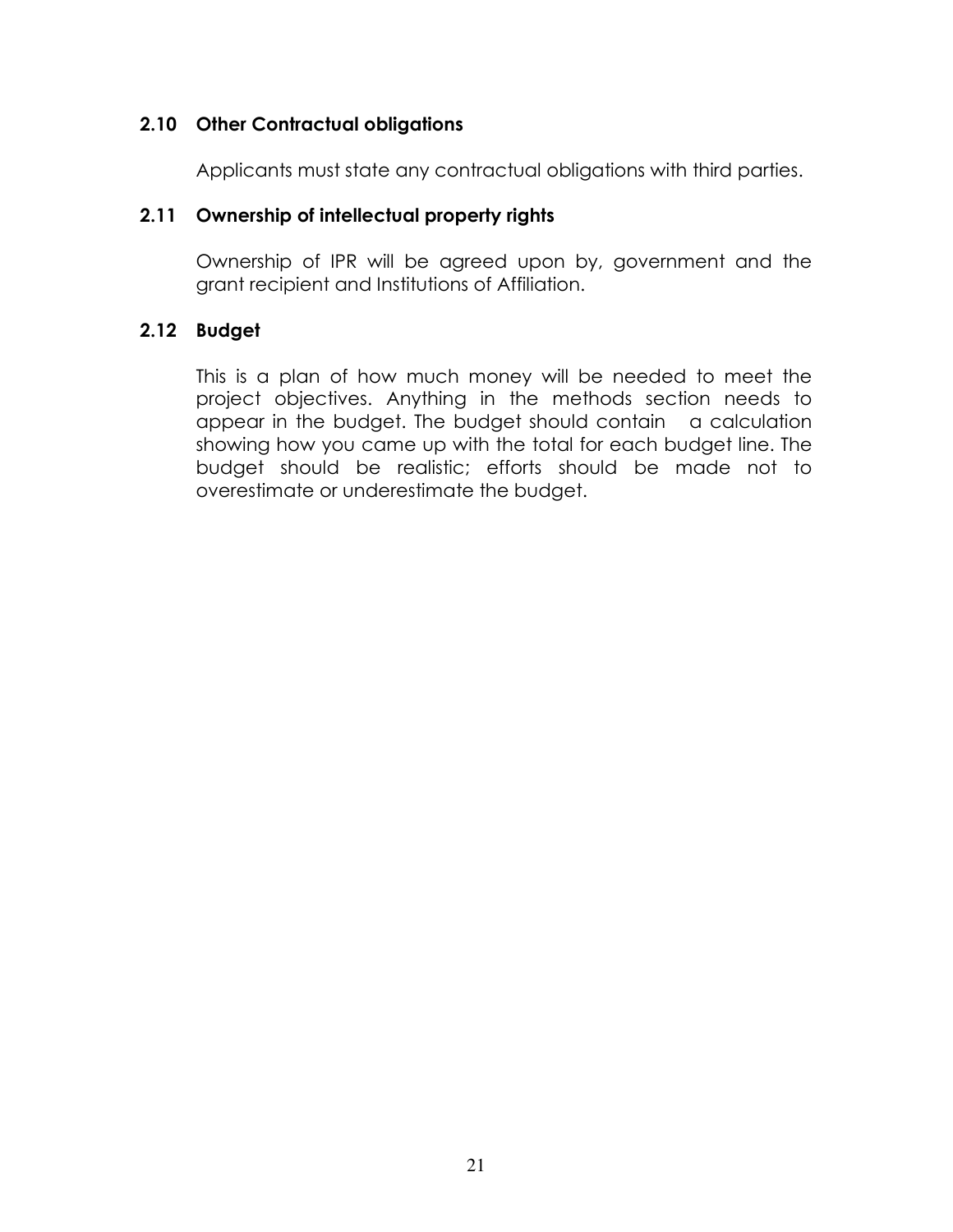#### APPENDIX II: RESEARCH PROJECT CLASSIFICATION

#### 1. Research Thematic Area (TA) Codes

| <b>THEMATIC AREA</b>                     | <b>CODE</b> |
|------------------------------------------|-------------|
| Industry                                 | <b>TA01</b> |
| Energy                                   | <b>TA02</b> |
| Agriculture                              | <b>TA03</b> |
| Health                                   | <b>TA04</b> |
| Environment                              | <b>TA05</b> |
| Information and Communication Technology | <b>TA06</b> |
| Social Science                           | <b>TA07</b> |

#### 2. RESEARCH FIELDS (RF) CLASSIFICATION CODES

Please choose the RF classification which most appropriately describes the scientific discipline or field of research.

#### i. Industry e.g.

- Material science 01
- Design and Manufacturin 02
- Value addition technologies 03

#### ii. **Energy** e.g.

• Alternative energy technologies 01

#### iii. **Agriculture** e.g.

- Value addition technologies 01
- Plant and animal diseases 02
- Crops and animal productivity 03
- Water management and irrigation 04
- Soil management 05

#### iv. Health e.g.

• Communicable and non-communicable diseases 01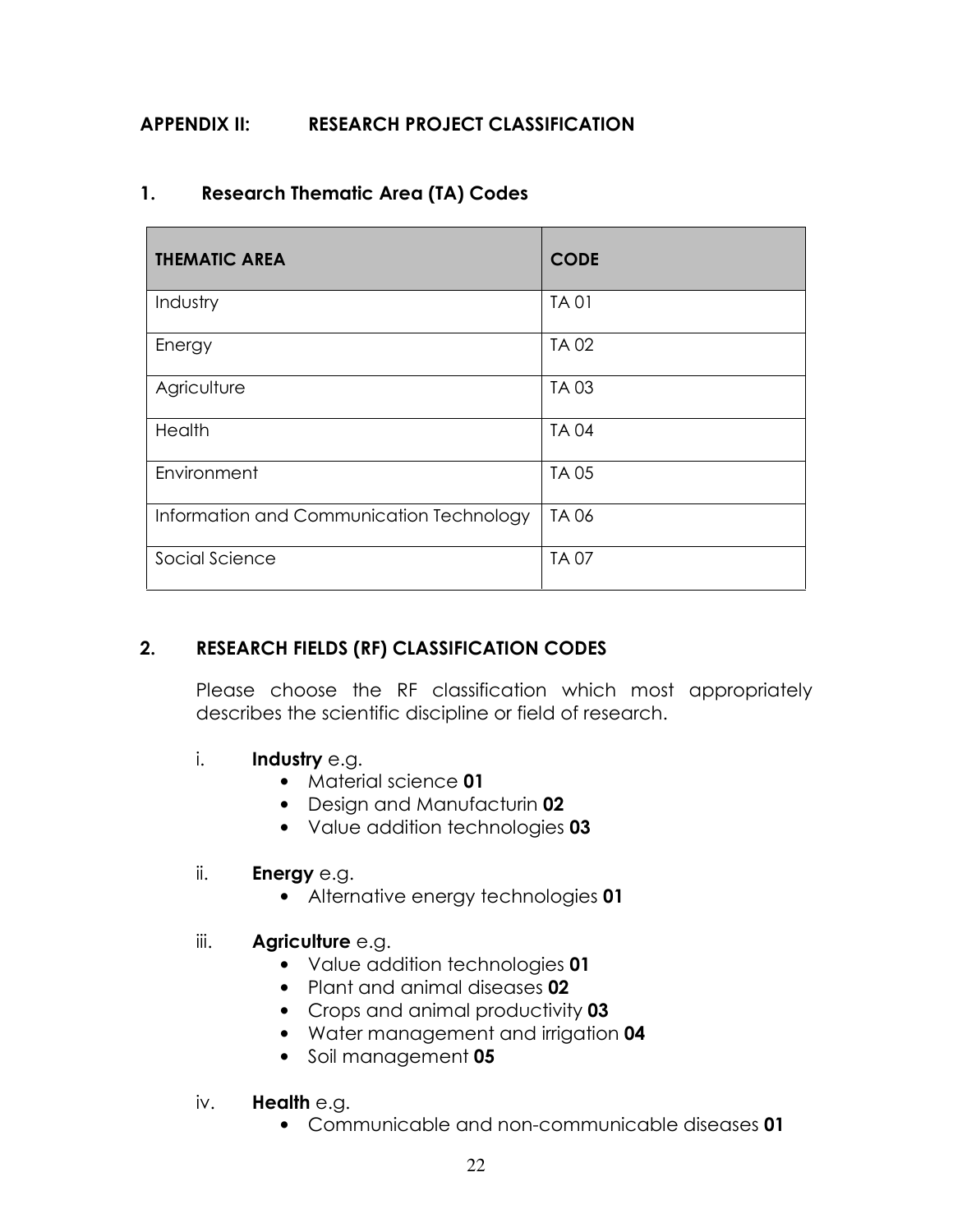- Maternal diseases 02
- Nutritional diseases 03

#### v. Environment e.g.

- Water and sanitation 01
- Waste management 02
- Deforestation and desertification 03
- Climate change mitigation and adaptation 04

#### vi. Information and Communication Technology e.g.

- Software development 01
- Bioinformatics 02
- Cyber security 03

#### vii. Social Sciences e.g.

- Social and economic studies 01
- policy studies in STI 02
- Gender in STI 03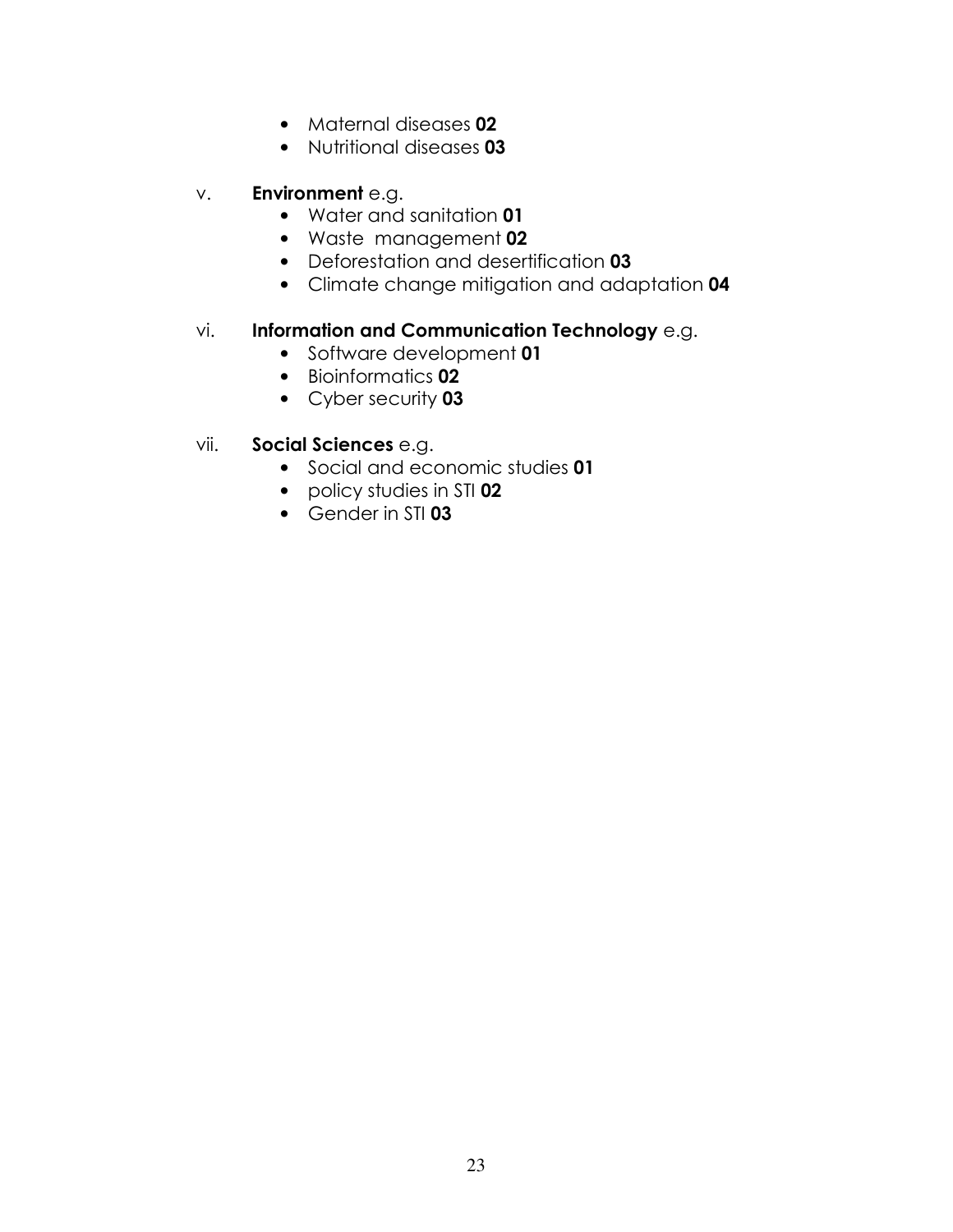#### APPENDIX III: SAMPLE RESEARCH AGREEMENT

THIS AGREEMENT is made on the.…................. day of ……………........ 20 .......

#### **BETWEEN**

The Government of the Republic of Zambia through the Ministry responsible for Science and Technology, who for this purpose is represented by the National Science and Technology Council (NSTC), having its address at the Curriculum Development Centre Building, Long Acres (hereinafter referred to as "the Government") on one part;

#### AND

......... **the Grant Recipient** having their address at............. (hereinafter referred to as "Grant Recipient".......)

#### AND

………………….. a company established under the Companies Act of 19…[Act #.....] / a higher educational institution established under the ……… Act of 19.…[Act #.....] / a statutory body established under the ……………………….. Act ……..[Act #……..] and having its address at ............................. (hereinafter referred to as "the Institution of Affiliation") on the other part.

The Government and the Grant Recipient and the Institution of Affiliation may individually be referred to as "Party" or collectively as "Parties".

#### WHEREAS:

- A. The Government is desirous to promote STI by the provision of financial assistance for the development and/or up-scaling of technologies in strategic priority areas;
- B. The Grant Recipient.........
- C. The Institution possesses the necessary qualifications, experience, and ability to develop and/or up-scale technology …………………………………. described in Schedule A (hereinafter referred to as the "**Project**"); and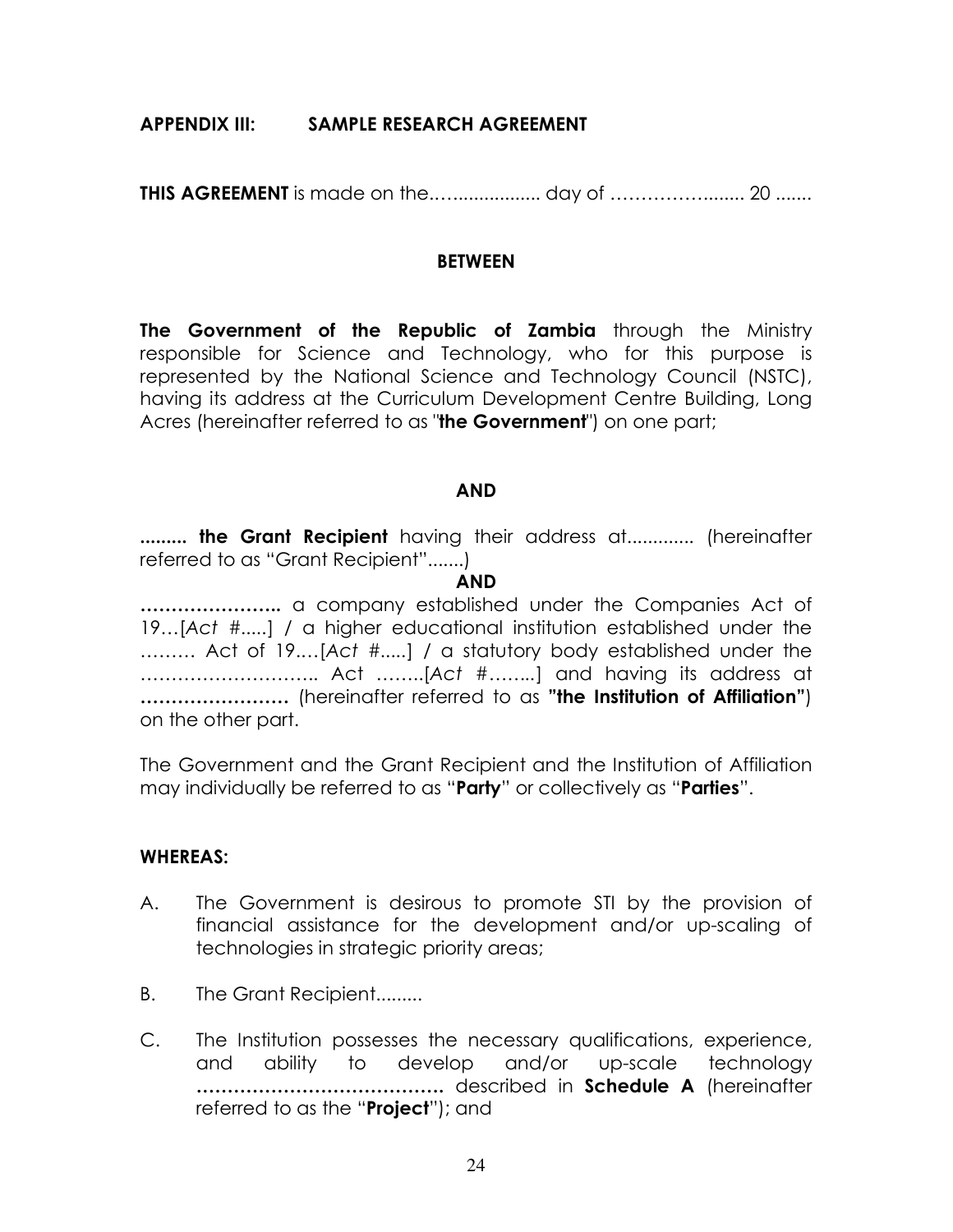C. The Entities wish to carry out the Project and the Government agrees to provide a grant for financial assistance under the Strategic Research Fund grant based on the terms and conditions hereinafter set forth.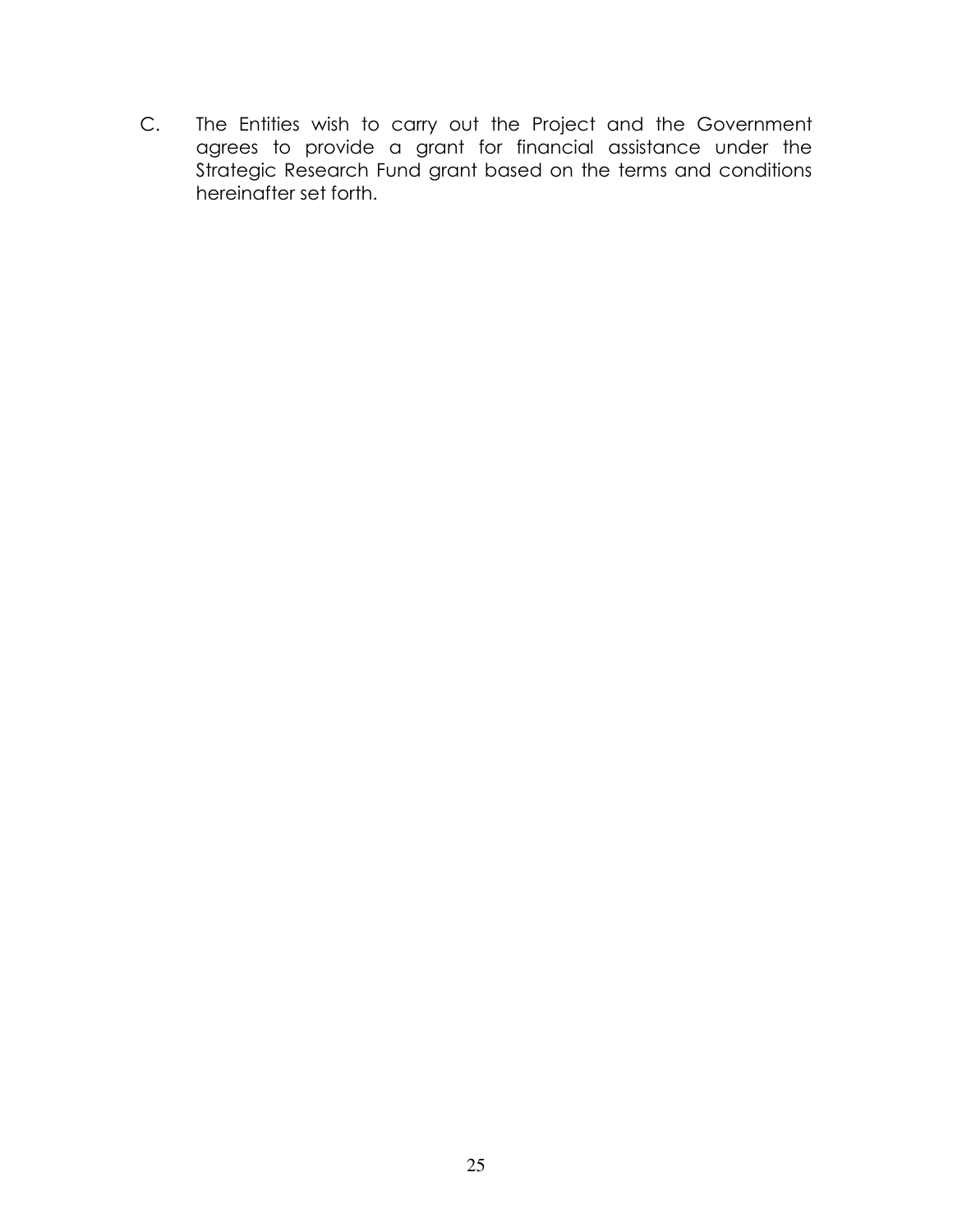#### NOW THEREFORE, IT IS AGREED as follows:

#### 1. DEFINITIONS AND INTERPRETATIONS

In this Agreement, the following words or phrases and any other part of other grammatical form in respect of such words or phrases used in this Agreement shall have the following meaning except where the context otherwise requires:

Monetary references are in Zambian currency.

Any word (including a word defined or given a special meaning) denoting the singular shall include the plural and vice versa.

#### 1.1 "Agreement":

Whenever used herein and in all agreement documents shall mean the documents forming this Agreement together with all the Schedules attached hereto and all documents taken together shall be complementary to one another;

#### 1.2 "Strategic Research Grant":

Means a grant provided by the Government through a fund created for the purpose of promoting the development and/or up-scaling of technology in strategic priority areas; and

#### 1.3 "Grant":

Means the total amount of grant that the Government agrees to pay to the Entity for the implementation of the Project under the Strategic Research Fund.

#### 1.4 Grant Recipient

The Grant Recipient is:

- a. The receiver of a grant through an application. This can either be an individual or an institution
- b. the designated receiver of a grant, where there is no application for funding launched such as in an emergency

#### 1.5 "Principal Investigator/ Project Leader":

Means the Grant Recipient or his/her appointee

#### 1.5 "Milestones" :

Means the Project Milestones as described in the Proposal;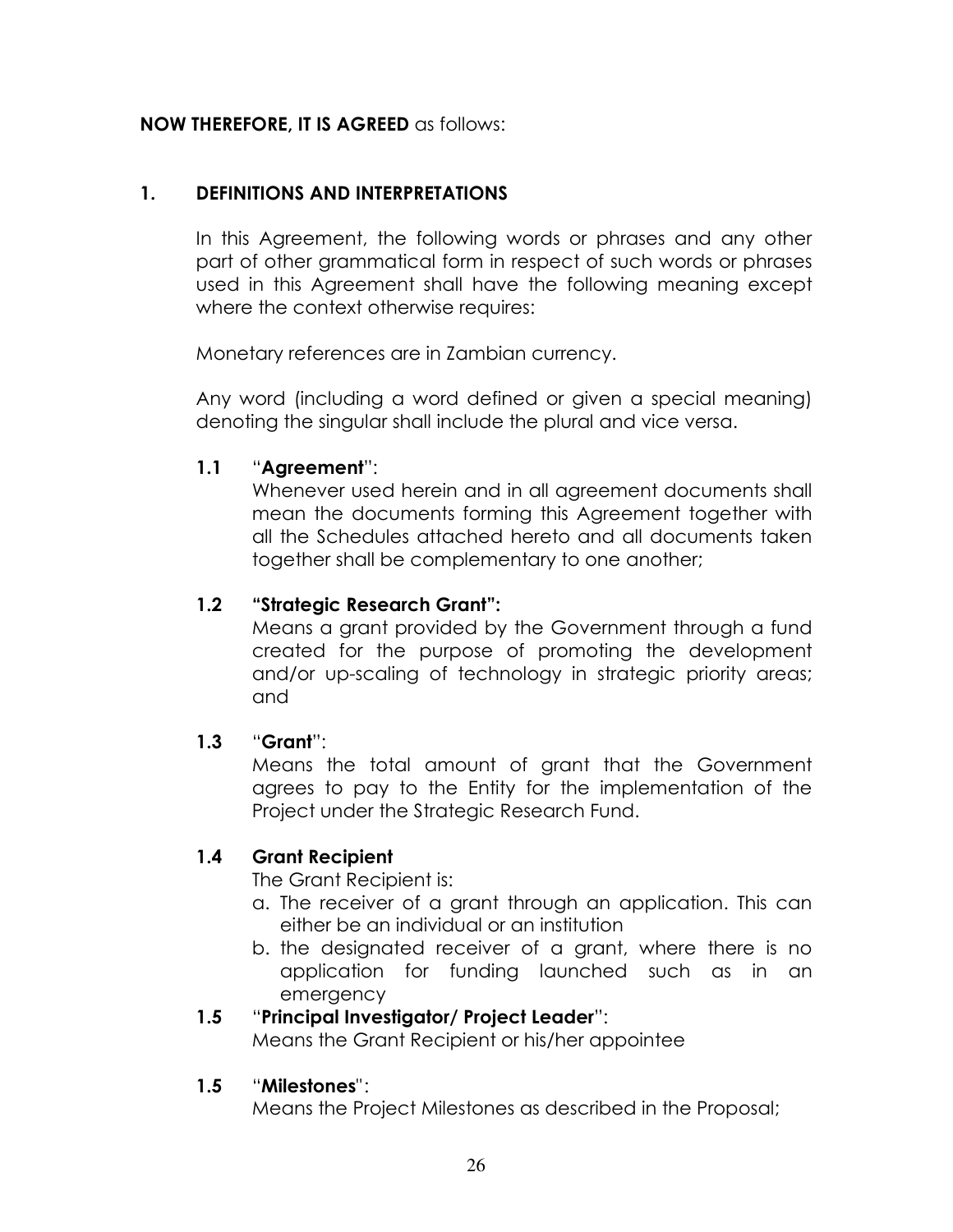#### 1.6 "Progress Report":

Means a report containing the completion of milestones planned and scheduled in accordance with the implementation schedule.

#### 1.7 "Financial Report":

 Means a report consisting of all accounts relating to the income received and expenses incurred by the Grant Recipient on the Project, specifying the period in which it was received, payments and incurred expenses together with all supporting documents and/or documents as may be required by the Government.

#### 1.8 "Product":

Means the output produced from the Project.

#### 1.9 "Confidential Information":

Means all know-how, financial information and other commercially valuable information in whatever form including unpatented inventions, trade secrets, formulae, graphs, drawings, designs, biological materials, samples, devices, models and other materials of whatever description which a Party claims is confidential to itself and over which it has full control and includes all other such information that may be in the possession of a Party's employees or management.

Information is not confidential if:

- i. it is or becomes part of the public domain unless it came into the public domain by a breach of confidentiality;
- ii. it is obtained lawfully from a third party without any breach of confidentiality;
- iii. it is already known by the recipient Party (as shown by its written record) before the date of disclosure to it; or
- iv. it is independently developed by an employee of the recipient Party who has no knowledge of the disclosure under this Agreement.

## 1.10 "Intellectual Property":

Means all rights resulting from intellectual activity whether capable of protection by statute, common law or in equity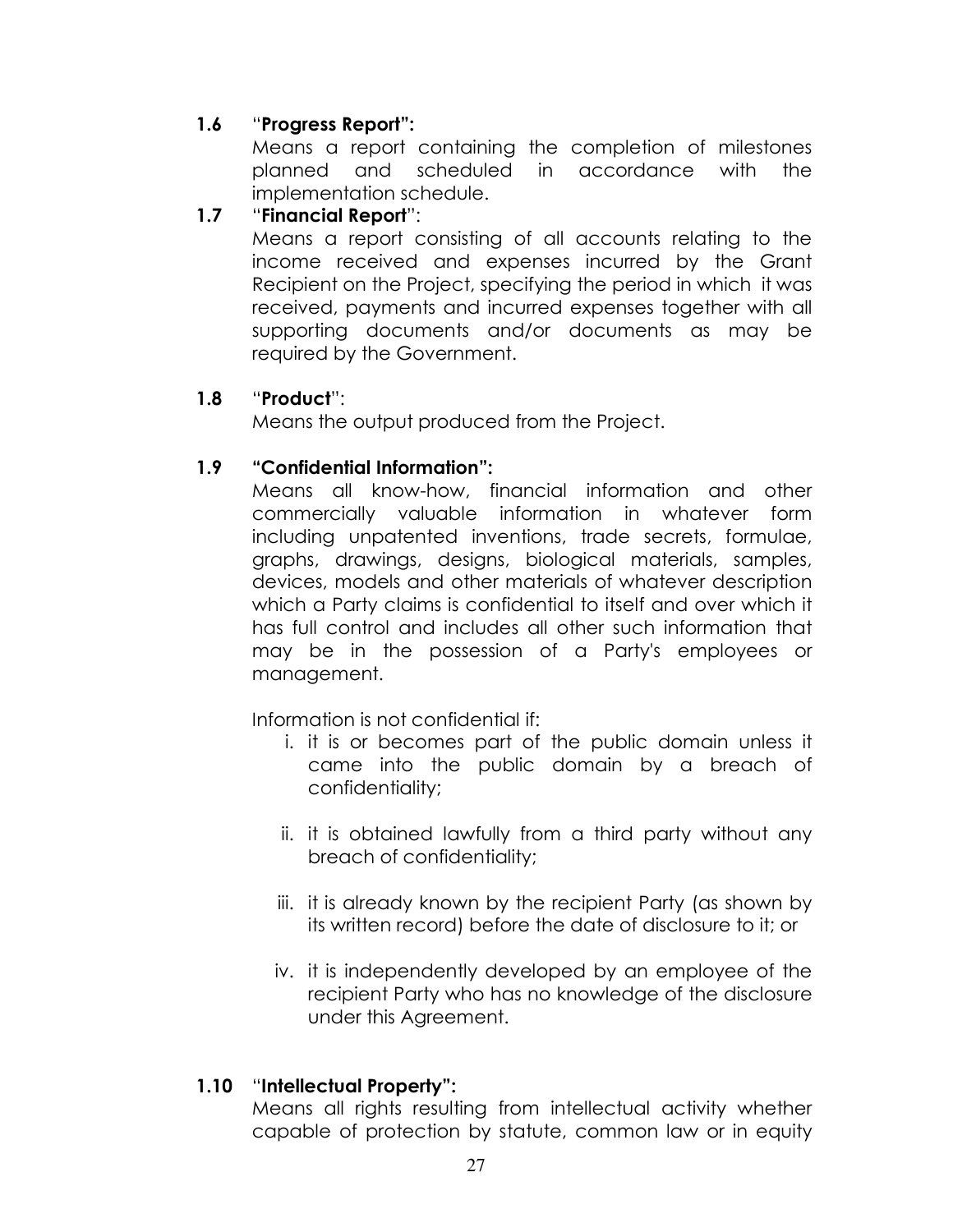and including copyrights, discoveries, inventions, patent rights, registered and unregistered trademarks, design rights, circuit layouts and plant varieties, IKS and all rights and interests of a like nature, together with any and all documentation relating to such rights and interests;

#### 1.11 "Project Intellectual Property":

Means Intellectual Property which is created, developed or discovered in the conduct of the Project including any output of creative endeavour derived with the potential for commercialisation and exploitation for economic gain;

#### 2. THE PROJECT

#### 2.1 Scope of Work

- 2.1.1 The Grant Recipient shall implement the Project as specified in **Schedule A** with reasonable professional, scientific, ethical and financial principles and standards.
- **2.1.2** The Grant Recipient shall carry out the Project with due diligence and efficiency and in conformity with sound technical practices.
- **2.1.3** The Grant Recipient shall act at all times so as to protect the interests of all Parties and shall ensure the completion of the Project to the satisfaction of all Parties.

#### 2.2 Commencement and duration of the Agreement

- **2.2.1** This Agreement shall be for a period of ........ **months** commencing from …………... (referred to as the "Commencement Date") until .................. (referred to as the "Completion Date").
- **2.2.2** The Grant Recipient shall carry out the Project in accordance with the provisions and within the duration of this Agreement.
- **2.2.3** Upon it becoming reasonably apparent that the implementation of the Project is delayed, the Grant Recipient shall forthwith give written notice of the cause of the delay to the NSTC and if it is reasonable and justifiable in the opinion of the NSTC that the performance of the Agreement is likely to be delayed or has been delayed, shall as soon as is able to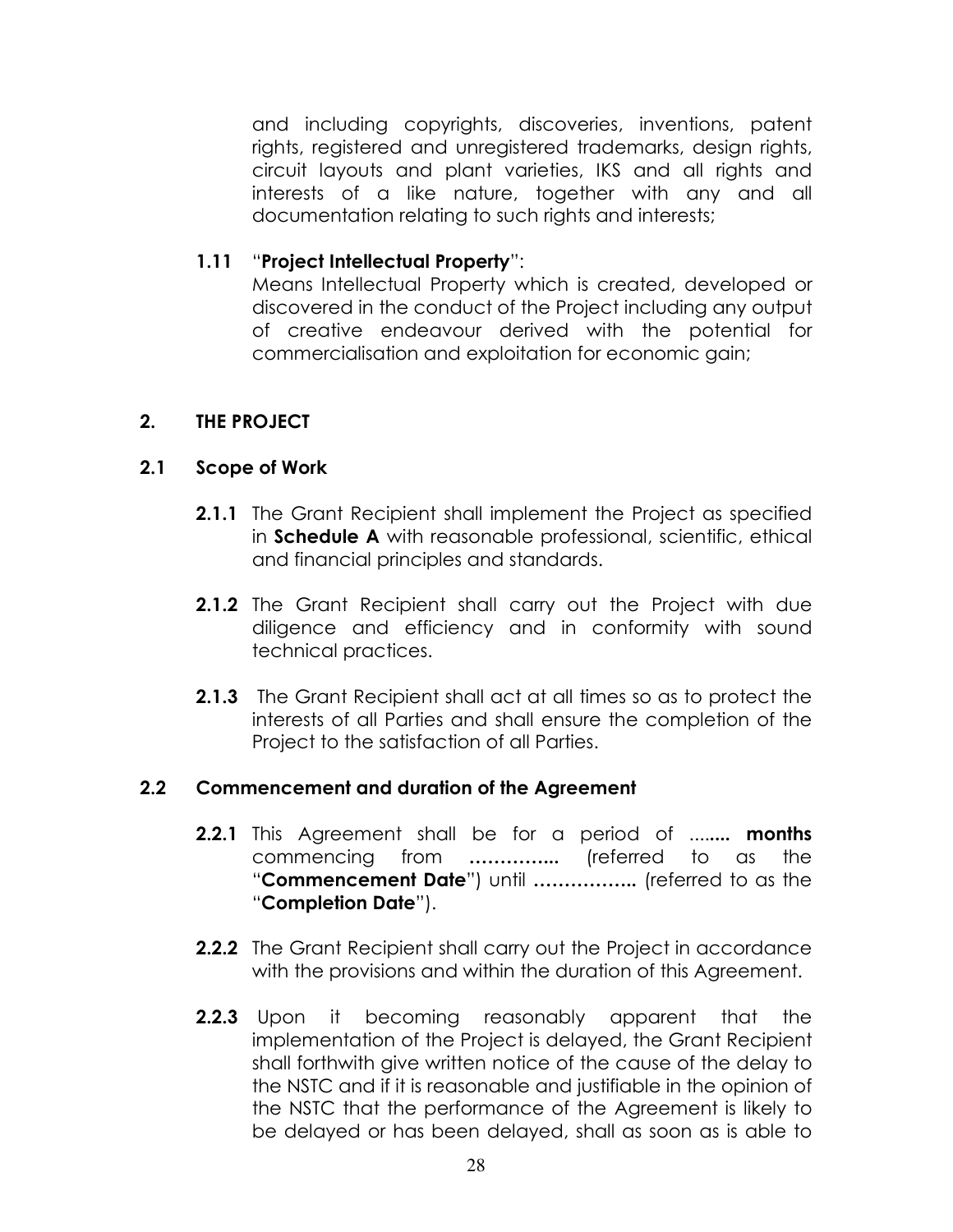estimate the length of the delay beyond the date or time aforesaid, make in writing a fair reasonable extension for the performance of this Agreement.

**2.2.4** Upon successful completion of the Project, the NSTC shall accept the End of Project Report in writing

#### 3. THE GRANT

#### 3.1 The Grant Amount

- **3.1.1** In consideration of the execution and completion of the Project and the fulfilment of the Grant Recipient's obligations under this Agreement, the Government agrees to pay to the Entity the Grant to the amount of **ZMW** ...................... as detailed in this Agreement. All other costs and expenses on any other items shall be borne by the Grant Recipient.
- **3.1.2.** The Recipient shall not make any variation to the budget as described in the **Approved Project Proposal** without obtaining prior written approval from NSTC.

#### 3.2 Terms of Payment

- **3.2.1** The Grant Recipient shall be entitled to the payment of the Grant in accordance with the agreed schedule based on project phases.
- **3.2.2** The Government shall be at liberty to declare all sums of money otherwise due to the Grant Recipient, which may be with the Government, to be retained or reserve the right to deduct from any monies that may become payable by the Government to the Entity under this Agreement.

#### 3.3 Withholding Payment of Grant

- **3.3.1** Occurrence of any of the following events may constitute sufficient grounds to withhold the grant::
	- i. default in the execution of any of the terms of this Agreement on the part of the Grant Recipient; or
	- ii. any other condition which in the reasonable opinion of the Government, interferes or threatens to interfere with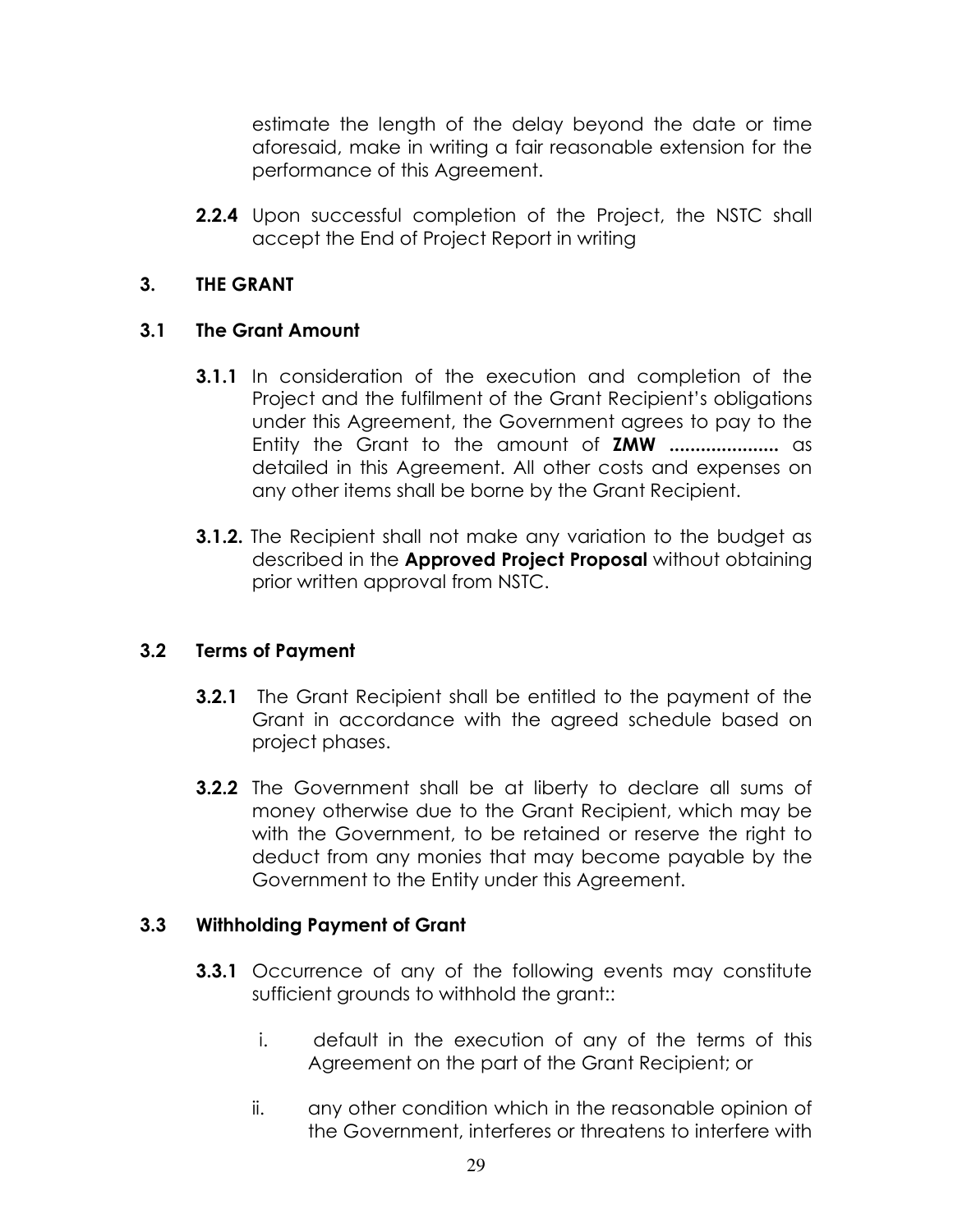the successful performance of the Project or the accomplishment of the purposes of this Agreement;

then the Government may by written notice to the Grant Recipient -

- i. withhold in whole or in part payments to the Grant Recipient under this Agreement; and
- ii. demand the Grant Recipient to immediately cease all expenditures under this Agreement and to return to the Government, such amount or amounts of unexpended monies already paid by the Government to the Grant Recipient, in whole or in part, as the case may be.
- **3.3.2** If any of the conditions referred to in sub-clause 3.3.1, shall have happened and be continuing for a period of fourteen (14) days after the Government has given written notice of withholding payments to the Grant Recipient under this Agreement, the Government may by written notice to the Grant Recipient terminate this Agreement.

#### 3.4 Change of Principal Investigator/Project Leader

- **3.4.1** There shall be no changes or substitutions for the Principal Investigator/Project Leader of the Project as stated in of **Schedule A** by the Grant Recipient without the prior written approval of the Government.
- **3.4.2** Subject to sub-clause 3.4.1, if for any reason beyond the reasonable control of the Grant Recipient, it becomes necessary to replace the Principal Investigator/Project Leader, the Grant Recipient shall forthwith provide as a replacement, a person of equivalent or higher qualifications and experience acceptable to the Government.

#### 3.5 Collaboration

**3.5.1** There shall be no changes or substitutions for the Collaborator/s as specified in Schedule A (if any), unless with the prior written approval of the Government.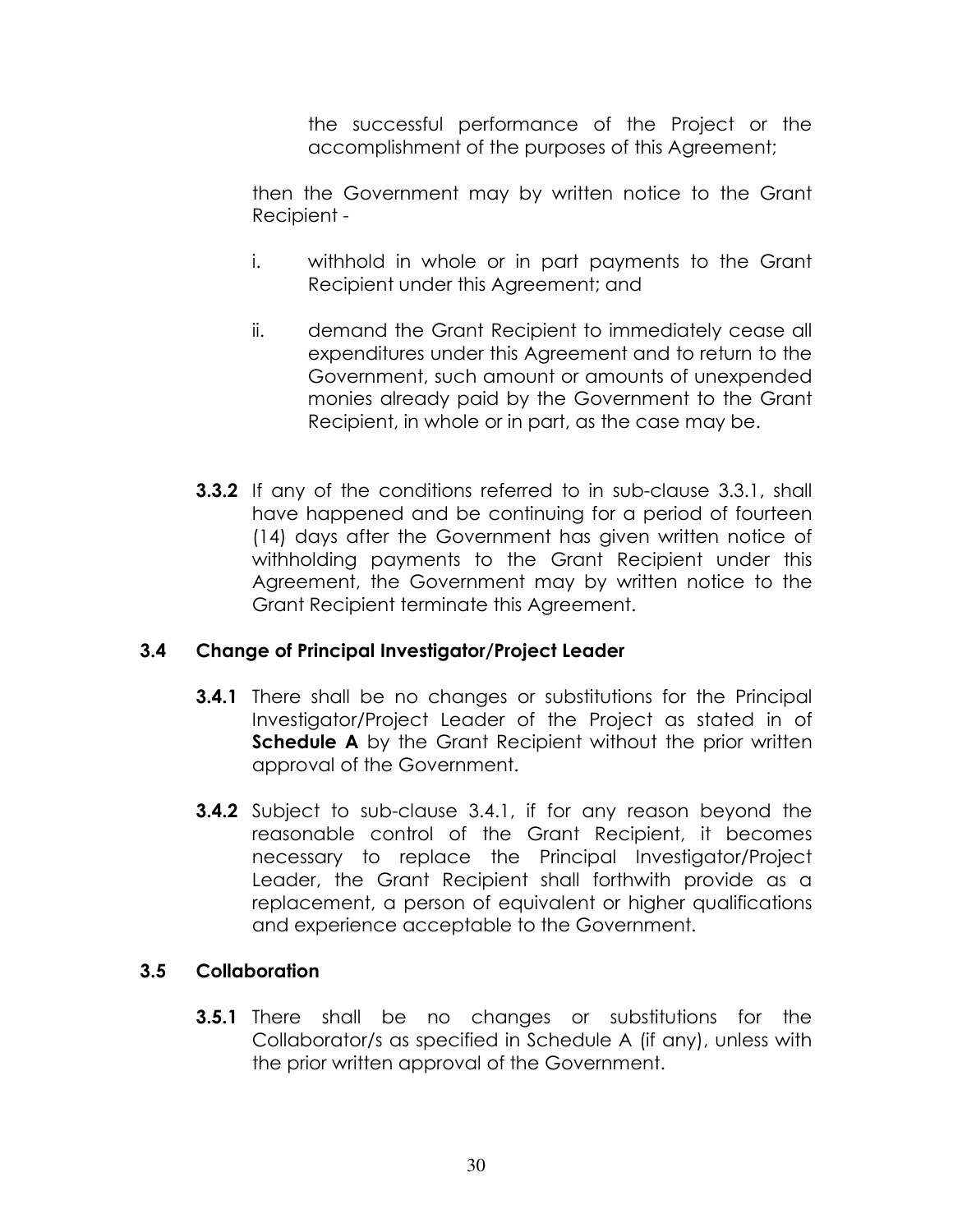**3.5.2** The Collaborator/s shall be entitled for the partial payment of the Grant directly from the Government as specified and in accordance with this Agreement."

#### 4. REPORTS

#### 4.1 Technical Progress Reports

The Grant Recipient shall submit to the Government Technical Progress Reports as described in Schedule C.

#### 4.2 Financial Progress Reports

The Grant Recipient shall submit to the Government Financial Reports as described in Schedule D.

#### 4.3 End of Project Report

The Grant Recipient shall submit to the Government an end of Project Report within three (3) months after submission of final progress reports, in accordance with the format in Schedule E.

The Progress reports and End of Project report shall be verified by a technical expert(s) or any other person(s) appointed by the Government.

#### 5. MAINTENANCE, ACCESS AND INSPECTION OF RECORDS

#### 5.1 Maintenance of Records

- 5.1.1 The Grant Recipient shall keep and maintain, to the Government's satisfaction, proper books of account and operating records necessary to afford a correct record and explanation of:
	- i. All expenditure by the Entity on the Project; and
	- ii. The technical progress and performance of the Project.
- 5.1.2 The Grant Recipient shall, unless the Government otherwise agrees in writing, retain all such books of accounts and operating records relating to the Project for at least six (6)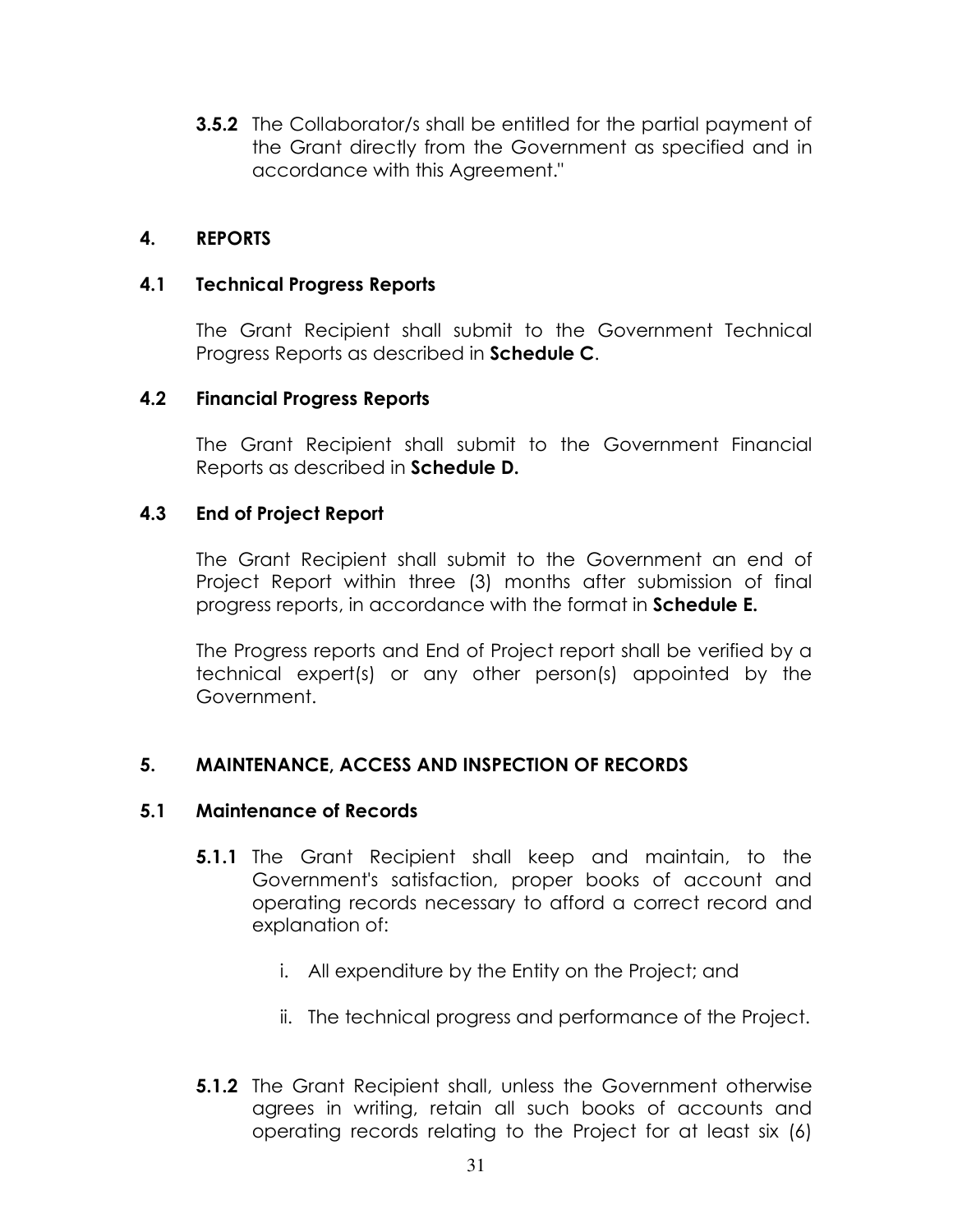years after the Completion of the Project or earlier termination of the Agreement.

#### 5.2 Access to and Inspection of Records

- **5.2.1** The Entity shall at all times permit the Government, its officers, agents and authorized representatives access to the Entity's premises, to enter and remain in any part of the premises.
- **5.2.2** The Entity shall render all reasonable and necessary assistance to enable those officers, or agents to examine and take copies of any records maintained pursuant to this Agreement or any records, which in the opinion of the Government are considered relevant to the Project.
- **5.2.3** The Government and the Entity shall have equal access to the records pertaining to the Project.

#### 6. PROJECT SITE VISITS

 The Government through its authorized representatives has the right, at all reasonable times, to make site visits to review the Project accomplishments and management control systems. The Entity shall at all times permit the Government, its officers, agents and authorized representatives to inspect the activities of the Project (or any work relating to it) and assess the progress thereof. If any site visit is made by the Government to the premises of the Entity, or other premises where the Project may be conducted, the Entity shall provide reasonable assistance to the Government and its authorized representatives in the performance of their duties.

#### 7. PROJECT INTELLECTUAL PROPERTY

#### 7.1 Preparation and Filing of Project Intellectual Property

Where applicable, the Entity shall prepare and file intellectual property applications with the relevant Patents authorities.

#### 7.2 Ownership, Protection and Maintenance of Project Intellectual **Property**

**7.2.1** The Project Intellectual Property shall be jointly owned by the Government, the Grant Recipient and the Institution of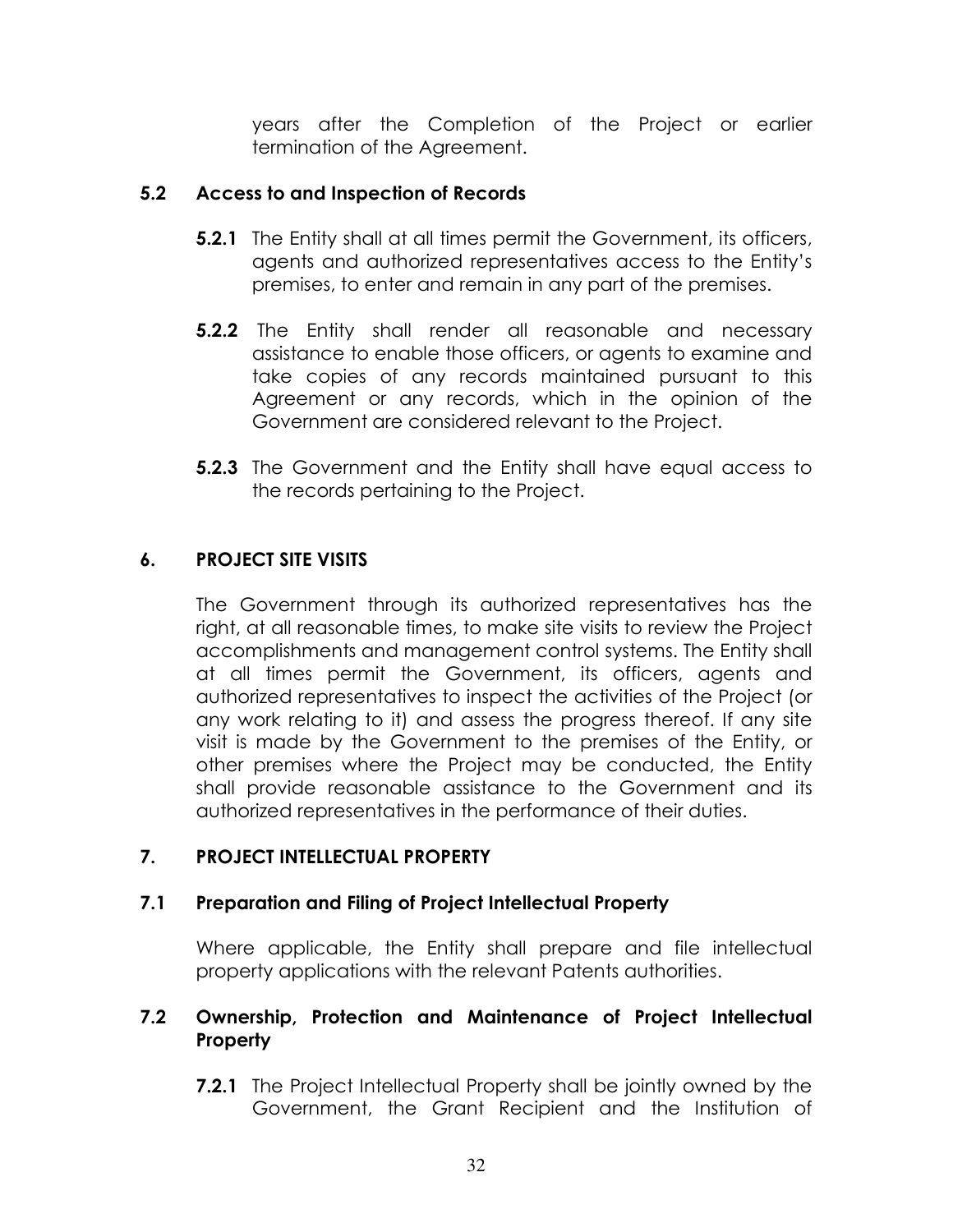Affiliation. However, the Government shall be entitled to use the result of the Project for the good of the public.

- **7.2.2** The Entity shall ensure that, subject to the notification to the Government, the existence of the intellectual property remains confidential and is not published until adequate arrangements are put in place for its protection where this is feasible.
- **7.2.3** The costs of maintaining the Project Intellectual Property shall be borne by the Parties after the signing of this Agreement.

#### 8. VARIATIONS

- 8.1 The Entity shall not make any variation to the scope of work of the Project as described in **Schedule A** without obtaining prior approval of the Government.
- 8.2 Either the Government or the Entity may, by written notice to the other, propose a variation to Schedule A.
- 8.3 Where a variation is proposed by the Entity and approved by the Government, or proposed by the Government and agreed by the Entity, the variation shall be ineffective unless and until it is made in writing and signed by the Government and the Entity.
- **8.4** The Government shall not be obliged to approve any proposed variation and shall have an absolute discretion in deciding whether or not to grant its approval.

#### 9. CONFIDENTIALITY

 The Parties to the Agreement shall treat all Confidential Information arising from the Project, which is not already in the public domain as confidential.

#### 10. FORCE MAJEURE

**10.1** Neither the Government nor the Entity shall be in breach of its obligation under this Agreement if it is unable to perform its obligation under this Agreement (or any part of them), as a result of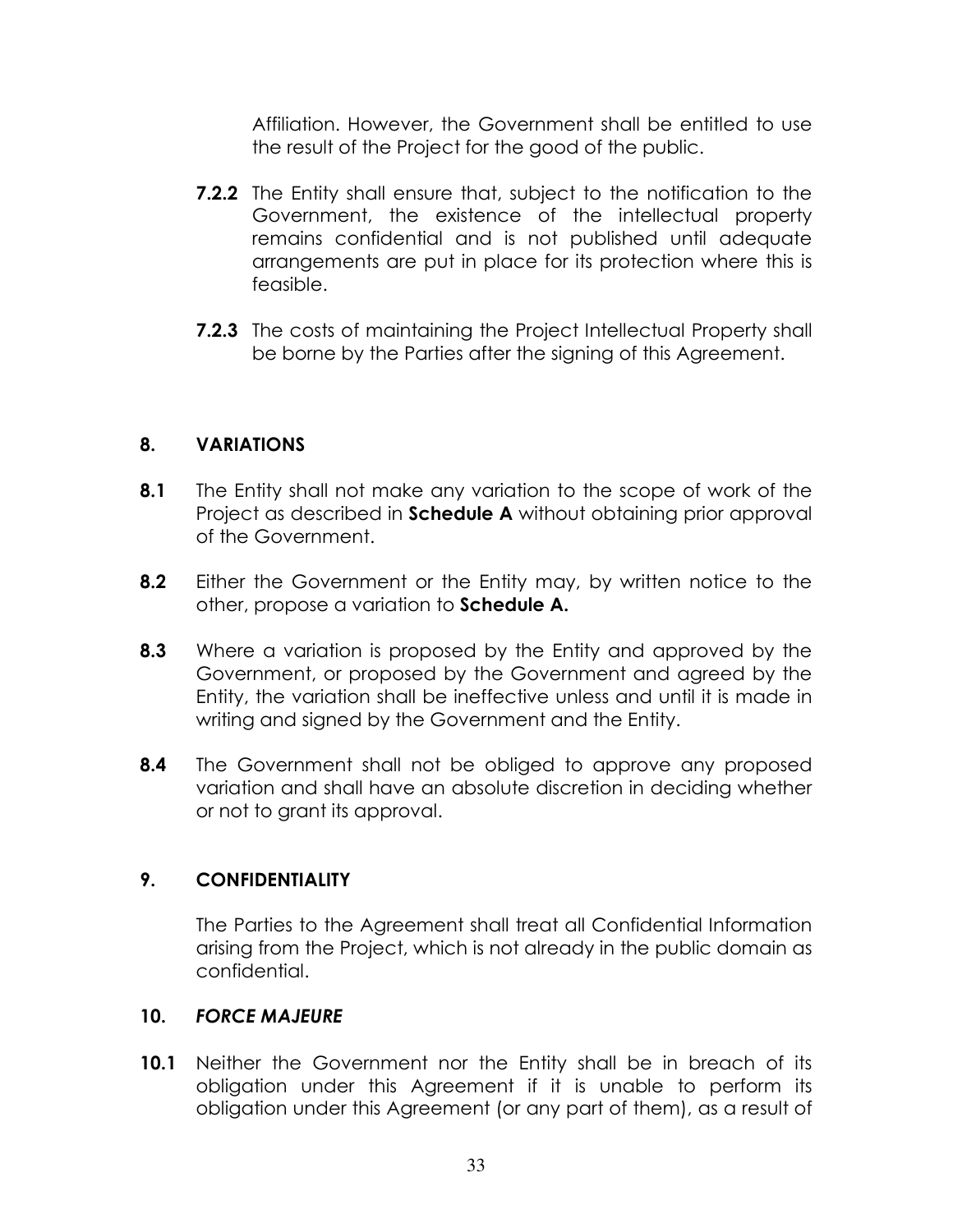the occurrence of an Event of Force Majeure. An Event of Force Majeure shall mean:

- i. War (whether declared or not), hostilities, invasions, armed conflict, act of foreign enemy, rebellion, insurrection, revolution, terrorism or usurped power;
- ii. Ionizing radiation or contamination by radioactivity from any nuclear waste, from combustion of nuclear fuel, radioactive toxic, explosive, nuclear assembly or nuclear competent thereof;
- iii. Pressure waves caused by aircraft or other aerial devices travelling at sonic or supersonic speed;
- iv. Riot and disorders, strike, lockout, labour unrest or other industrial disturbances, sabotage or criminal damage affecting the maintenance of this Agreement or any act of vandalism which is not the fault of the Entity, which cause, or can reasonably be expected to cause, any party to fail to comply with its obligations under this Agreement; and
- v. Natural catastrophes including but not limited to earthquakes, floods, subsidence, lightning and exceptionally inclement weather and subterranean spontaneous combustion.
- 10.2 If an event of Force Majeure occurs by reason of which either Party is unable to perform any of its obligation under this Agreement (or any part thereof), the Party shall inform the other Party immediately of the occurrence of that event of Force Majeure with full particulars thereof and the consequences thereof.
- **10.3** If either Party considers the event of Force Majeure to be of such severity or to be continuing for such period of time that it effectively frustrates the original intention of this Agreement, then the Parties may agree that this Agreement may be terminated upon mutual agreement of the parties.
- 10.4 If this Agreement is terminated by an Event of Force Majeure pursuant to the above clause, all rights and obligations of the Parties under this Agreement shall forthwith terminate and neither Party shall have any claim against the other Party and neither Party shall be liable to each other save for any rights and liabilities accruing prior to the occurrence of the Event of Force Majeure.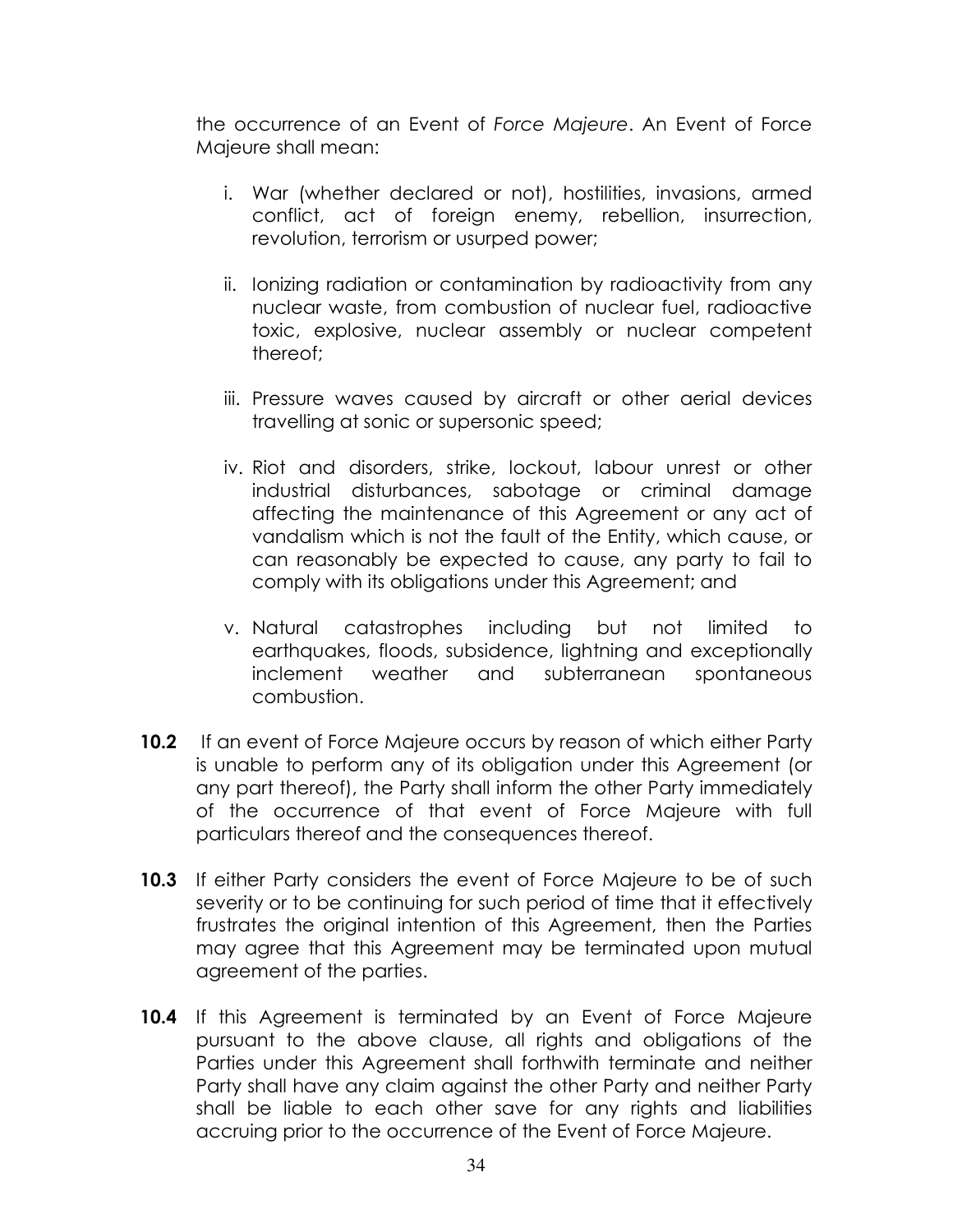- 10.5 Neither Party shall be entitled to rely upon the provisions above if both Parties reasonably determine that an Event of Force Majeure has not occurred.
- **10.6** For avoidance of doubt, the Parties shall continue to perform those parts of their obligations not affected, delayed or interrupted by an Event of Force Majeure and such obligations shall, pending the outcome of this clause continue in full force and effect.

#### 11. DISPUTE RESOLUTION

- 11.1 Any matter, claim or dispute between the parties in respect of any matter under this Agreement may be referred by either party to a dispute resolution committee (the "Dispute Resolution Committee") consisting of:
	- I. the Permanent Secretary of the Ministry of Justice as Chair;
	- II. two representatives appointed by the Government; and
	- III. two representatives appointed by the Entity.
- 11.2 The Dispute Resolution Committee shall determine its own procedures. The Dispute Resolution Committee shall meet and endeavour to achieve an amicable settlement between the parties in respect of any dispute referred to it.
- 11.3 If any matter, dispute or claim which is referred to the Dispute Resolution Committee cannot be agreed by the relevant parties hereto within thirty (30) days after the date of referral, either party may refer that matter, dispute or claim to arbitration.

#### 12. ARBITRATION

12.1 If any matter, dispute, or claim cannot be settled amicably by the parties hereto within thirty (30) days after the same having been referred to the Dispute Resolution Committee, then the matter, dispute or claim shall be decided by arbitration in accordance with the Rules of Arbitration under the Zambian law, before a single arbitrator who shall be nominated by the Minister of Justice and mutually agreed by both parties and shall take place in Zambia and any such reference shall be deemed to be a submission to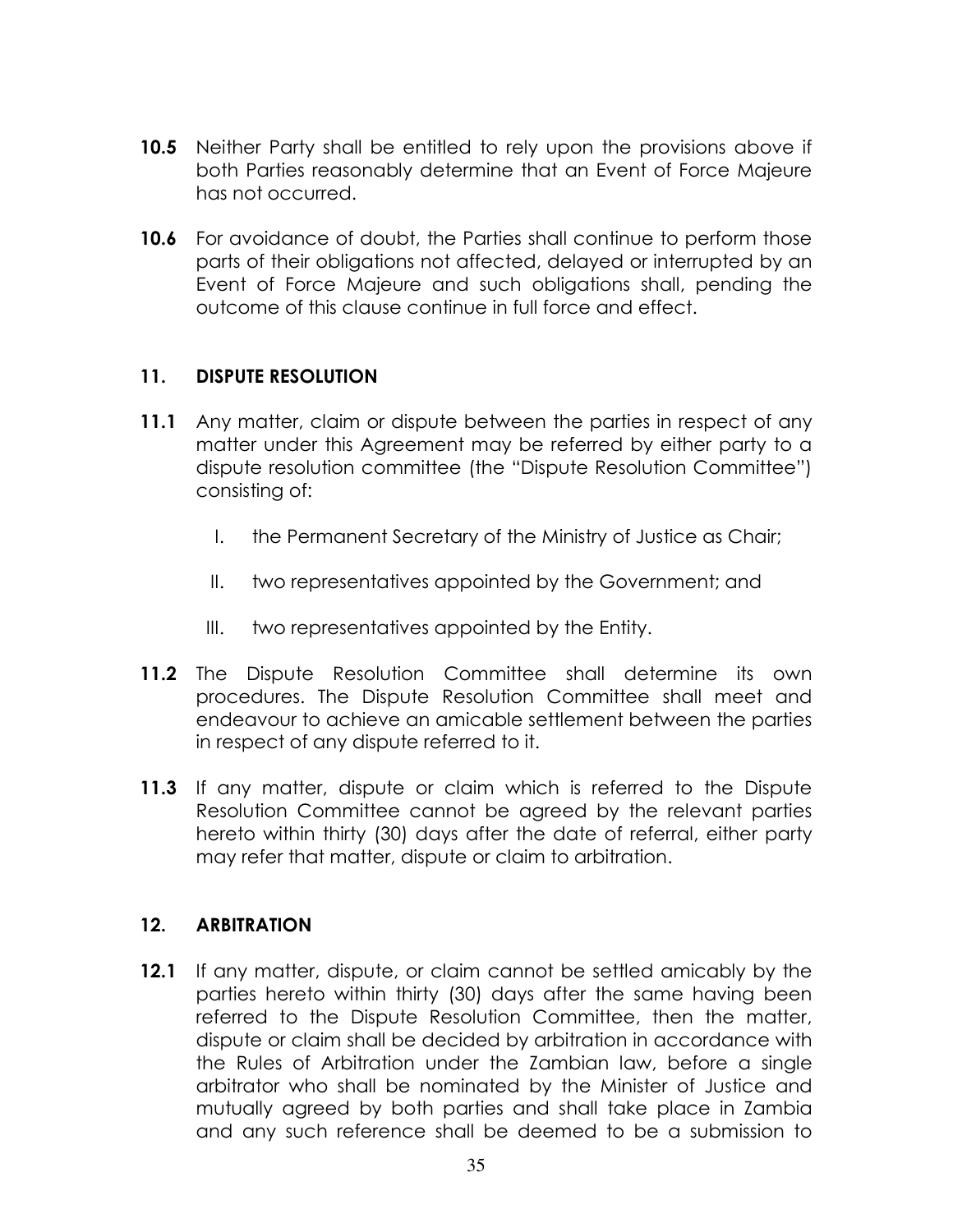arbitration within the meaning of the relevant Act relating to Arbitration.

12.2 The decision and award of the Arbitrator shall be final and binding on each of the Parties.

#### 13. TERMINATION OF AGREEMENT

#### 13.1 Termination by the Government

13.1.1 In the event that the Entity without reasonable cause:

- i. suspends the Project and fails to proceed regularly and diligently with the performance of its obligations under this Agreement;
- ii. fails to execute the Project in accordance with this Agreement or persistently neglects to carry out its obligations under this Agreement;
- iii. defaults in performing the duties under this Agreement; or
- iv. breaches any of its obligations or fail to comply with any other terms and conditions of this Agreement,

The Government shall give notice in writing to the Entity specifying the default and requiring the Entity to remedy such default within fourteen (14) days after the date of the notice. If the Entity fails to remedy the relevant default within such period or such other period as may be determined by the Government, the Government shall have the right to terminate this Agreement at any time thereafter by giving notice to that effect.

- **13.1.2** If at any time during the Agreement period
	- i. an order is made or a resolution is passed for the winding-up of the Entity, except for the purpose of reconstruction or amalgamation not involving the realization of assets in which the interest of creditors are protected;
	- ii. the Entity goes into liquidation or a receiver is appointed over the assets of the Entity or the Entity makes an assignment for the benefit of or enters into an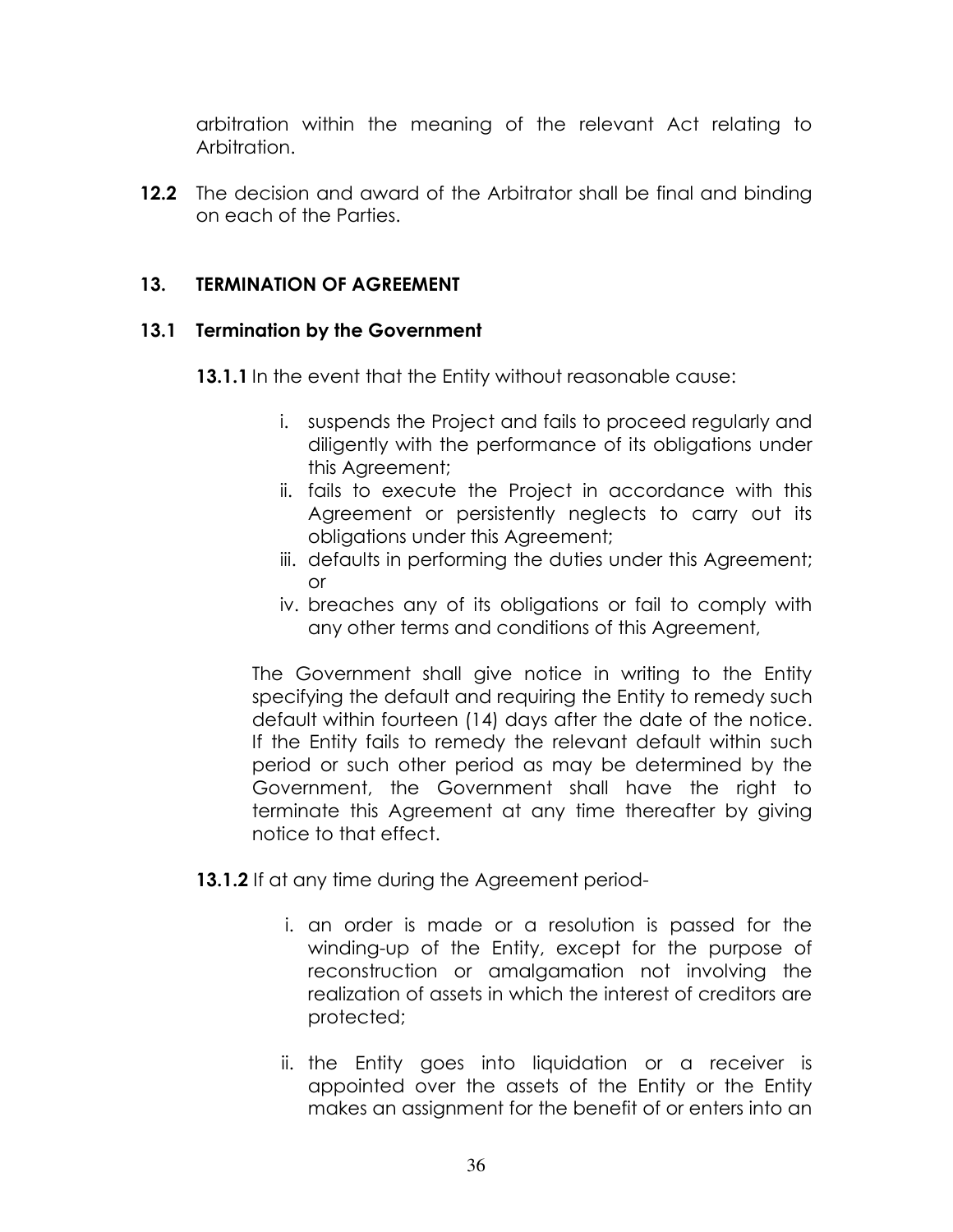arrangement or composition with its creditors or stops payment or is unable to pay its debts; or

- iii. execution is levied against a substantial portion of the Entity's assets, unless it has instituted proceedings in good faith to set aside such execution, then the Government shall have the right to terminate this Agreement forthwith by giving notice to that effect.
- 13.1.3 Upon termination of this Agreement under Clause 13.1.1 or 13.1.2:
	- i. The powers and rights granted by and the obligations in this Agreement shall terminate immediately;
	- ii. the Entity shall:
		- a. forthwith cease all the scope of works; and
		- b. submit to the Government the detailed reports of the cost of the works and other payments which has become due and owing from the Government prior to the termination for verification and approval by the Government;
	- iii. the Government shall:
		- a. claim against the Entity for any losses and damages suffered as a result of the termination of this Agreement;
		- b. cease the payment of the Grant or balance payment of the Grant; and

**Provided that** the termination shall not affect or prejudice the rights of any Party which have accrued prior to the date of termination of this Agreement and the obligations under this Agreement shall continue even after the termination if this Agreement in respect of any act, deed, matter or thing happening prior to such termination of this Agreement.

#### 13.3 Termination in national interest

**13.3.1** Notwithstanding any provision of this Agreement, the Government may terminate this Agreement by giving not less than thirty (30) days notice to that effect to the Entity (without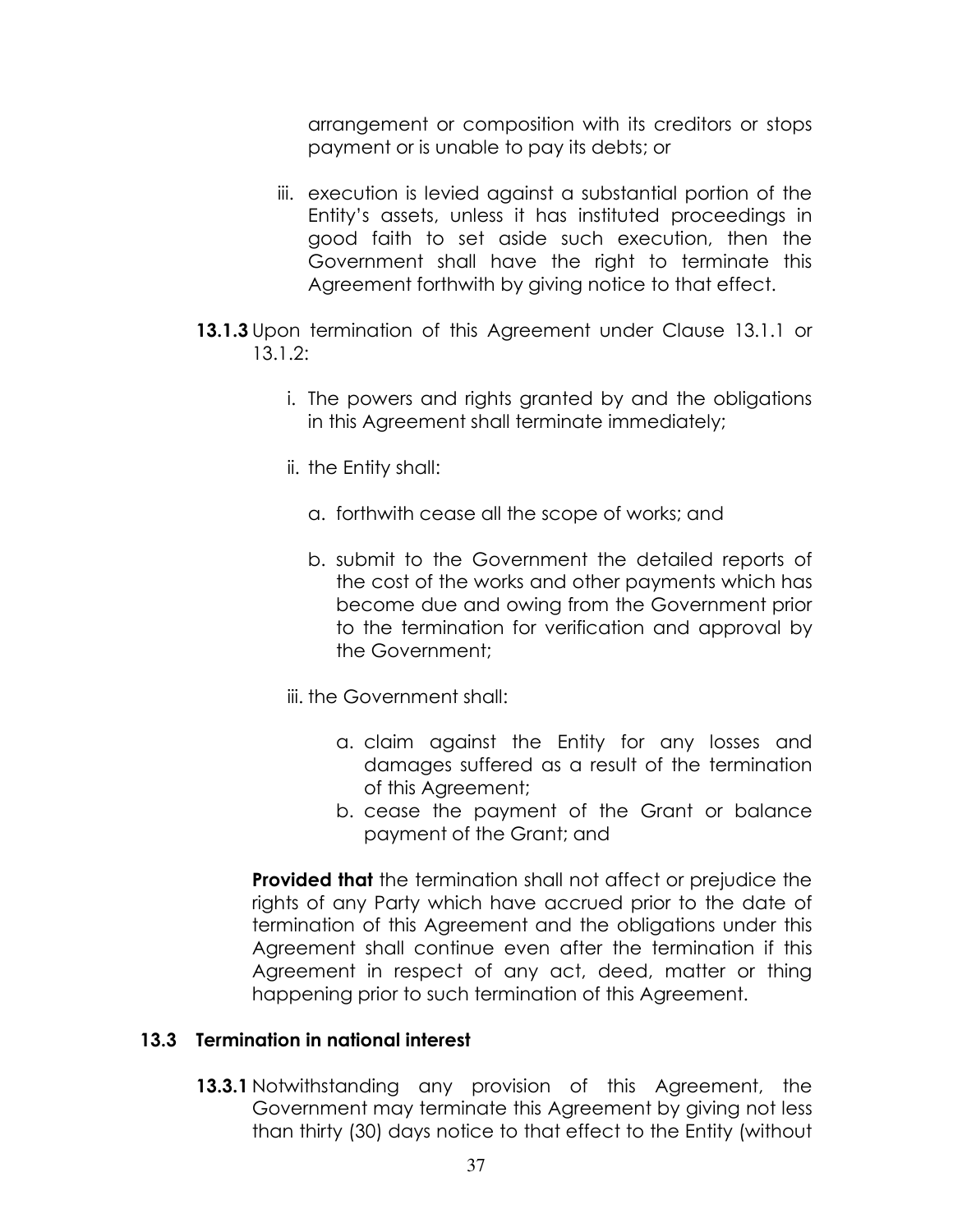any obligation to give any reason thereof) if it considers that such termination is necessary for national interest, in the interest of national security or for the purposes of Government policy or public policy.

13.3.2 For the purposes of this Clause, what constitutes "national interest", "interest of national security", "Government policy" and "public policy" shall be solely made and determined by the Government and such determination shall for all intent and purposes be final and conclusive and shall not be open to any challenge whatsoever. Upon such termination, the Government shall recover all the funds that are not spent.

#### 13.4 Termination on Criminal Activities

- 13.4.1 Without prejudice to any other rights, if the Government is satisfied that the Entity, its personnel, agents or employees is or are involved in criminal activities in relation to this Agreement, the Government shall be entitled to terminate this Agreement at any time by giving immediate written notice to that effect to the Entity.
- 13.4.2 Upon such termination, the Government shall be entitled to all losses, costs, damages and expenses including any incidental costs and expenses incurred by the Government arising from such termination.

#### 13.2 Termination by the Entity

- 13.2.1 If the Government without reasonable cause fails to perform or fulfil any of its obligations which adversely affects the Entity's obligations under this Agreement, then the Entity may give notice in writing to the Government specifying the default and the Government shall remedy the relevant default within thirty (30) days after receipt of such notice or such other extended period as agreed by the Parties.
- 13.2.2 If the Government fails to remedy the relevant default within such period or other extended period as agreed by the Parties, the Entity shall be entitled to terminate this Agreement at any time by giving notice to that effect.
- **13.2.3** Upon such termination, the Entity shall accept the following undertaking by the Government as full and complete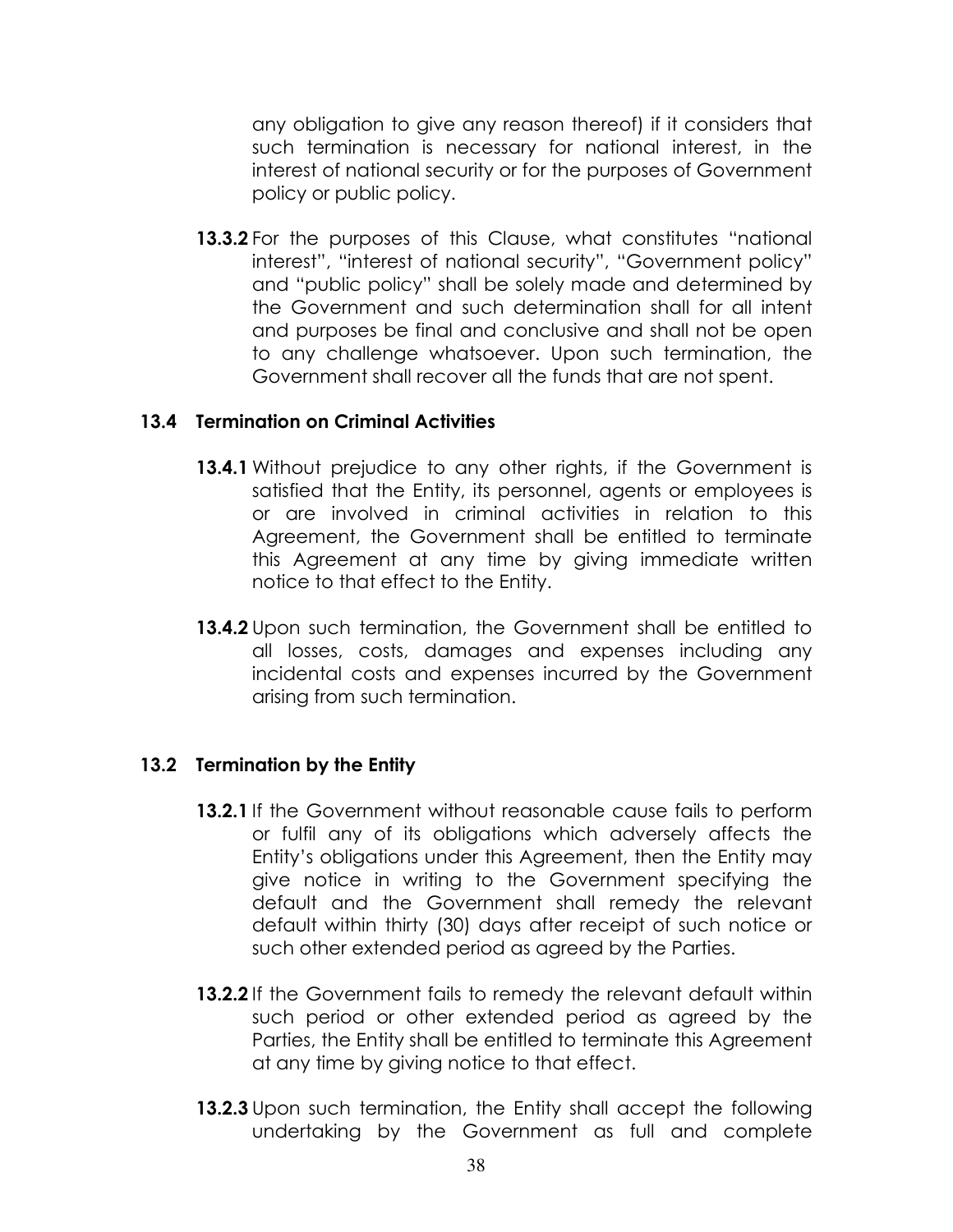settlement of all claims for payment under or arising out of this Agreement:

- i. the Government shall pay the Entity all monies due and payable to the Entity as at the date of the termination of the Agreement and which have not been paid provided that the Government shall be entitled to deduct such sum due to the Government from the Entity under this Agreement;
- ii.the Entity shall cease to execute the scope of works to the Government.

#### 14. MISCELLANEOUS

#### 14.1 Applicable Law

This Agreement shall be governed by and construed in accordance with the laws of Zambia.

#### 14.2 Assignment

This Agreement shall not be assigned in whole or in part by the Entity without the prior written consent of the Government and the Government has the absolute right to reject any application and such decision shall be final.

#### 14.3 Further Assurances

The Entity shall do all things and execute all further documents necessary to give full effect to this Agreement at its own cost.

#### 14.4 Successors-in-Title

This Agreement shall be binding on the respective heirs, personal representatives, receivers, successors-in-title and assignees of the Entity.

#### 14.5 Amendment/modification

Any provision of this Agreement may be amended or modified by mutual consent between the Government and the Entity and such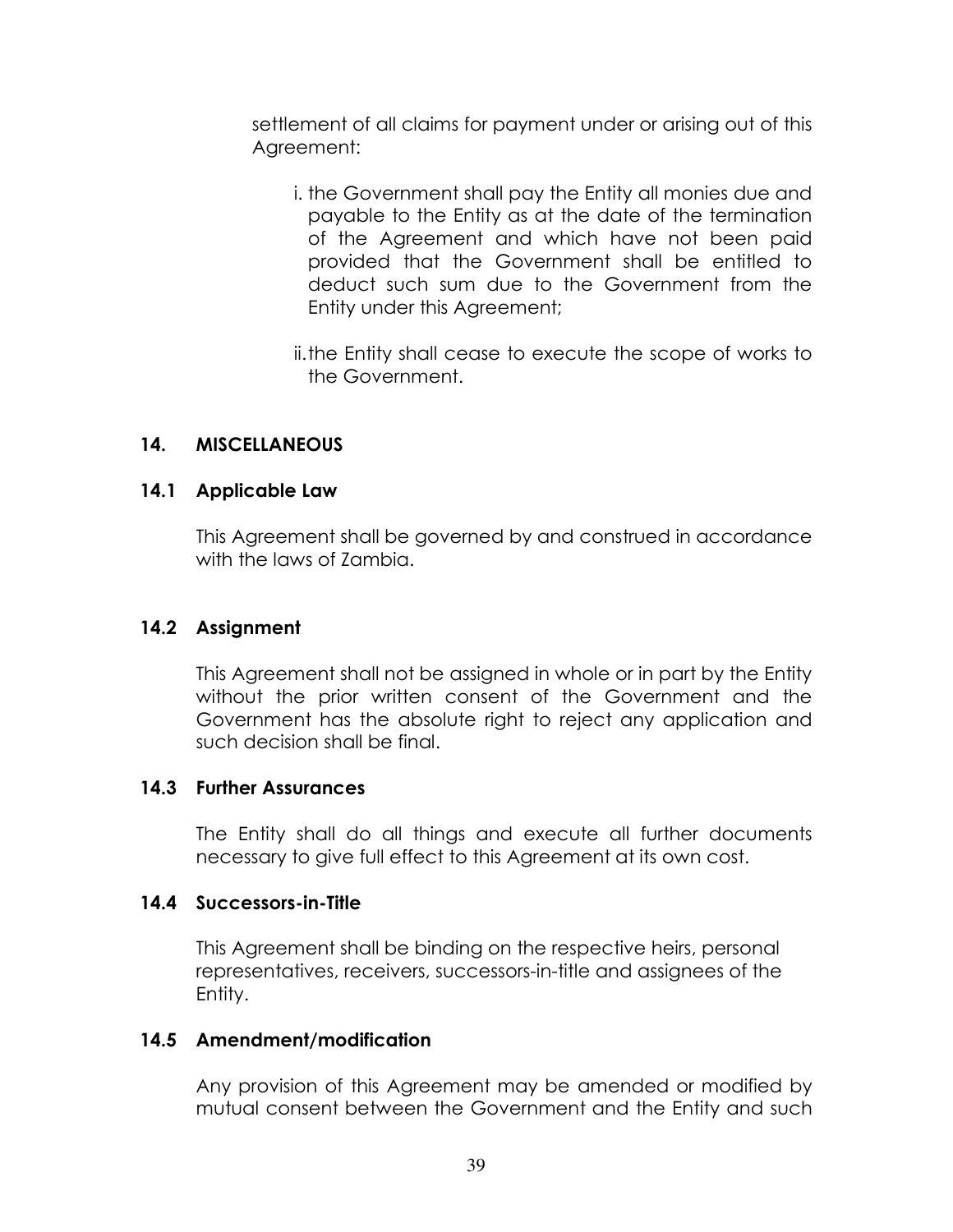amendment/modification shall be in writing and signed by the duly authorised representative of both parties.

#### 14.6 Indemnity

The Entity shall be liable for and shall indemnify, protect and hold harmless the Government from and against all suits, actions, demands, damages, losses, expenses and cost.

#### 14.7 Waiver

No failure or delay on the part of any Party having an interest in the Research Grant to exercise any right or remedy under the Grant Conditions shall be construed or operated as a waiver thereof, nor shall any single or partial exercise of any right or remedy as the case may be. The rights and remedies provided in the Grant Conditions are cumulative and are not exclusive of any rights or remedies provided by law.

#### 14.8 Notices

- 14.8.1 Any notice or other document to be given under the Grant Conditions shall be in writing and shall be deemed to have been duly given if left at or sent by:
	- I. Registered post, courier service, express mail or other fast postal service; or
	- II. Email or facsimile to a Party at the address or relevant telecommunications number for such Party or such other address as the Party may from time to time designate by written notice to the other[s].
- **14.8.2** Any notice or other document shall be deemed to have been received by the addressee five (5) working days following the date of dispatch of the notice or other document by post or, where the notice or other document is sent by hand or is given by facsimile simultaneously with the delivery or transmission. To prove the giving of a notice or other document, it shall be sufficient to show that it was dispatched.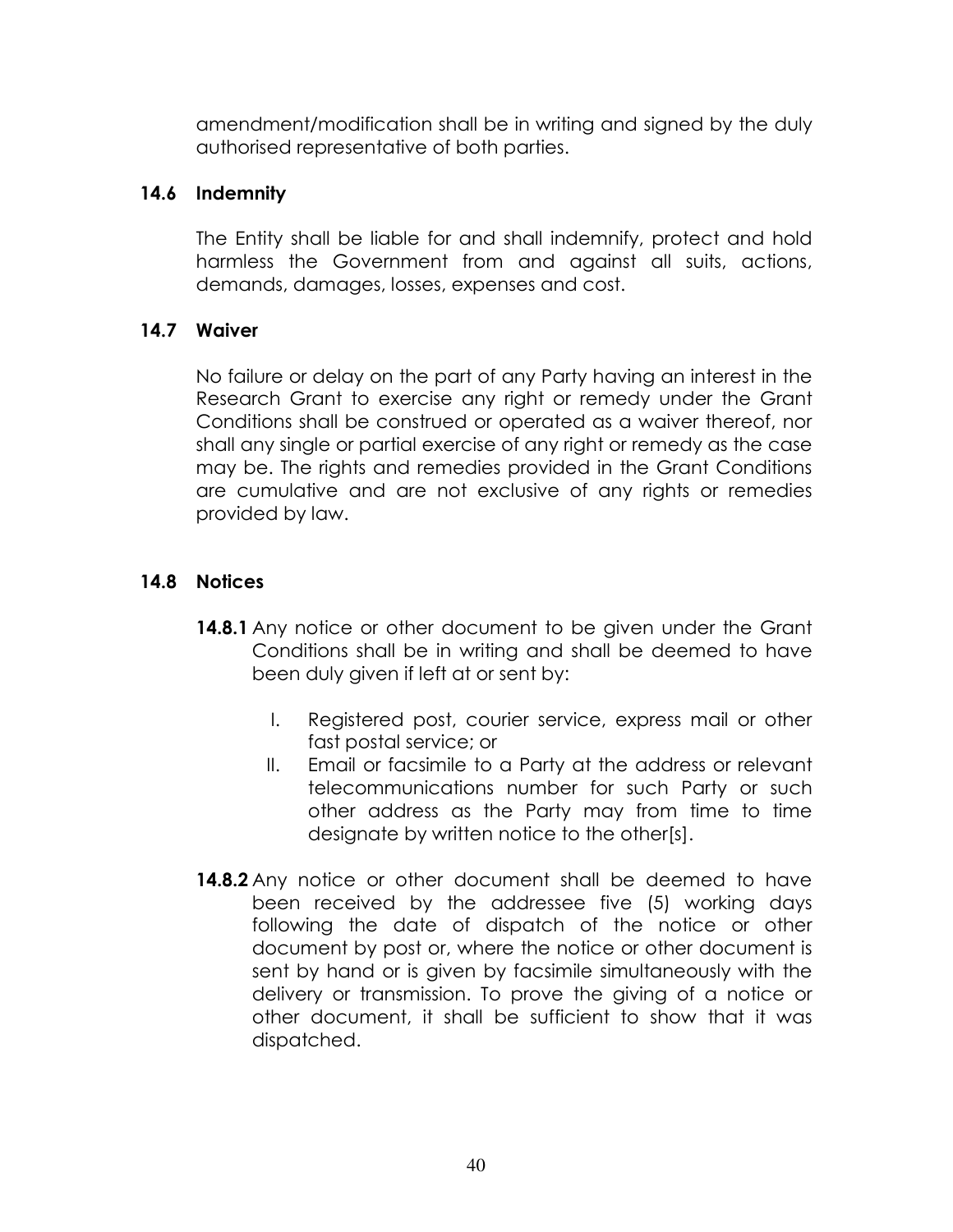14.8.3 Such notices shall be addressed to:

For the Government: The Executive Secretary, National Science and Technology Council, Curriculum Development Centre Building Haile Selassie Road, Long Acres LUSAKA. Tel: +260-211-255854 Fax: +260-211-257194 Email: nstc@nstc.org.zm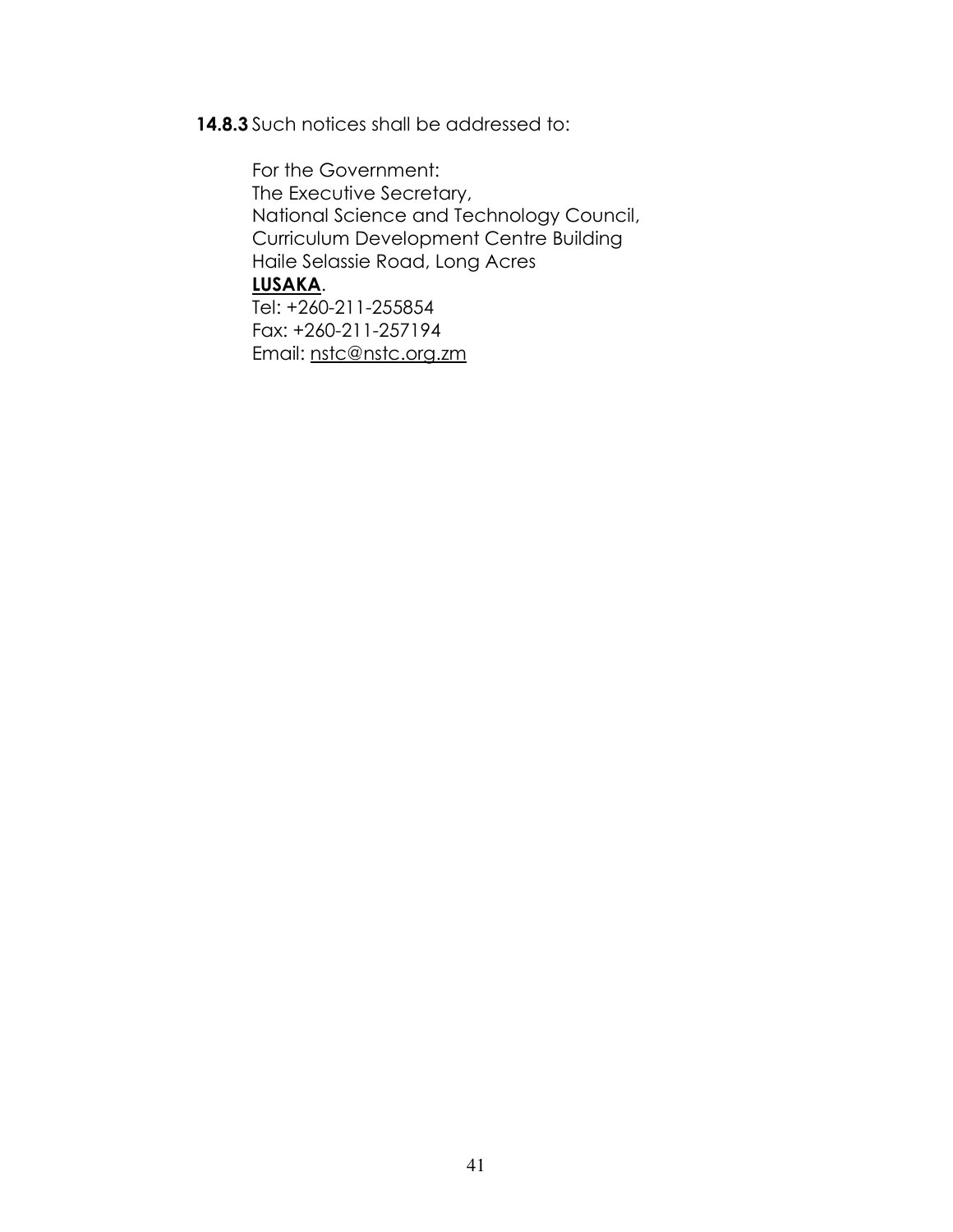IN WITNESS WHEREOF the parties hereto have caused this Agreement to be executed in their respective names by their duly authorized representatives the day and year first above written.

#### SIGNED FOR AND ON BEHALF OF IN THE PRESENCE OF THE GOVERNMENT OF ZAMBIA

#### SIGNED FOR AND ON BEHALF IN THE PRESENCE OF OF THE GRANT RECIPIENT

#### SIGNED FOR AND ON BEHALF IN THE PRESENCE OF OF THE INSTITUTION OF AFFILIATION

| Designation: ) |
|----------------|

| NRC. No.:)      |
|-----------------|
| Designation : ) |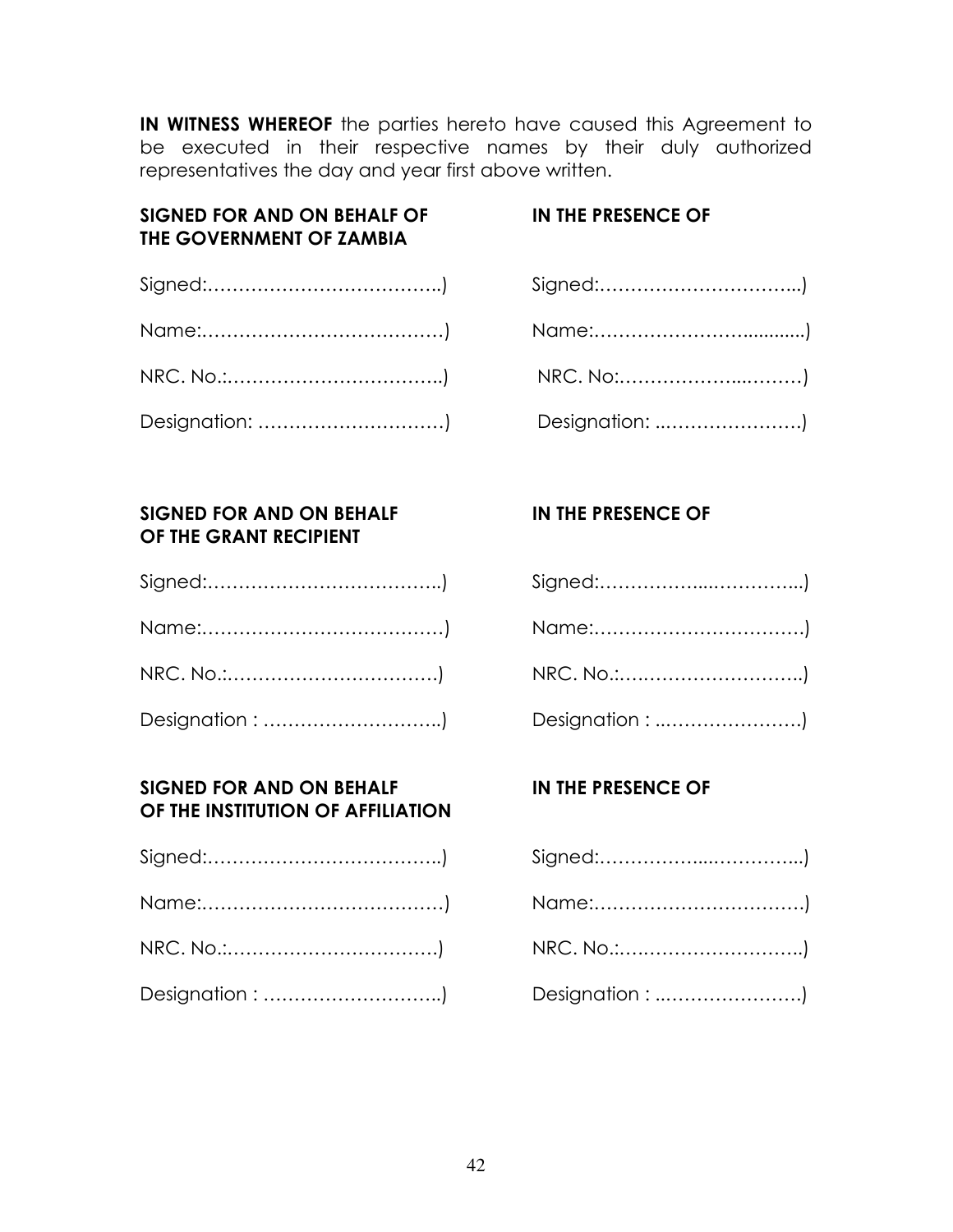## SCHEDULE A: PROJECT DETAILS

| <b>No</b>      | <b>Item / Description</b>               |
|----------------|-----------------------------------------|
| 1              | Title of Project                        |
| $\overline{2}$ | Name of Entity                          |
| 3              | Type of Entity (Public/Private)         |
| $\overline{4}$ | Principal Investigator / Project Leader |
| 5              | Collaborator(s) (if any)                |
| 6              | Research Thematic Area                  |
| 7              | Research Field                          |
| 8              | Project Abstract                        |
| 9              | <b>Project Objectives</b>               |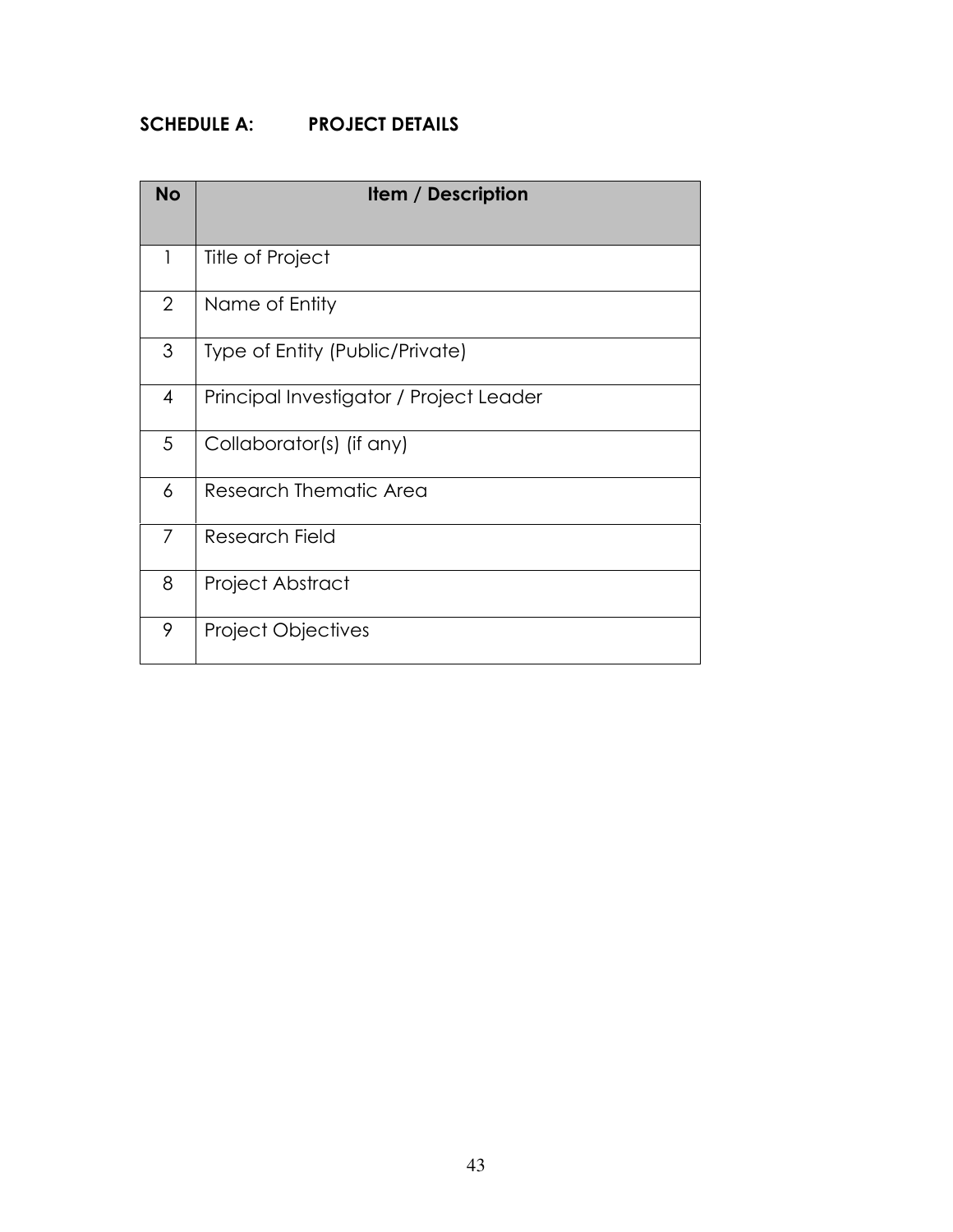#### SCHEDULE B: THE GRANT

| <b>NO</b>               | <b>EXPENSES</b>                                                             | <b>ITEM</b> | <b>GRANT</b><br><b>ZMK</b> | <b>TOTAL</b><br><b>ZMK</b> | $%$ of<br><b>TOTAL</b><br><b>BUDGET</b> |
|-------------------------|-----------------------------------------------------------------------------|-------------|----------------------------|----------------------------|-----------------------------------------|
| $\mathbf{1}$            | Research materials and<br>supplies                                          |             |                            |                            |                                         |
| $\overline{2}$          | Research and<br>Development<br>Equipment and<br>Accessories                 |             |                            |                            |                                         |
| 3                       | Infrastructure<br>improvement                                               |             |                            |                            |                                         |
| $\overline{\mathbf{4}}$ | International travel and<br>transportation                                  |             |                            |                            |                                         |
| 5                       | Local travel and<br>transportation                                          |             |                            |                            |                                         |
| $\boldsymbol{6}$        | Allowances for<br>personnel                                                 |             |                            |                            |                                         |
| $\overline{7}$          | Special services                                                            |             |                            |                            |                                         |
| 8                       | Human Resource<br>Development                                               |             |                            |                            |                                         |
| 9                       | Facilitate the<br>establishment of centres<br>of excellence and<br>networks |             |                            |                            |                                         |
| 10                      | Administrative cost (5%)                                                    |             |                            |                            |                                         |
| 11                      | Monitoring and<br>evaluation (5%)                                           |             |                            |                            |                                         |
|                         |                                                                             |             |                            | <b>Grant Total</b>         |                                         |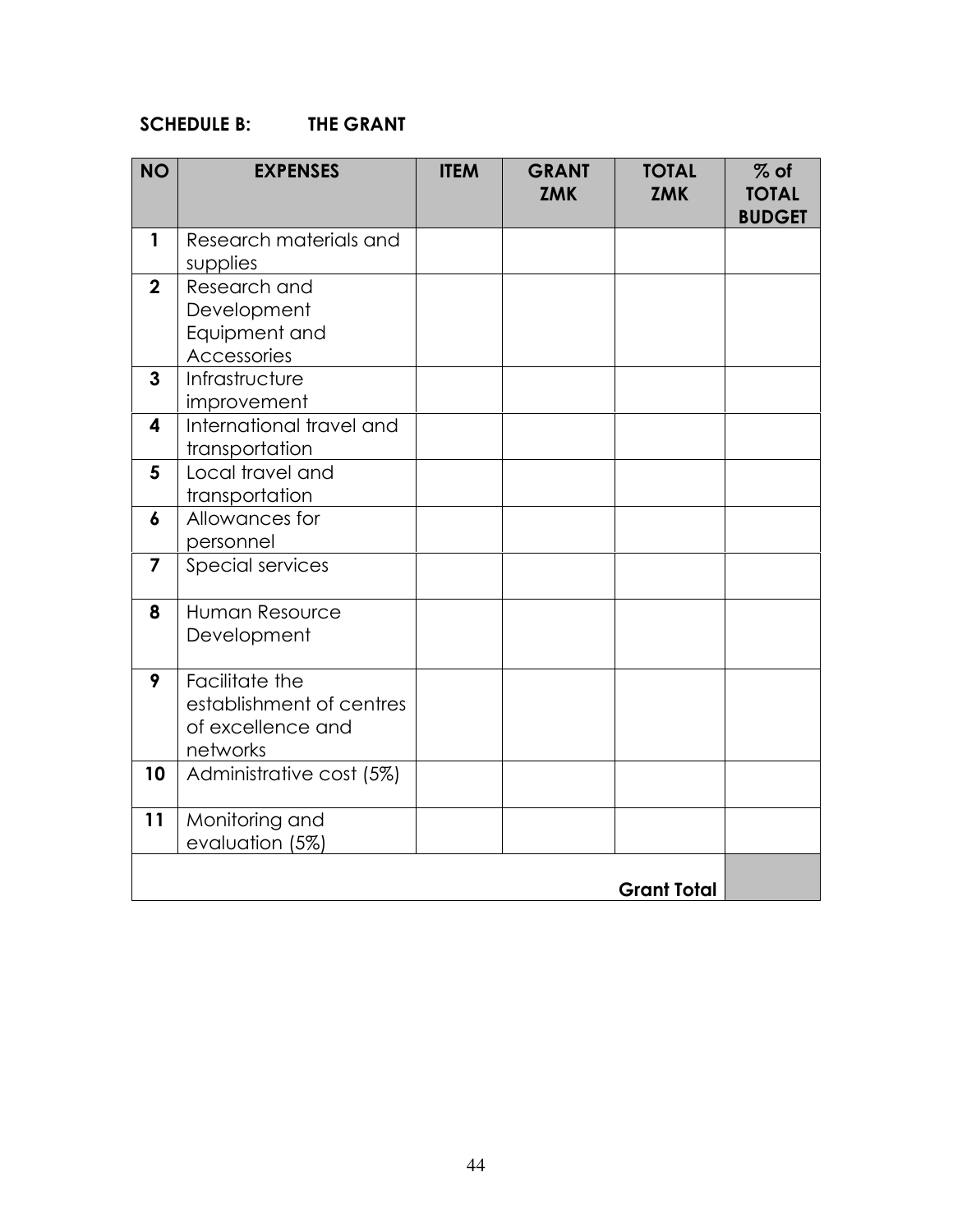#### SCHEDULE C: TECHNICAL PROGRESS REPORT

The Technical Progress Reports should include a covering letter:

- i. Detailing the Project Title, Project Reference Number and Principal Investigator/Project Leader;
- ii. Indicating the period which the report covers; and
- iii. Including a statement, signed by all collaborators, indicating that they have contributed to the development of the milestone report and agreed with all information included in it.

The report is to address the technical progress of the project by milestone, including the following:

- i. Progress towards project objectives
- ii. Any challenges which may affect the meeting of an objective,
- iii. Project Milestones if any, achieved in the period that the report covers,
- iv. Reasons for non achievement of milestones and suggested remedial measures to be taken,
- v. Technical problems encountered and plans to overcome them.

The reports may also include application for changes in:

- a. milestone;
- b. project schedule;
- c. budget; and,
- d. methodology

The Principal Investigator/project leader of the project should complete the Progress Report.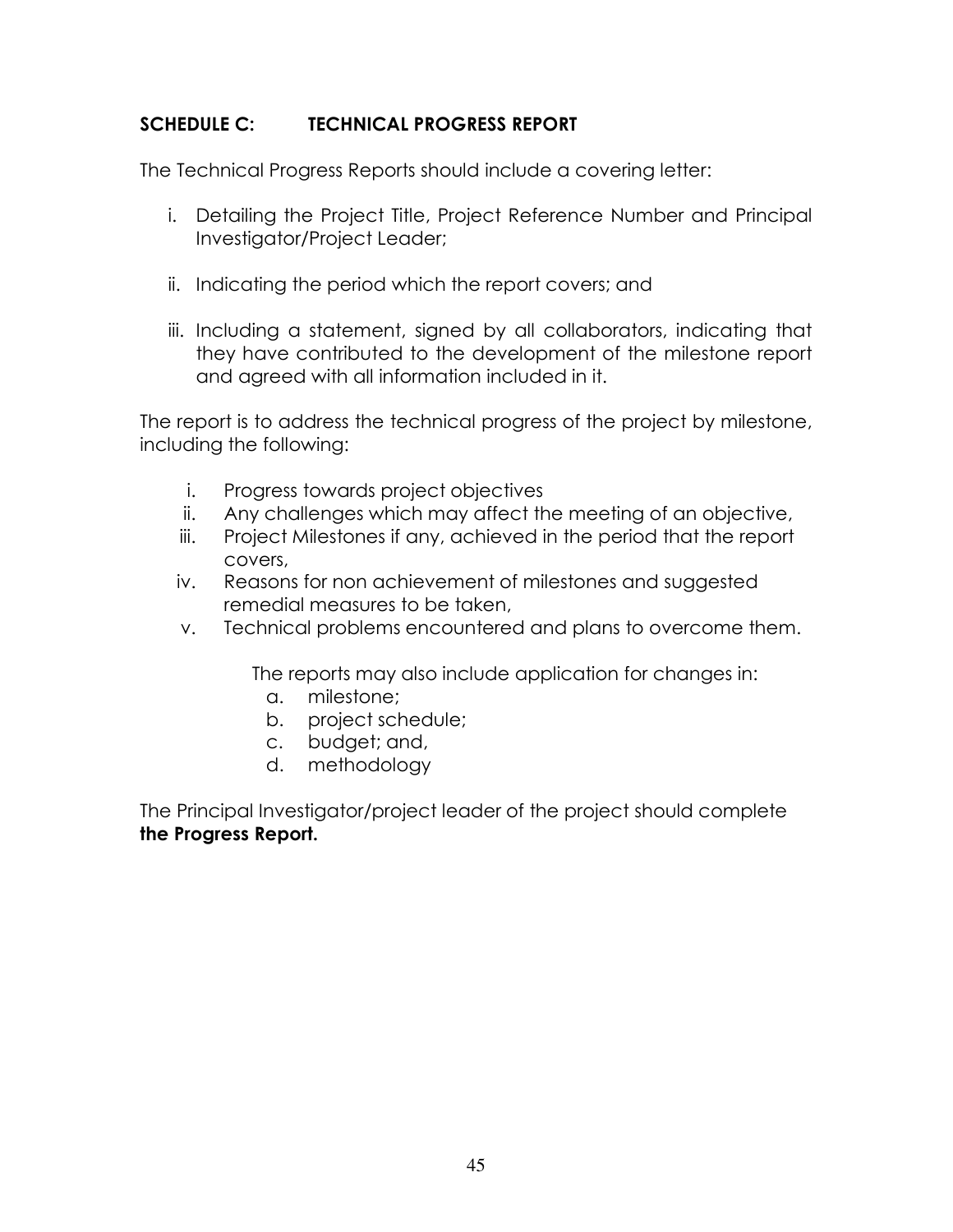#### SCHEDULE D: FINANCIAL PROGRESS REPORT

The purpose of the Financial Report is to allow the SRF Secretariat to monitor the financial status of projects.

Financial Reports should include a covering letter:

- i. Detailing the Project Title, Project Reference Number Principal Investigator/Project Leader and the Project Bank Account Reference Number where applicable;
- ii. Indicating the period which the report covers;
- iii. Including a statement, signed by all collaborators indicating that they agree with all information included in the report.

The report is to address all project expenditure, including:

- i. Evidence of expenditure (original receipts, payment vouchers)
- ii. Bank Statements, where applicable
- iii. All other relevant financial information pertaining to the project;

The Financial Report should always accompany a Technical Progress Report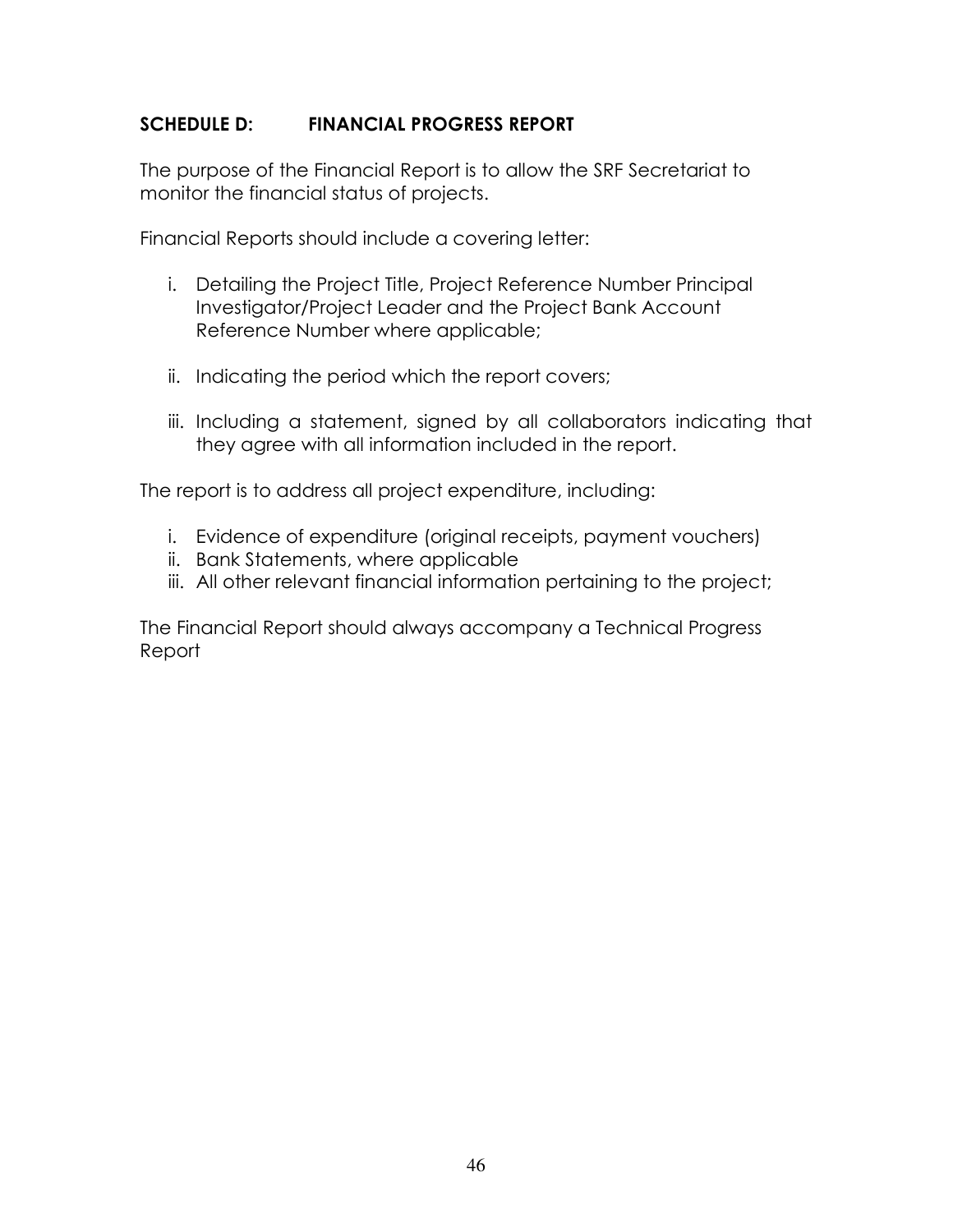#### SCHEDULE E: END OF PROJECT REPORT

The purpose of the End of Project Report is to allow SRF committees to assess the outputs and deliverables of the project.

The End of Project Report should include the following information:

- i. Project Reference number, Project Title, and Principal Investigator/ Project Leader
- ii. Objectives
- iii. Detailed research methodology
- iv. Direct outputs of the project;
- v. Extent of achievement of the original project objectives;
- vi. Technology transfer and commercialisation approach where applicable,
- vii. Patenting (patent preparation and filing, where applicable); and
- viii. project schedule and project costs
- ix. Beneficiaries of the project,
- x. Sectoral / national impacts of the project
- xi. Recommendations

The principal Investigator/project leader of the project should complete the End of Project Report.

Five (5) hard copies and One (1) soft copy of the End of Project Report are to be sent to Strategic Research Fund Secretariat, National Science and Technology Council, Curriculum Development Centre Building, Haile Selassie Road, Long Acres, P.O. Box 51309, LUSAKA.